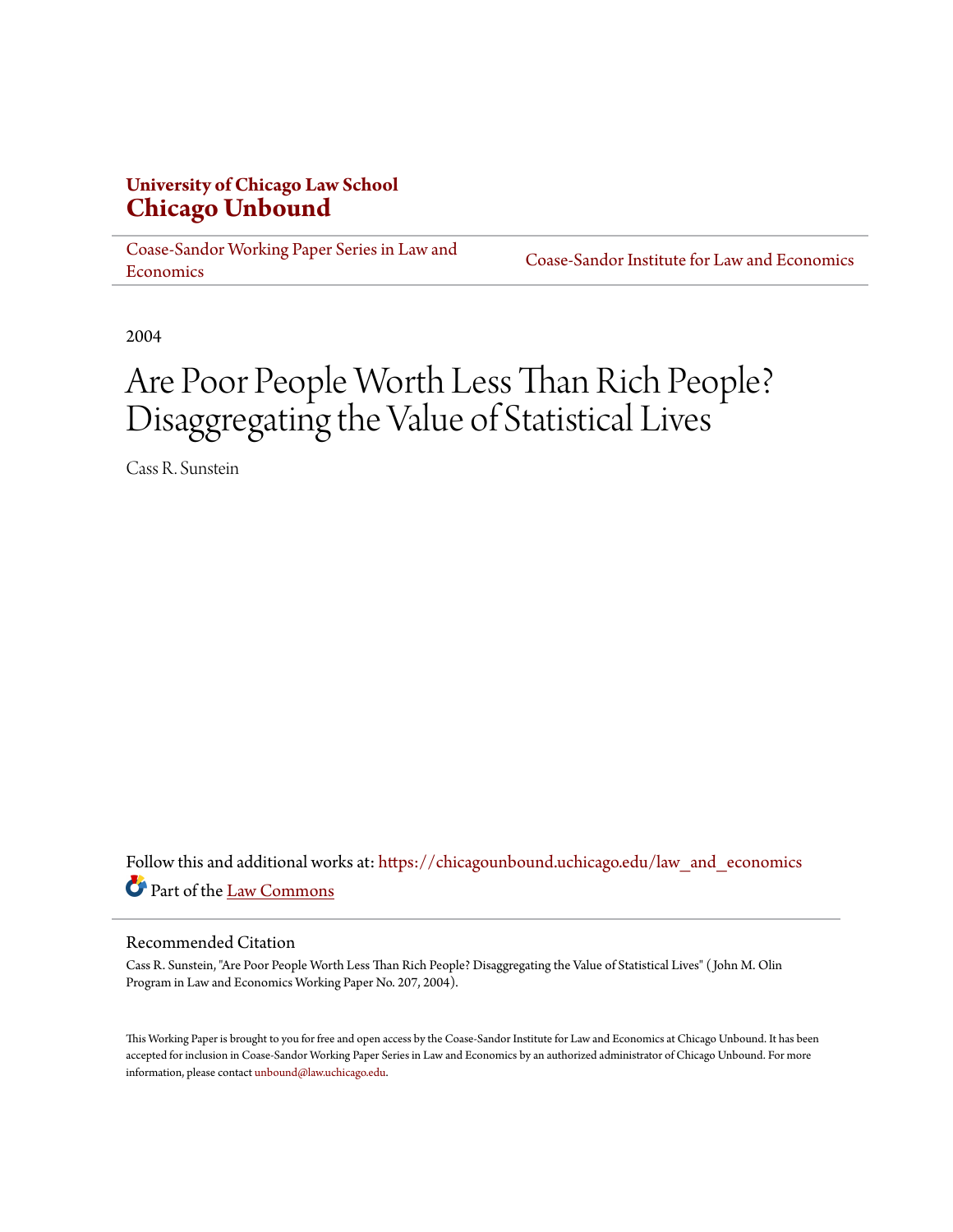# **The University of Chicago Law School**

**John M. Olin Law & Economics Working Paper Series**

Working Paper No. 207

# **AEI-Brookings Joint Center for Regulatory Studies**

Working Paper No. 04-05

# **Are Poor People Worth Less Than Rich People? Disaggregating the Value of Statistical Lives**

*Cass R. Sunstein*

February 2004

This paper can be downloaded without charge from the Social Science Research Network Electronic Paper Collection at: [http://ssrn.com/abstract=506142](http://papers.ssrn.com/abstract=283822)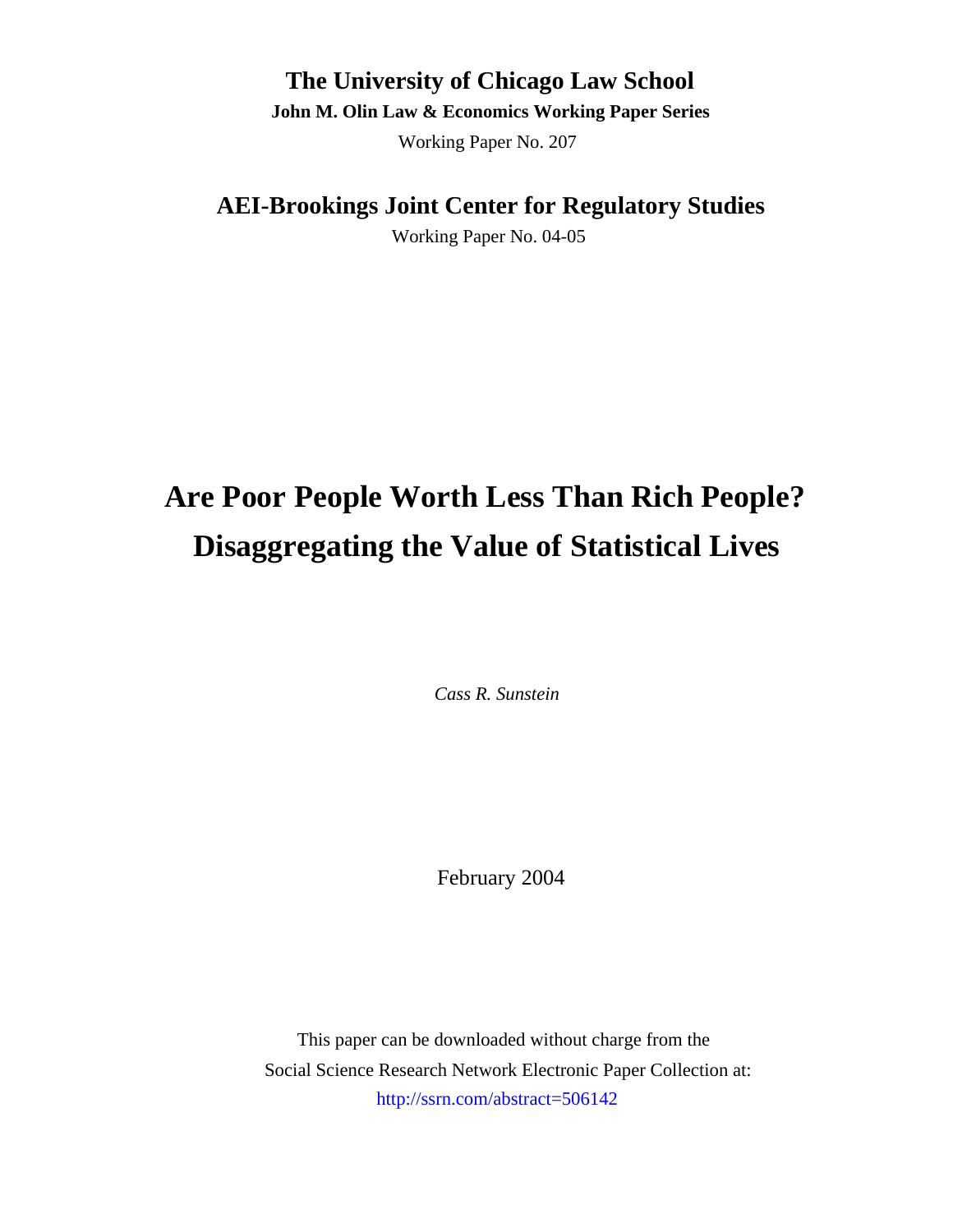Preliminary draft 2/17/04 All rights reserved

# **Are Poor People Worth Less Than Rich People? Disaggregating the Value of Statistical Lives**

Cass R. Sunstein<sup>\*</sup>

#### **Abstract**

*Each government agency uses a uniform figure to measure the value of a statistical life. This is a serious mistake. The very theory that underlies current practice calls for far more individuation of the relevant values. According to that theory, the value of statistical lives should vary across risks. More controversially, the value of a statistical life should vary across individuals—even or especially if the result would be to produce a lower number for some people than for others. One practical implication is that a higher*  value should be given to programs that reduce cancer risks. Should government use a *higher VSL for programs that disproportionately benefit the wealthy—and a lower VSL for programs that disproportionately benefit the poor? A serious complication here is that sometimes the beneficiaries of regulation pay only a fraction or even none of its cost; when this is so, the appropriate VSL for poor people might be higher, on distributional grounds, than market evidence suggests. An understanding of this point has implications for foundational issues about government regulation, including valuation of persons in poor and wealthy nations.* 

#### **I. Introduction**

For over two decades, executive orders have required regulatory agencies to engage in cost-benefit analysis of major regulations,<sup>1</sup> and Congress has imposed the same requirement in several statutes. $2$  To conduct cost-benefit analysis, agencies must assign monetary values to human lives. What numbers do they choose? Do some deaths count for more than others?

<span id="page-2-0"></span><sup>\*&</sup>lt;br>
Karl N. Llewellyn Distinguished Service Professor, University of Chicago, Law School and Department of Political Science. I am grateful to participants in a work-in-progress lunch at the University of Chicago Law School and to Matthew Adler, David Strauss, Robert Hahn, Eric Posner, Richard A. Posner, Adrian Vermeule, and W. Kip Viscusi for valuable comments on a previous draft. Sarah Sulkowski provided outstanding research assistance.

<span id="page-2-1"></span><sup>&</sup>lt;sup>1</sup> See Stephen Breyer et al., Administrative Law and Regulatory Policy 120-35 (5<sup>th</sup> ed. 2002).

<span id="page-2-2"></span><sup>&</sup>lt;sup>2</sup> See, e.g., 15 USC 2601 et seq. (Toxic Substances Control Act); 7 USC 136 et seq. (Federal Insecticide, Fungicide, and Rodenticide Act); 42 USC 300g-1 (Safe Drinking Water Act).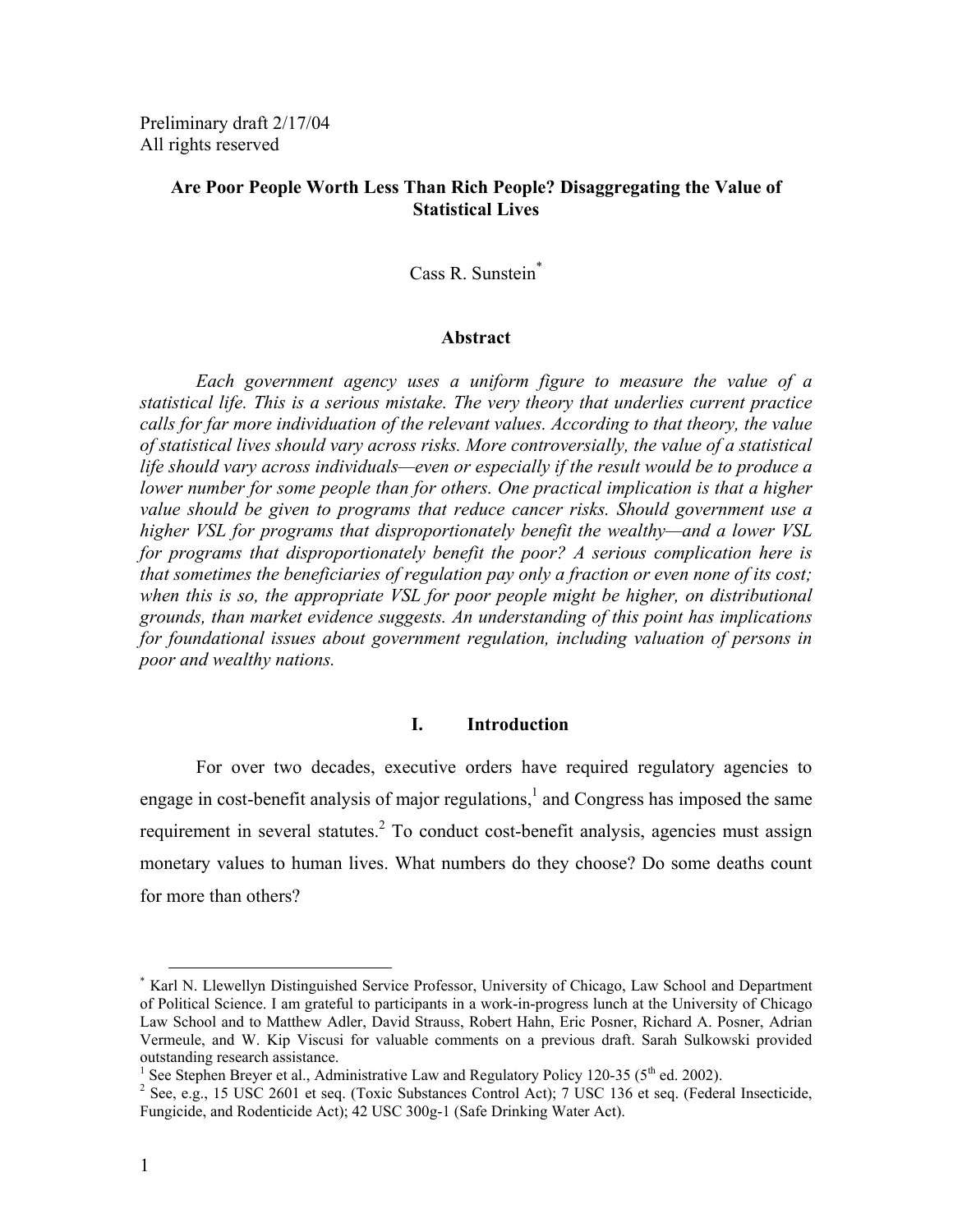The Environmental Protection Agency uses a uniform value for a statistical life (VSL): \$6.1 million.<sup>[3](#page-3-0)</sup> Other agencies use either lower and higher numbers, with a range, in recent years, between \$1.5 million (the Federal Aviation Administration in 1990 $^{4}$  $^{4}$  $^{4}$ ) to theFDA's current figure of \$6.5 million.<sup>5</sup> While substantial differences can be found across agencies,  $6$  uniformity is the intended practice within agencies.<sup>[7](#page-3-4)</sup> No agency treats cancer risks, or mortality risks that produce unusual fear or involve special suffering, as worthy of more concern than other risks. No agency treats young people as worth more than poor people. $8$  No agency values the lives of poor people less than the lives of rich

<span id="page-3-0"></span><sup>&</sup>lt;sup>3</sup> See 66 Fed. Reg. at 7012. In its July 2003 regulation governing food labeling of trans fatty acids, the Food and Drug Administration used a VSL of \$6.5 million, see 68 Fed. Reg. 41434, 41488 (July 11, 2003); in its March 13, 2003 proposed rule on dietary ingredients and dietary supplements, the same agency suggested a VSL of \$5 million, see 68 Fed. Reg. 12158, 12229 (using this value to calculate the "value of a statistical life day").

<span id="page-3-1"></span><sup>&</sup>lt;sup>4</sup> The Department of Transportation now uses a higher figure, but one that is still low in comparison to what most agencies do. See 67 Fed. Reg. 17556, 17559 (April 10, 2002) (\$2.7 million).<br><sup>5</sup> See Table 1 below; Matthew Adler and Eric A. Posner, Implementing Cost-Benefit Analysis When

<span id="page-3-2"></span>Preferences Are Distorted, 29 J Legal Stud 146 (2000).

<span id="page-3-3"></span><sup>&</sup>lt;sup>6</sup> These differences appear to be inexplicable.

<span id="page-3-4"></span><sup>&</sup>lt;sup>7</sup> See Adler and Posner, supra note. There are some differences within agencies across contexts and across time, but those differences do not appear to be deliberate. See, e.g., the FDA sources cited in note 1 supra. The most explicit discussions of varying VSL have come from the EPA. In its 2003 discussion of hazardous air pollutants, see 68 Fed. Reg. 1660, 1693 (Jan. 13, 2003), the EPA noted that there "is general agreement that the value to an individual of a reduction is mortality risk can vary based on several factors, including the age of the individual, the type of risk, the level of control the individual has over the risk, the individual's attitude toward risk, and the health status of the individual." Nonetheless, the agency announced, without offering reasons, that it "prefers not to draw distinctions in the monetary value assigned to the lives saved even if they differ in age, health status, socioeconomic status, gender or other characteristic of the adult population." Id.

<sup>(3)</sup> a possible premium for accepting involuntary risks as opposed to voluntary [sic] assumed risks; (4) the greater risk aversion of the general population as opposed to workers in the wage-risk valuation studies; (5) 'altruism' or the willingness of people to pay more to reduce risk in other sectors of the population and ) a consideration of health status and life years remaining at the time of premature mortality." The EPA (6 acknowledged that these factors "may significantly increase the present value estimate," but said that "there is currently neither a clear consensus among economists about how to simultaneously analyze each of these see below, but the SAB's review suggested that at the present time, upward adjustments were not justified An extended discussion of related issues can be found in the EPA's arsenic proposal, see 65 Fed. Reg. 38888, 38945 (June 22, 2000). There the EPA noted that the "factors which may influence the estimate of economic benefits associated with avoided cancer fatalities include (1) a possible 'cancer premium' (i.e., the additional value or sum that people may be willing to pay to avoid the experiences of dread, pain and suffering, and diminished quality of life associated with cancer-related illness and ultimate fatality); (2) the willingness of people to pay more over time to avoid mortality risk as their income rises; adjustments nor is there adequate empirical data to support quantitative estimates for all potentially significant adjustment factors." Id. Hence the EPA solicited comments on these issues and said that it would ask its Scientific Advisory Board (SAB) to conduct a review. Id. As noted below, the comments produced a sensitivity analysis that contains several 7% upward adjustments from the \$6.1 million figure, by existing evidence, see below.

<span id="page-3-5"></span><sup>&</sup>lt;sup>8</sup> With the interest in focusing on "life-years," however, this might change. See Cass R. Sunstein, Lives, Life-Years, and Willingness to Pay, Colum L Rev (forthcoming 2004).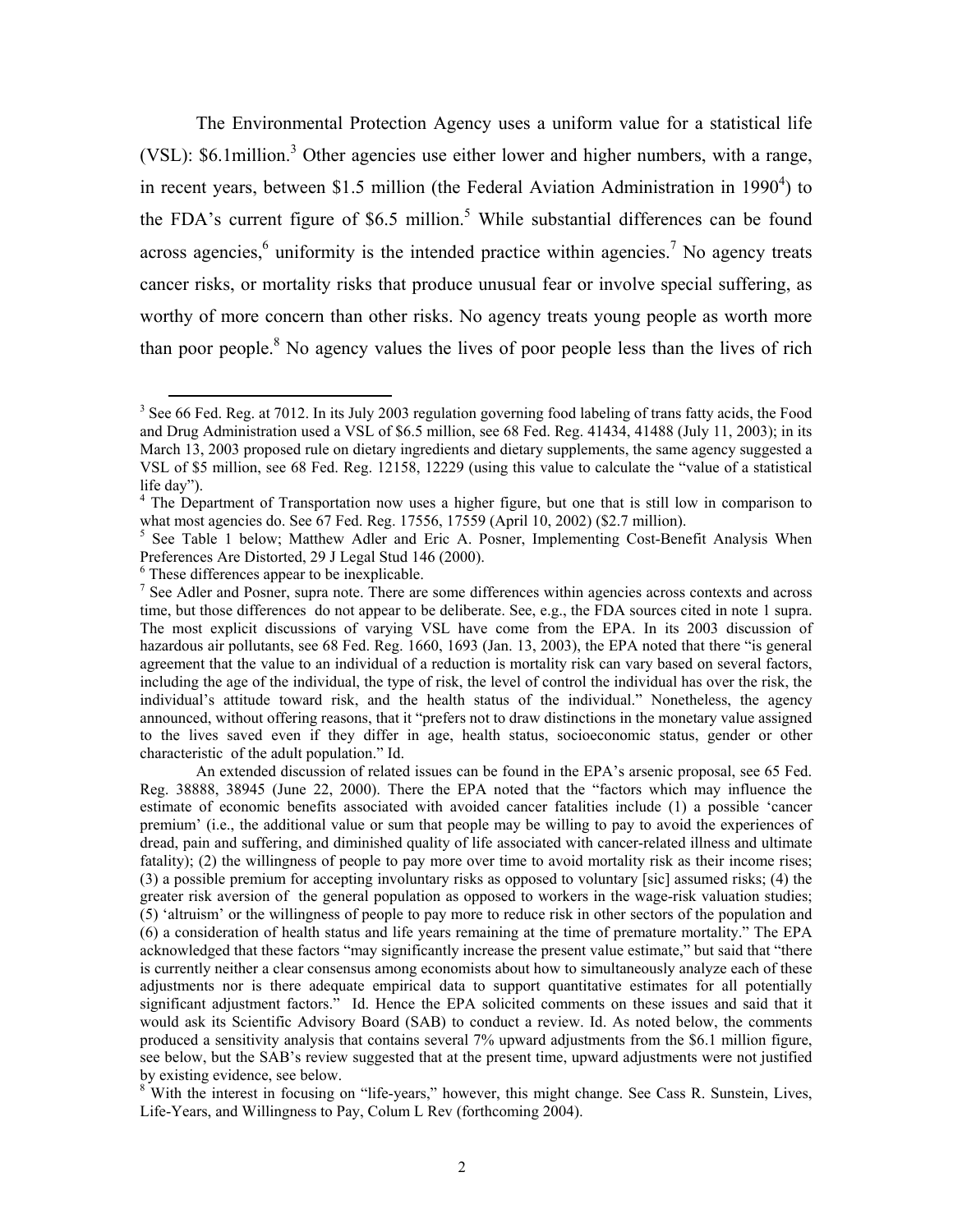people . No agency distinguishes between whites and African-Americans or between men and women. For statistical lives, the governing idea is that each life is worth exactly the same. With respect to cost-benefit analysis, much is disputed.<sup>[9](#page-4-0)</sup> But on the idea of a uniform value per life saved, there is a solid consensus, at least in terms of regulatory practice[.10](#page-4-1)

numbers, the value of a statistical life should vary along two dimensions. First, it should individuals.<sup>13</sup> People who are risk averse will show a higher VSL than people who are I intend to question that consensus here, and to do so in a way that raises foundational issues about the economic valuation of human lives. I suggest that a uniform value is obtuse. Under the very approach that agencies use to produce the current vary across risks. For example, there is reason to think that VSL is higher for cancer deaths than for sudden, unanticipated deaths<sup>11</sup>; deaths that produce unusual fear,<sup>12</sup> or that are accompanied by high levels of pain and suffering, should be expected to produce a higher VSL. Human beings face countless mortality risks, and it would be truly bizarre to maintain that for each of these risks, VSL is identical. Second, VSL should vary across risk-seeking.<sup>14</sup> People who are thirty will show a higher VSL than people who are sixty.<sup>15</sup>

<span id="page-4-0"></span> $9$  For various perspectives, see Adler and Posner, supra note; W. Kip Viscusi, Fatal Tradeoffs (1994); Frank Ackerman and Lisa Heinzerling, Priceless (2004).

<span id="page-4-1"></span> $^{10}$  An arguable exception, noted below, involves the debate over whether agencies should focus on lives or instead l ife-years; the latter approach might well value older people less than younger ones. For discussion, see Cass R. Sunstein, Lives, Life-Years, and Willingness to Pay, Colum L Rev (forthcoming 2004). An implicit challenge to the consensus can be found in W. Kip Viscusi, Risk Equity, J Legal Stud. W. Kip Viscusi and Joseph E. Aldy, The Value of a Statistical Life: A Critical Review of Market Estimates Throughout the World, 27 J Risk and Uncertainty 5, 7 (2003), notes the existence of heterogeneity by income, union status, and age, and explains that the "existence of such heterogeneity provides a cautionary

<span id="page-4-2"></span><sup>&</sup>lt;sup>11</sup> See James K. Hammitt and Jin-Tau Liu, Effects of Disease Type and Latency on the Value of Mortality Risk, 28 J Risk and Uncertainty 73 (2004) (finding that willingness to pay to reduce a cancer death is about

<span id="page-4-3"></span>one-third larger WTP to reduce risk of a similar chronic, degenerative disease).<br><sup>12</sup> For evidence of a higher VSL for airline risks than for automotive risks, see Fredrik Carlsson et al., Is<br>Transport Safety More Valuabl

<span id="page-4-4"></span><sup>&</sup>lt;sup>13</sup> See Viscusi and Aldy, supra note, at 18 ("transferring the estimates of a value of a statistical life to nonlabor market contexts, as is the case in benefit-cost analyses of environmental health policies for example, should recognize that different populations have different preferences over risks and different values on life-saving").<br><sup>14</sup> See Carlsson et al., supra note, at 158 (finding that those who are scared of flying are willing to pay

<span id="page-4-5"></span>especially high amounts to reduce the risks of flying).

<span id="page-4-6"></span><sup>&</sup>lt;sup>15</sup> As found in Joseph P. Aldy and W. Kip Viscusi, Age Variations in Workers' Value of a Statistical Life (2003), forthcoming.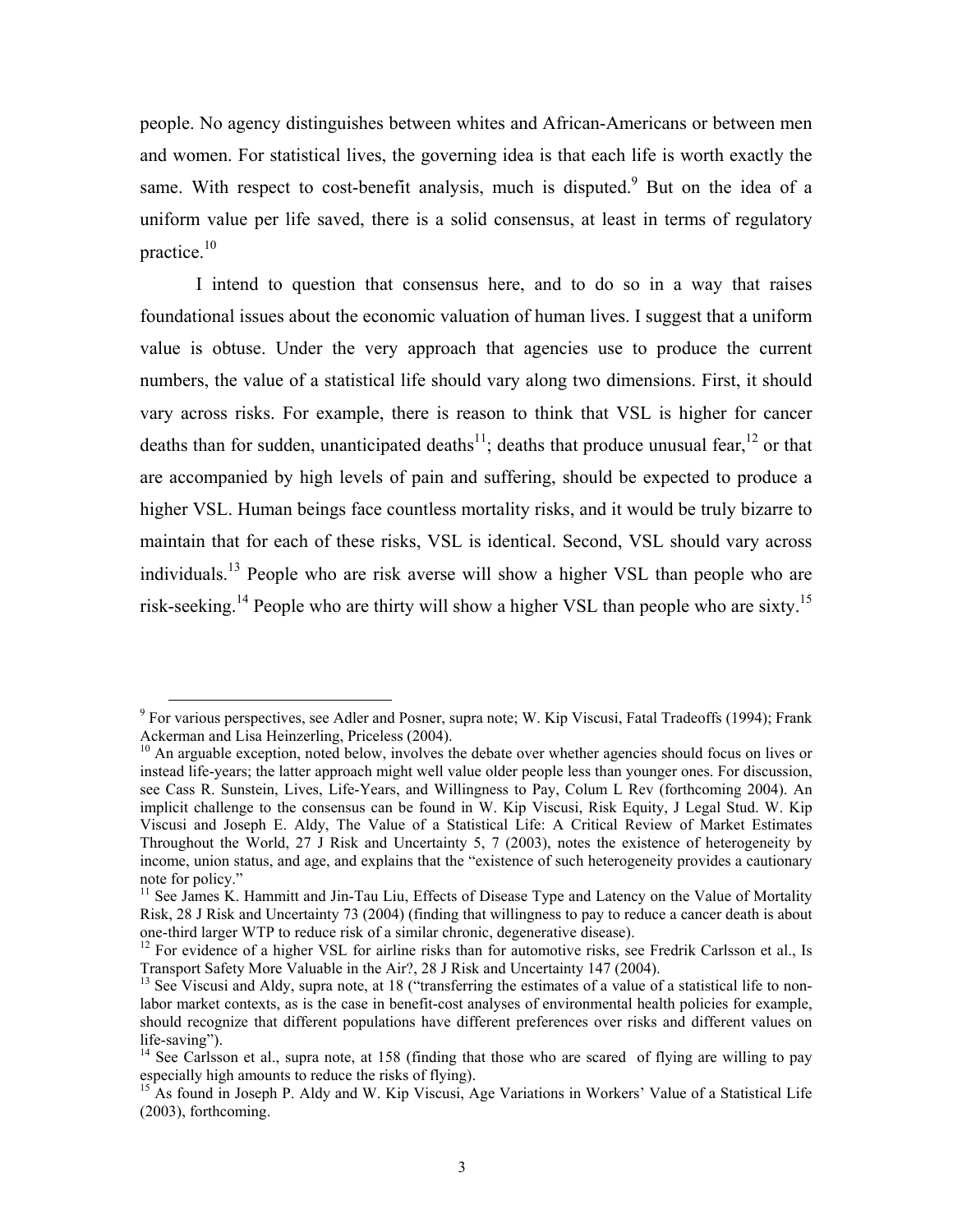Those who are rich will show a higher VSL than those who are poor. It follows that different demographic groups will show diversity in their VSL as well.<sup>[16](#page-5-0)</sup>

If we put together these two forms of variability—across risks and across persons—we will find that the unitary \$6.1 million figure is far too crude. In theory, each person in society should have a particular VSL for each and every risk, resulting in a fully individuated VSL.<sup>17</sup> Such a fully individuated VSL would mean, for example, that the VSL of some racial groups would likely be lower than that for others.<sup>18</sup> But these differences would not be the result of a governmental decision to take racial characteristics into account; in fact it would not be a product of any kind of group-level discrimination on government's part, at least not when government is calculating VSL.<sup>19</sup> The differences would be the result of aggregating fully individual VSLs, just as ordinary markets do in producing prices for the reduction of the statistical risks associated with smoke alarms, unusually safe cars, and much more. $20$ 

<span id="page-5-0"></span><sup>&</sup>lt;sup>16</sup> Such differences are found in W. Kip Viscusi, Racial Differences in Labor Market Values of a Statistical Life, 27 J. Risk & Uncertainty 239, 252 tbl.5 (2003) [hereinafter Viscusi, Racial Differences]. To get a bit ahead of the story: I am not arguing that government should assign a higher VSL to white lives than to African-American lives. I am speaking here of demographic differences that would emerge from a fully individuated approach to VSL, in which each person's WTP were calculated on an individual basis; once because of disparities in wealth and income. Richer people pay more for safe cars and smoke alarms than these values are aggregated, the white VSL would likely be higher than the African-American VSL, simply poor people do. See below for further discussion.<br><sup>17</sup> I am putting to one side the complication that sometimes values are constructed, rather than elicited, by

<span id="page-5-1"></span>social situations – an especially serious complication for contingent valuation studies. See John Payne et al., Measuring Constructed Preferences: Toward a Building Code, 19 J. Risk and Uncertainty 243 (1999); Cass R. Sunstein and Richard Thaler, Libertarian Paternalism Is Not An Oxymoron, 70 U Chi L Rev 1159, 1177-1178 (2003).

<span id="page-5-2"></span>and Uncertainty 239 (2003); John D. Leeth and John Ruser, Compensating Wage Differentials for Fatal and females, the overall VSL is \$9.4 million, compared to \$18.8 million for white males; for African-American <sup>18</sup> As found in W. Kip Viscusi, Racial Differences in Labor Market Values of a Statistical Life, 27 J Risk Nonfatal Injury Risk by Gender and Race, 27 J Risk and Uncertainty 257 (2003). Viscusi finds that the overall white VSL is \$15 million, while the overall African-American VSL is \$7.2 million. For white

<span id="page-5-3"></span>females, the overall VSL is \$6.9 million, compared to \$5.9 million for African-American males.<br><sup>19</sup> Discrimination might well lay in the background, of course; it almost certainly accounts for the unequal black workers to bear risk." Id. In a sense Viscusi is correct; there is no reason to think that Africanwillingness to bear risks is a product of "market opportunities," and hence those with fewer opportunities opportunities that produce lower VSL for African-Americans than for whites. See Viscusi, supra note, at 255, for the suggestion that the racial differentials reflect "differences in market opportunities." Viscusi goes on to suggest that "it is inappropriate to attribute the observed differences to a greater willingness by American workers have an intrinsically greater predisposition to take risks. But in the market, one's will show a greater willingness to bear risk.

<span id="page-5-4"></span> $20$  See W. Kip Viscusi, Fatal Tradeoffs (1994).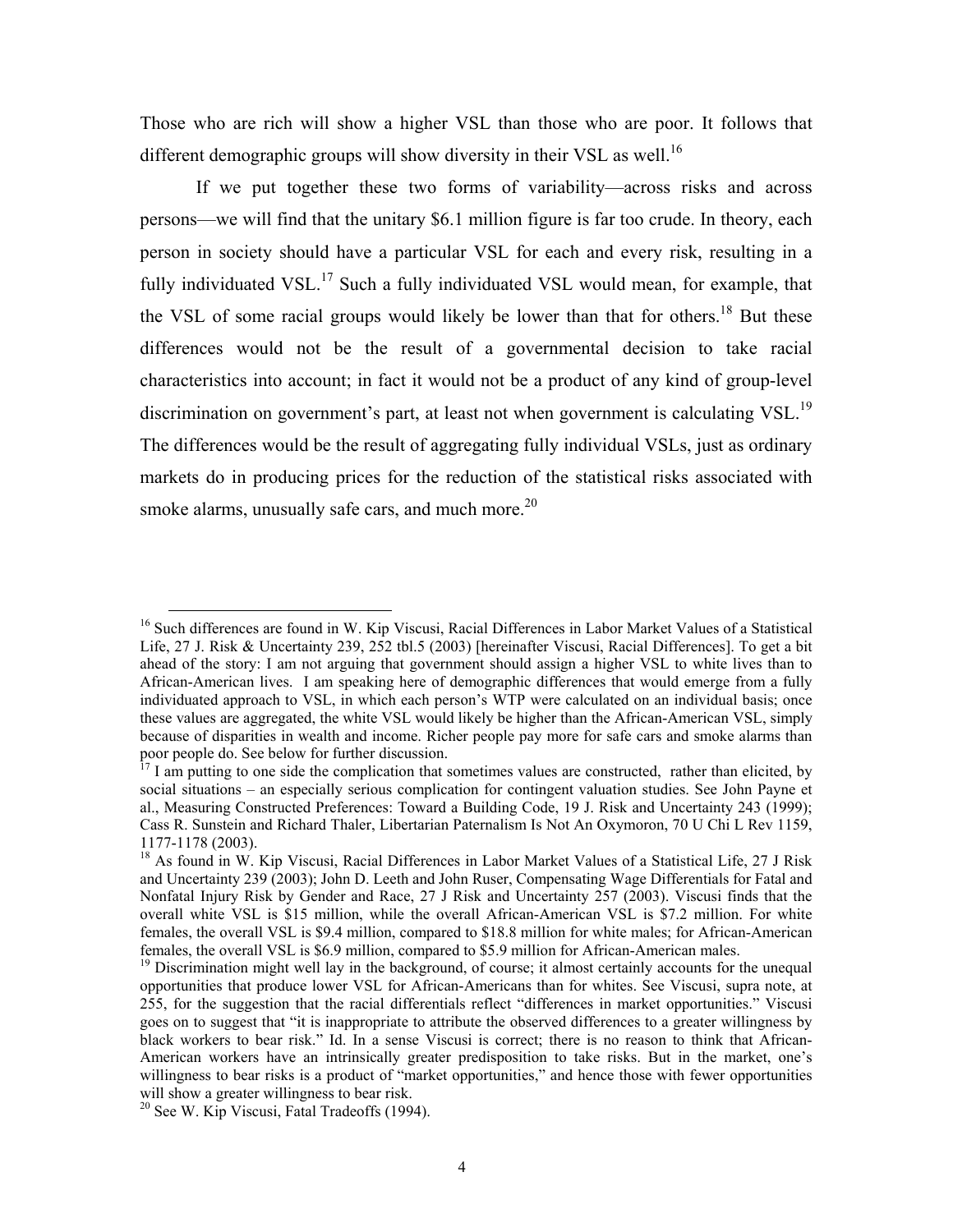In practice, of course, a fully individuated VSL is not feasible, for two different reasons. First, government lacks the information that would permit the calculation. Regula tors do not know how much each person would be willing to pay to reduce each statistical risk; categories are therefore inevitable. Second, many regulatory programs involve collective goods and therefore must protect many people at once. A clean air program, for example, cannot easily ensure that some people in a geographical region are exposed to no more than 10 parts per billion (ppb) of some pollutant, while others in the same region are subjected to 50 ppb. Because collective goods are typically involved in regulation, the problem is pervasive.

An appreciation of the case for individuation will clarify the theory—both its rationale and its limitations, empirical and ethical. The second reason involves the possibility of moving some way in the direction of greater individuation. With respect to cancer risks, for example, there is reason to believe that VSL is significantly higher than the amounts Notwithstanding issues of feasibility, an understanding of the reasons for individuating VSL is important for two reasons. The first involves conceptual clarity. The theory behind the use of VSL and willingness to pay (WTP) remains poorly understood. produced by examining studies of workplace accidents. For this reason, the government's current numbers for cancer risks might well be too low, resulting in widespread underprotection of the public. Similarly, there is reason to think that VSL should be higher for mortality risks from airplanes than for statistically identical risks on the highways.<sup>21</sup> More generally, different agencies, dealing with qualitatively different risks, might well use different VSLs, simply because market evidence is likely to show just those differences. Full individuation is not feasible, but greater individuation would be quite easy.

A far more troublesome point, to which I will devote considerable attention, involves disparities along demographic lines. For now, notice a simple factual point: When risks are faced disproportionately by wealthy people, VSL, based on actual WTP, should be higher than \$6.1 million—just as it should be lower when it is faced

<span id="page-6-0"></span><sup>&</sup>lt;sup>21</sup> See Carlsson, supra note (finding that people's WTP for airline deaths is more than double their WTP for taxi deaths).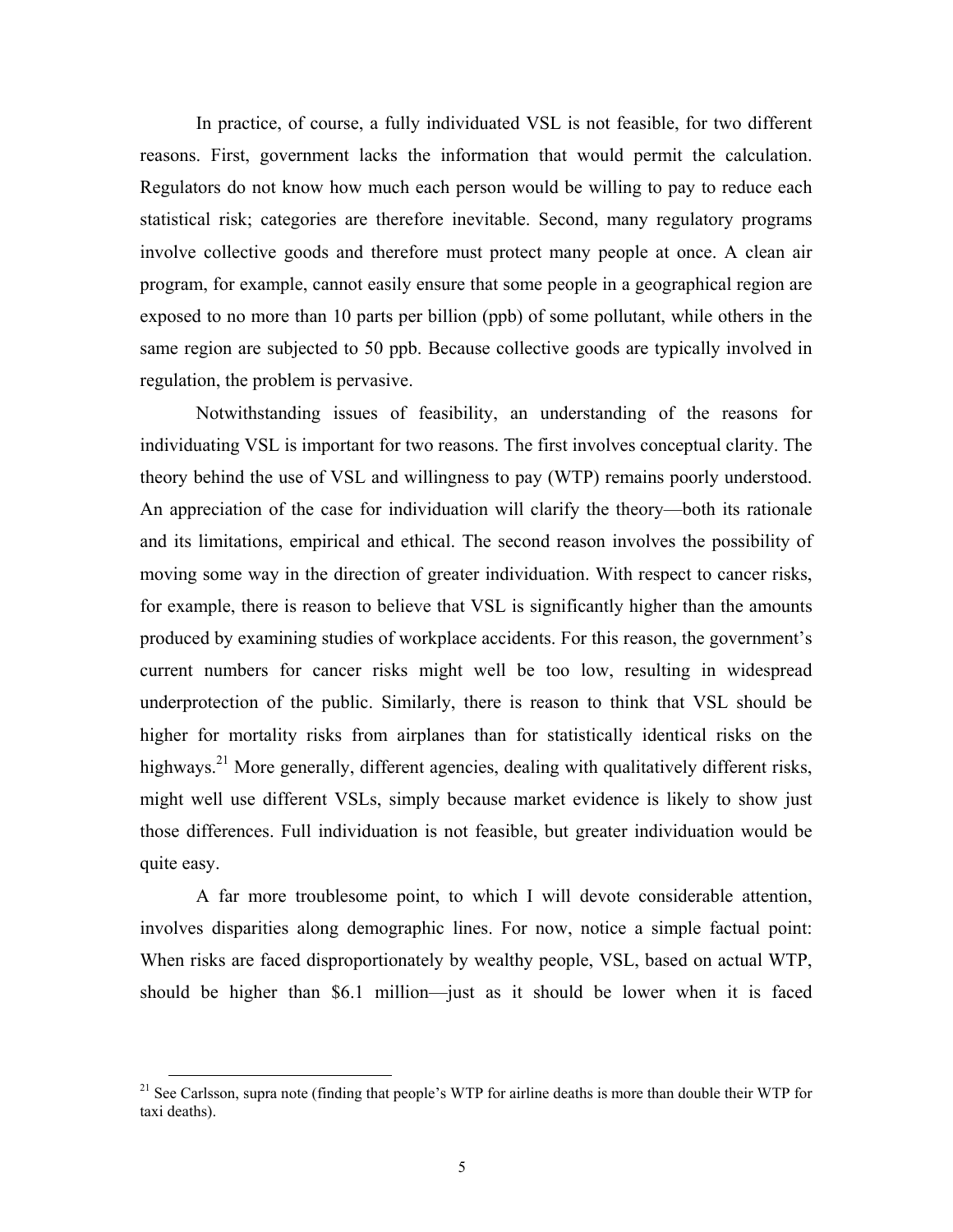disproportionately by poor people.<sup>22</sup> WTP is dependent on ability to pay, and those with little income and wealth will show little WTP. It follows that people in poor nations will have a lower VSL than people in rich nations, a point with implications for valuation of the harms from global warming<sup>23</sup>—and that people in poor areas will have a lower VSL than those in wealthy areas, a point with implications for valuation of multiple risks in the domestic setting. If variations across risks and persons are significant, the question of individuation should be a central part of the second generation of cost-benefit analysis—a step beyond the first generation debate about whether to do such analysis at all, and a step toward doing such analysis in a way that is more refined and more closely attuned to the conseq uences of regulations in terms of both welfare and distributional equity.

basis of a uniform VSL, and if the public as a whole pays for it, then any redistribution will be nefit the wealthy, not the poor. And if poor people are forced to pay an amount for Of course it is offensive and wrong to suggest that in principle, poor people are "worth less" than rich people. If poor people are subject to a risk of 1/10,000, they do not have less of a claim to public attention than if wealthy people are subject to the same risk; in fact they have a greater claim, if only because they lack the resources to reduce that risk on their own. But the topic here is regulation rather than subsidy, and the two ought not to be confused. In principle, government should not force people to buy protection against statistical risks at a price that seems to them excessive.<sup>24</sup> Someone should not be required to pay \$70 to reduce a risk of 1/100,000 if she is willing to pay no more than \$50. The point bears on international issues as well as domestic ones. If a uniform VSL would benefit the poor, there is an argument for a uniform VSL. But regulation based on a uniform VSL may or may not produce a better distribution of income; in fact any redistribution may be perverse, and a single VSL might not promote equality at all. If wealthy people are the principal beneficiaries of a particular regulation chosen on the risk reduction that exceeds their WTP, desirable redistribution will hardly result; forced exchanges, on terms that people reject, are not a good way of redistributing wealth to the disadvantaged. On the other hand, it is possible that some regulatory programs, based on

<span id="page-7-0"></span><sup>&</sup>lt;sup>22</sup> With this qualification: If poor people would be disproportionately benefited by assigning them a higher VSL, then there is a good argument for assigning them a higher VSL. I explore this issue below.

<span id="page-7-1"></span><sup>23</sup> See below.

<span id="page-7-2"></span> $2<sup>4</sup>$  I offer a number of qualifications below. See TAN infra.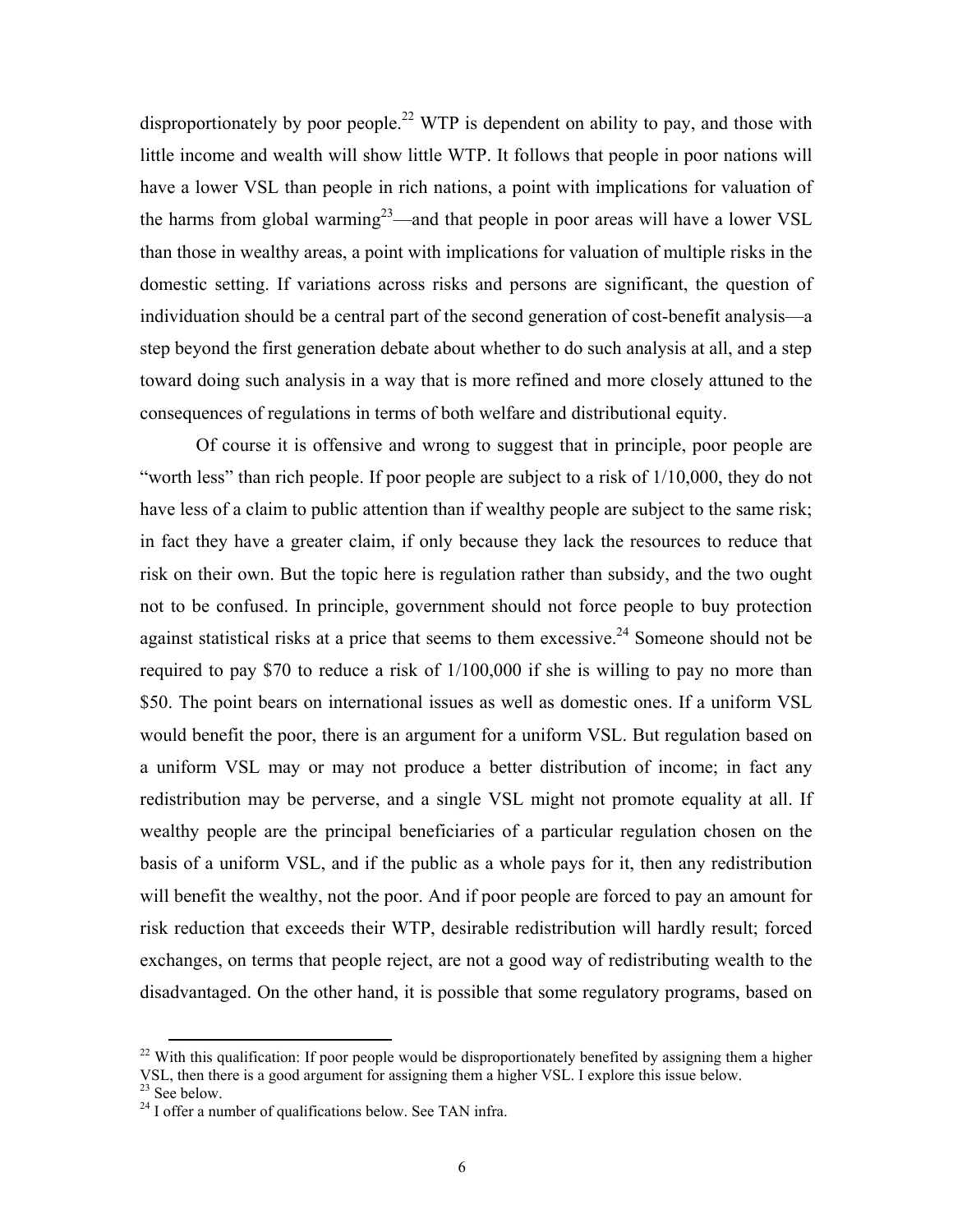a uniform VSL, will help those in need, if their beneficiaries receive risk reduction for which they pay little or nothing—an issue to which I will devote considerable attention.

A larger lesson follows. For purposes of law and politics, there is no sensible answer to the abstract question about the correct monetary value of human life. Any judgment about the appropriate VSL, and about individuation, must be heavily pragmatic; it must rest on the consequences of one or another choice. Whether government should use a higher or lower VSL across demographic lines cannot be answered simply. An important implication involves the assessment of VSL across nations. A poor nation would do well to adopt a lower VSL than a wealthy nation; for China or India, it would be disastrous to use a VSL equivalent to that of the United States or Canada. But this point should not be taken to support the ludicrous proposition that for donor institutions, both public and private, risk reduction in a wealthy nation deserves more attention than equivalent risk reduction in a poor nation.

This Article is organized as follows. Part II clarifies the theory behind the valuation of statistical lives. The major point here is that regulators do not really use a VSL; instead they use a mean WTP to eliminate a statistical risk. For example, agencies might say that they are using a VSL of \$6 million, but if so, they are relying on evidence more or less establishing that the average person pays, or is paid, \$60 to eliminate a risk of 1/10,000. Part III, in some ways the heart of the essay, explores the need for individuation across both risks and persons. Part IV offers a more ambitious discussion of the uses and limits of willingness to pay in regulatory policy. It distinguishes between easy and hard cases for using WTP. The central claim here is that the argument for using WTP is strongest when the beneficiaries of regulation must pay all of its cost—though even in that event, the argument is subject to important qualifications, above involving bounded rationality. The argument for using WTP is weaker when the beneficiaries of regulation pay only a fraction of that cost. In the latter circumstances, some people will benefit from regulation even if it is inefficient in economic terms. I discuss the implications of this point for a uniform or fully individuated VSL.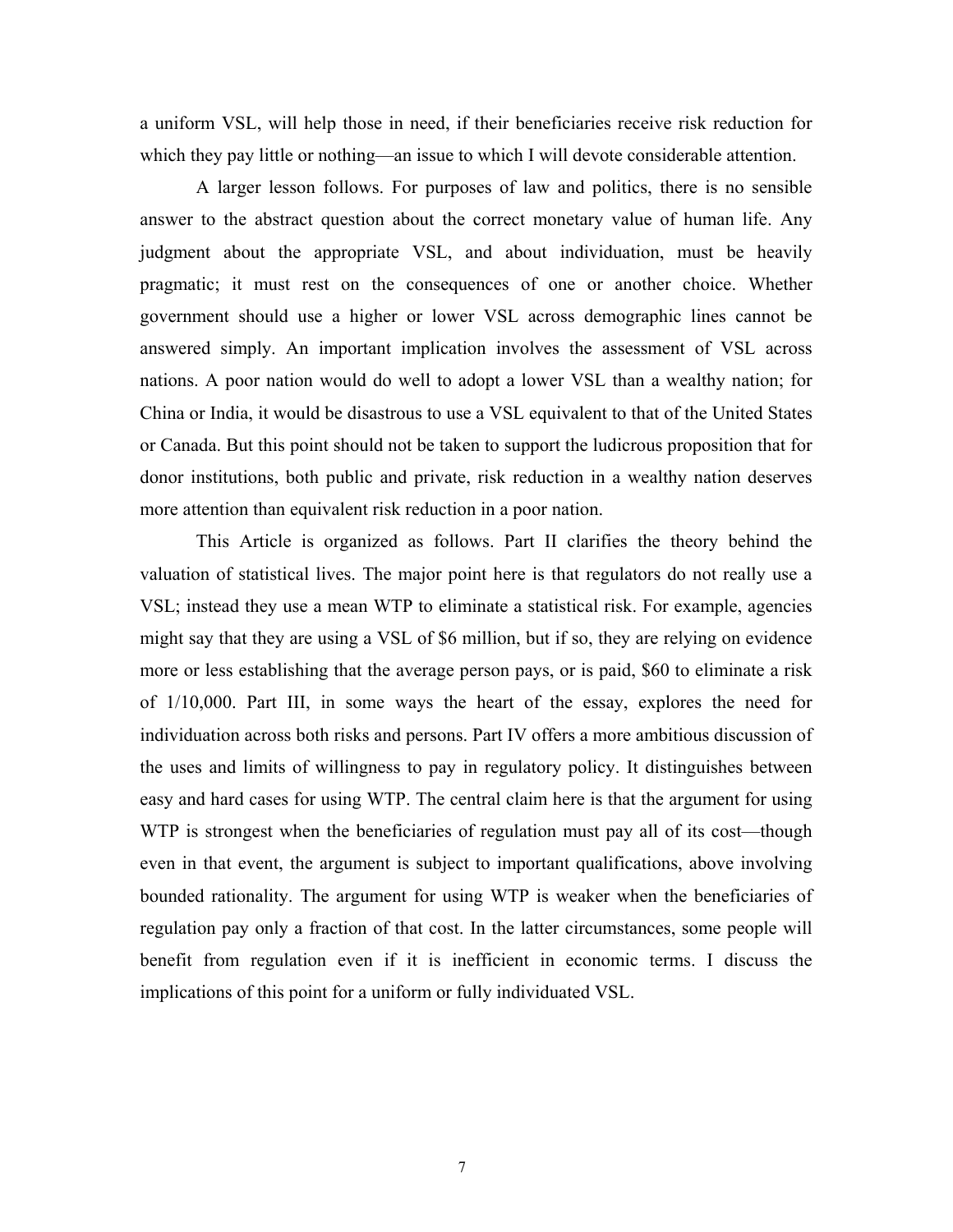# **II. WTP: Theory and Practice**

It has now become standard for regulatory agencies to assign monetary values to human lives. Consider the following table, which captures agency practices from 1996 through 2003:

| Agency                                                                   | <b>Regulation and Date</b>                                                                                                                                                                         | <b>Value of Statistical Life</b> |
|--------------------------------------------------------------------------|----------------------------------------------------------------------------------------------------------------------------------------------------------------------------------------------------|----------------------------------|
| Dept of Transportation/Federal<br>Motor Carrier Safety<br>Administration | Safety Requirements for Operators of Small<br>Passenger-Carrying Commercial Motor<br>Vehicles Used in Interstate Commerce<br>August 12, 2003<br>68 FR 47860-01                                     | \$3 million                      |
| Dept. of Health & Human<br>Services/FDA                                  | Food Labeling: Trans Fatty Acids in Nutrition<br>Labeling, Nutrient Content Claims, and Health<br>Claims<br>July 11, 2003<br>68 FR 41434-01                                                        | \$6.5 million                    |
| Dept. of Agriculture Food<br>Safety and Inspection Service               | Control of 1Listeria Monocytogenes in Ready-<br>to-Eat Meat and Poultry Products<br>June 6, 2003<br>68 FR 34208-01                                                                                 | \$4.8 million                    |
| Dept. of Health & Human<br>Services/FDA                                  | Labeling Requirements for Systemic<br>Antibacterial Drug Products Intended for<br>Human Use<br>February 6, 2003<br>68 FR 6062-01                                                                   | \$5 million                      |
| Office of Management and<br><b>Budget</b>                                | Report to Congress on the Costs and Benefits of<br><b>Federal Regulations</b><br>February 3, 2003<br>68 FR 5492-01                                                                                 | \$5 million                      |
| <b>EPA</b>                                                               | Control of Emissions from Nonroad Large<br>Spark-Ignition Engines, and Recreational<br>Engines (Marine & Land-Based)<br>November 8, 2002<br>67 FR 68242-01                                         | \$6 million                      |
| <b>EPA</b>                                                               | National Primary Drinking Water Regulations:<br>Arsenic and Clarifications to Compliance and<br>New Source Contaminants Monitoring<br>January 22, 2001<br>66 FR 6976-01                            | \$6.1 million                    |
| EPA                                                                      | Control of Air Pollution from New Motor<br>Vehicles: Heavy-Duty Engine and Vehicle<br>Standards and Highway Diesel Fuel Sulfur<br><b>Control Requirements</b><br>January 18, 2001<br>66 FR 5002-01 | \$6 million                      |
| <b>EPA</b>                                                               | Control of Air Pollution from New Motor<br>Vehicles: Tier 2 Motor Vehicle Emissions<br>Standards and Gasoline Sulfur Control                                                                       | \$5.9 million                    |

**Table 1: Agency Values of Life, 1996–2003**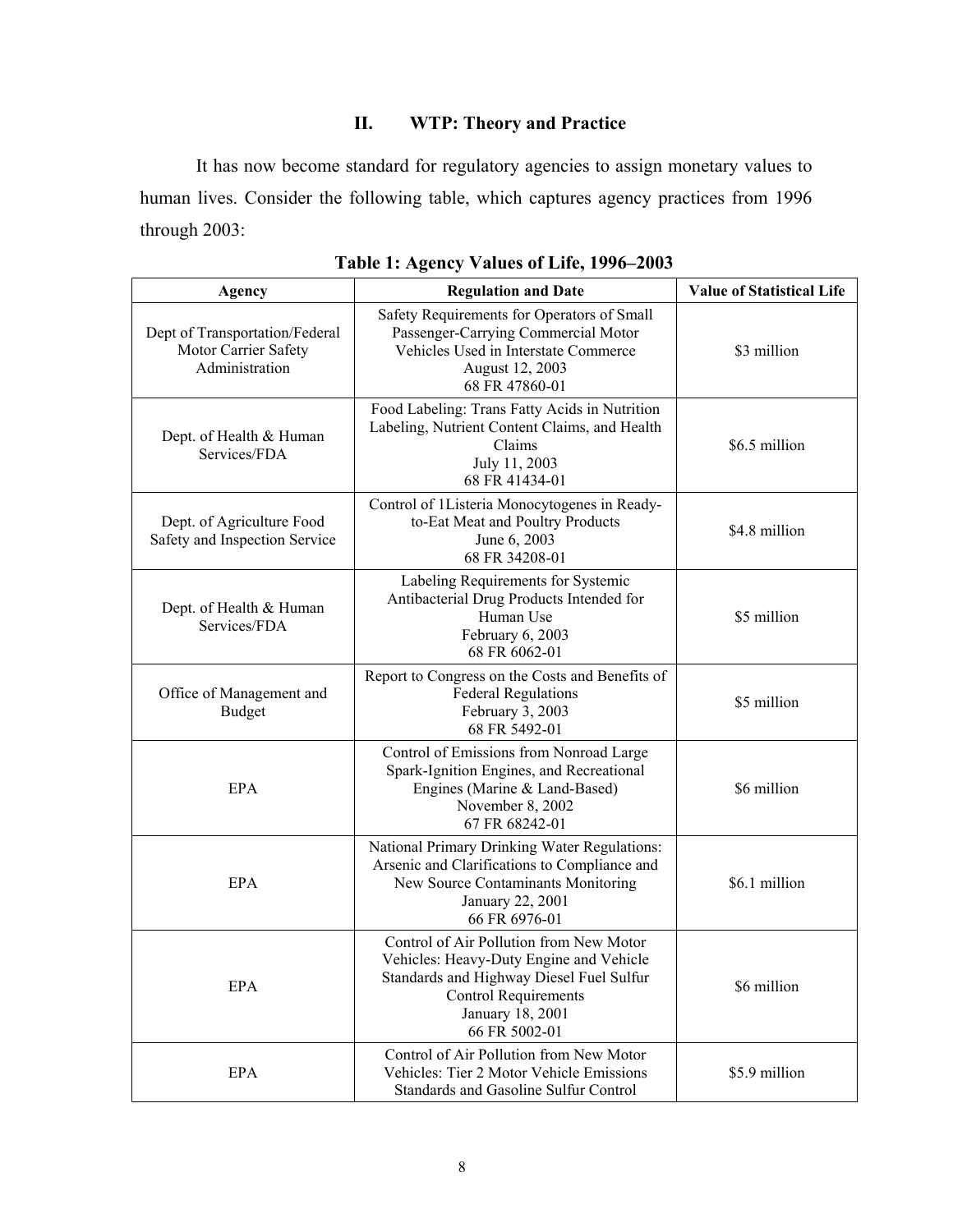|                                                          | Requirements<br>February 10, 2000<br>65 FR 6698-01                                                                                                                             |                   |
|----------------------------------------------------------|--------------------------------------------------------------------------------------------------------------------------------------------------------------------------------|-------------------|
| <b>EPA</b>                                               | Findings of Significant Contribution and<br>Rulemaking on Section 125 Petitions for<br>Purposes of Reducing Interstate Ozone<br>Transport<br>January 18, 2000<br>65 FR 2674-01 | \$5.9 million     |
| <b>EPA</b>                                               | Final Standards for Hazardous Air Pollutants for<br>Hazardous Waste Combustors<br>September 30, 1999<br>64 FR 52828-01                                                         | \$5.6 million     |
| <b>EPA</b>                                               | National Primary Drinking Water Regulations:<br>Disinfectants and Disinfection Byproducts<br>December 16, 1998<br>63 FR 69390-01                                               | \$5.6 million     |
| Dept. of Transportation/FAA                              | Financial Responsibility Requirements for<br><b>Licensed Launch Activities</b><br>August 26, 1998<br>63 FR 45592-01                                                            | \$3 million       |
| Dept. of Health & Human<br>Services/FDA                  | Quality Mammography Standards<br>October 28, 1997<br>62 FR 55852-01                                                                                                            | $$2 - 3$ million  |
| Dept. of Health & Human<br>Services/FDA                  | Regulations Restricting the Sale and<br>Distribution of Cigarettes and Smokeless<br>Tobacco to Protect Children and Adolescents<br>August 28, 1996<br>61 FR 44396-01           | \$2.5 million     |
| Dept. of Agriculture/Food<br>Safety & Inspection Service | Pathogen Reduction; Hazard Analysis and<br>Critical Control Point (HACCP) Systems<br>July 25, 1996<br>61 FR 38806-01                                                           | \$1.6 million     |
| Dept. of Transportation/FAA                              | Aircraft Flight Simulator Use in Pilot Training,<br>Testing and Checking and at Training Centers<br>July 2, 1996<br>61 FR 34508-01                                             | \$2.7 million     |
| <b>Consumer Product Safety</b><br>Commission             | Requirements for Labeling of Retail Containers<br>of Charcoal<br>May 3, 1996<br>61 FR 19818-01                                                                                 | \$5 million       |
| <b>Consumer Product Safety</b><br>Commission             | Large Multiple-Tube Fireworks Devices<br>March 26, 1996<br>61 FR 13084-01                                                                                                      | $$3 - $7$ million |

These number show substantial variations, though less so than even ten years ago.<sup>[25](#page-10-0)</sup> The variations appear not to have any rationale behind them; agencies with higher or lower numbers have not explained their choices. The prior question is how agencies

<span id="page-10-0"></span> $25$  See Adler and Posner, supra note, for a slightly dated report that shows larger disparities.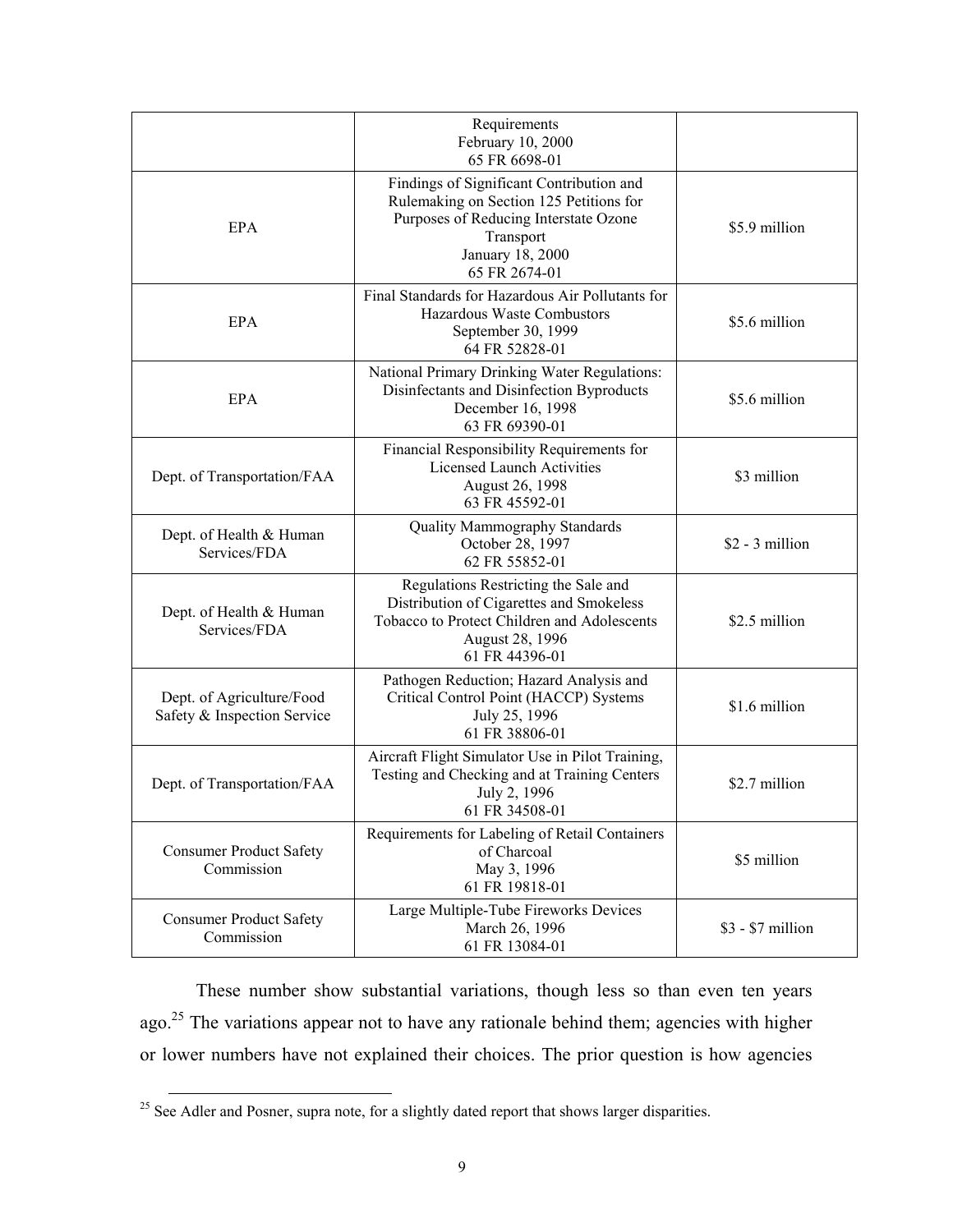generate monetary amounts of this kind. The answer comes from two kinds of evidence. The first and most important involves real-world markets, producing evidence of compensation levels for actual risks.<sup>[26](#page-11-0)</sup> In the workplace and for consumer goods, additional safety has a price; market evidence is investigated to identify that price.<sup>[27](#page-11-1)</sup> The second kind of evidence comes from contingent valuation studies, asking people how much they are willing to pay to reduce statistical risks.<sup>28</sup> The EPA's \$6.1 million is a product of studies of actual workplace risks, attempting to determine how much workers are paid to assume mortality hazards.<sup>29</sup> The relevant risks usually are in the general range of  $1/10,000$  to  $1/100,000$ .<sup>30</sup> The calculation of VSL is a product of simple arithmetic. Suppose that workers must be paid  $$600$ , on average, to eliminate a risk of  $1/10,000$ . If so, the value of a statistical life w ould be said to be \$6 million.

For some of the two dozen studies on which agencies currently rely,  $31$  $31$  consider the following table: $32$ 

| <b>Study</b>                    | <b>Method</b> | <b>Value of Statistical Life</b> |
|---------------------------------|---------------|----------------------------------|
| Kniesner and Leith (1991)       | Labor market  | \$0.7 million                    |
| Smith and Gilbert (1984)        | Labor market  | \$0.8 million                    |
| Dillingham (1985)               | Labor market  | 1.1 million                      |
| Marin and Psacharopoulos (1982) | Labor market  | 3.4 million                      |
| V.K. Smith (1976)               | Labor market  | 5.7 million                      |
| Viscusi $(1981)$                | Labor market  | 7.9 million                      |
| Leigh and Folsom (1984)         | Labor market  | 11.7 million                     |
| Leigh (1987)                    | Labor market  | 12.6 million                     |
| Garen (1988)                    | Labor market  | 16.3 million                     |

**Table 2: Value of Life Studies** 

<span id="page-11-1"></span><span id="page-11-0"></span>

<sup>&</sup>lt;sup>26</sup> See W. Kip Viscusi, supra note.<br><sup>27</sup> A valuable and comprehensive overview can be found in Viscusi and Aldy, supra note.<br><sup>28</sup> See, e.g., James Hammitt and Jin-Tau Liu, Effects of Disease Type and Latency ab

<span id="page-11-2"></span>Mortality Risk, 28 J Risk and Uncertainty 73 (2004). <sup>28</sup> See, e.g., James Hammitt and Jin-Tau Liu, Effects of Disease Type and Latency on the Value of

<span id="page-11-3"></span> $29$  See Viscusi, Fatal Tradeoffs, supra note, for discussion.

<span id="page-11-4"></span> $30$  See, e.g., W. Kip Viscusi, The Value of Life: Estimates With Risks by Occupation and Industry, 42 Ec. Inquiry 29, 33 (2004) (showing fatality risks ranging from about 1/100,000 to 45/100,000).

<span id="page-11-5"></span><sup>&</sup>lt;sup>31</sup> For an accessible outline, see Richard W. Parker, Grading the Government, 70 U Chi L Rev 1345, 1485-86 (2003).

<span id="page-11-6"></span> $32$  See EPA, Guidelines for Preparing Economic Analyses 89 (2000).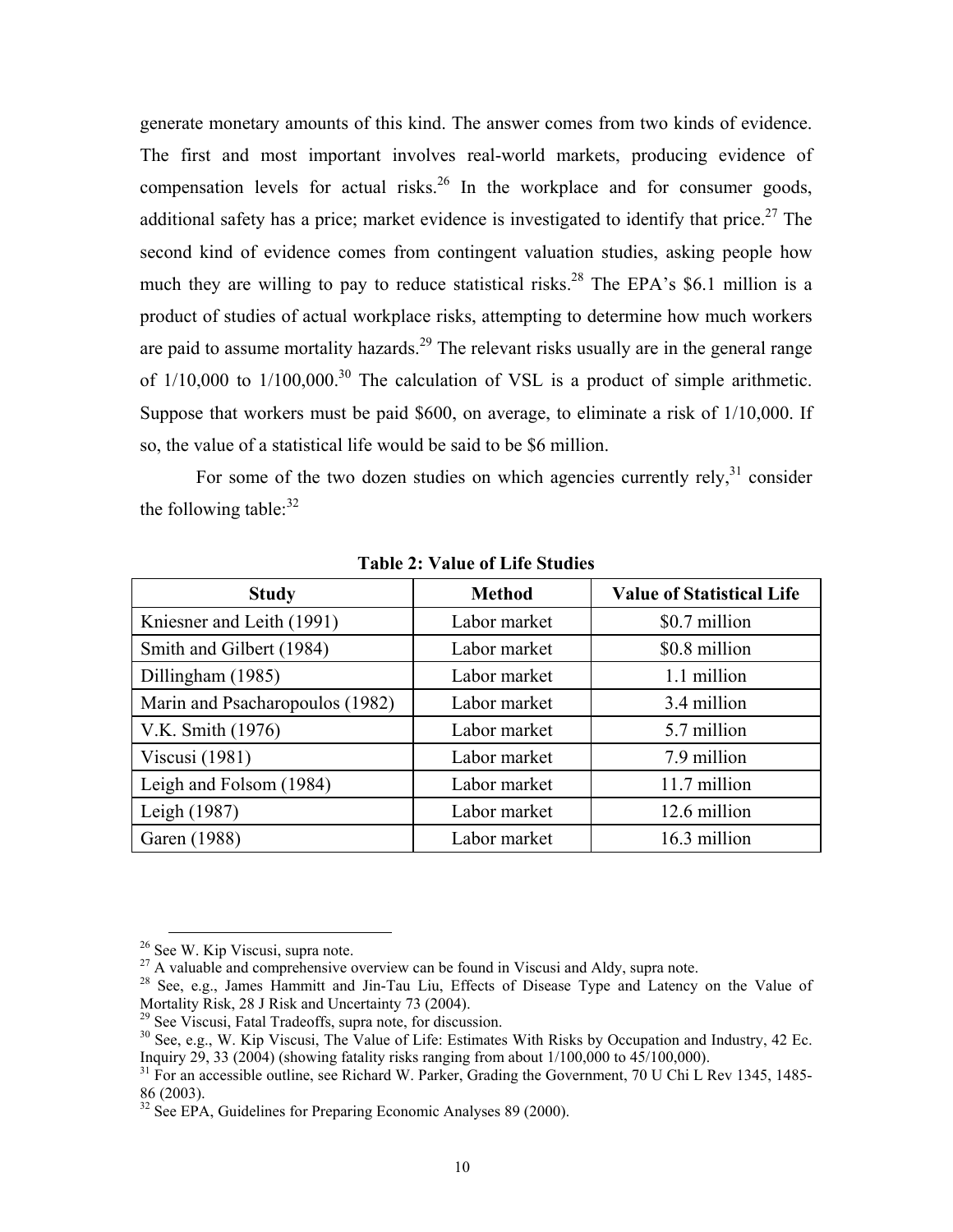A large advantage of labor market studies of this kind is that they avoid the lively disputes over the use of "willingness to pay" or "willingness to accept" in regulatory policy.[33](#page-12-0) In many contexts, people demand more to give up a good than they are willing to pay to obtain it in the first instance—a disparity that much complicates efforts to assign monetary values to regulatory benefits, including mortality and morbidity.<sup>34</sup> If people are willing to pay \$25 to eliminate an existing risk of 1/100,000, but demand \$100 to incur a new risk of 1/100,000, then it is difficult to know how to proceed for purposes of monetary valuation of risks. Fortunately, this problem dissipates in the context of labor market studies. If workers who face a risk of 1/10,000 are paid \$600 more for doing so, and if workers who refuse to face such a risk are being paid \$600 less, then it is irrelevant whether we speak in terms of WTP or WTA.

Nonetheless, some questions might be raised about the use of these studies by EPA and other agencies.<sup>35</sup> Most obviously, the studies show significant variety in the crucial numbers, ranging from \$0.7 million, in 1997 dollars, to \$16.3 million. The EPA has adopted the \$6.1 million figure on the ground that it represents the median in the relevant studies. But there is a risk of arbitrariness in fastening on that median figure, certainly if we lack reason to believe that the relevant study is the most accurate. In fact a more general look at the VSL data produces further puzzles and wider ranges. Some studies find no compensating differentials at all, indicating a VSL of zero<sup>36</sup>—implausibly low, to say the least, for purposes of policy. Others find that non-unionized workers receive negative compensating differentials for risk, that is, they appear to be paid less because they face mortality risks.<sup>[37](#page-12-4)</sup> Another study finds that African-Americans receive no significant compensating wage differential and hence that their particular VSL is zero.<sup>38</sup> On the other hand, it is possible to find studies finding a VSL not below the range

<span id="page-12-0"></span><sup>&</sup>lt;sup>33</sup> See Russell Korobkin, The Endowment Effect and Legal Analysis, 97 Nw. U.L. Rev. 1227 (2003).

<span id="page-12-1"></span><sup>&</sup>lt;sup>34</sup> See id.; Cass R. Sunstein, Endogenous Preferences, Environmental Law, 22 J. Legal Stud. 217, 246-47 (1993).

<span id="page-12-2"></span><sup>&</sup>lt;sup>35</sup> See Parker, supra note, and Robert Frank & Cass R. Sunstein, Cost-Benefit Analysis and Relative *Position*, 68 U. CHI. L. REV. 323 (2001), for several such questions.<br><sup>36</sup>See Peter Dorman and P. Hagstrom, Wage Compensation for Dangerous Work Revisited, 52 Industrial

<span id="page-12-3"></span>and Labor Relations Review 116 (1998).<br><sup>37</sup> Viscusi and Aldy, supra note, at 44.<br><sup>38</sup> Leeth and Ruser, supra note.

<span id="page-12-4"></span>nd Aldy, supra note, at 44.

<span id="page-12-5"></span>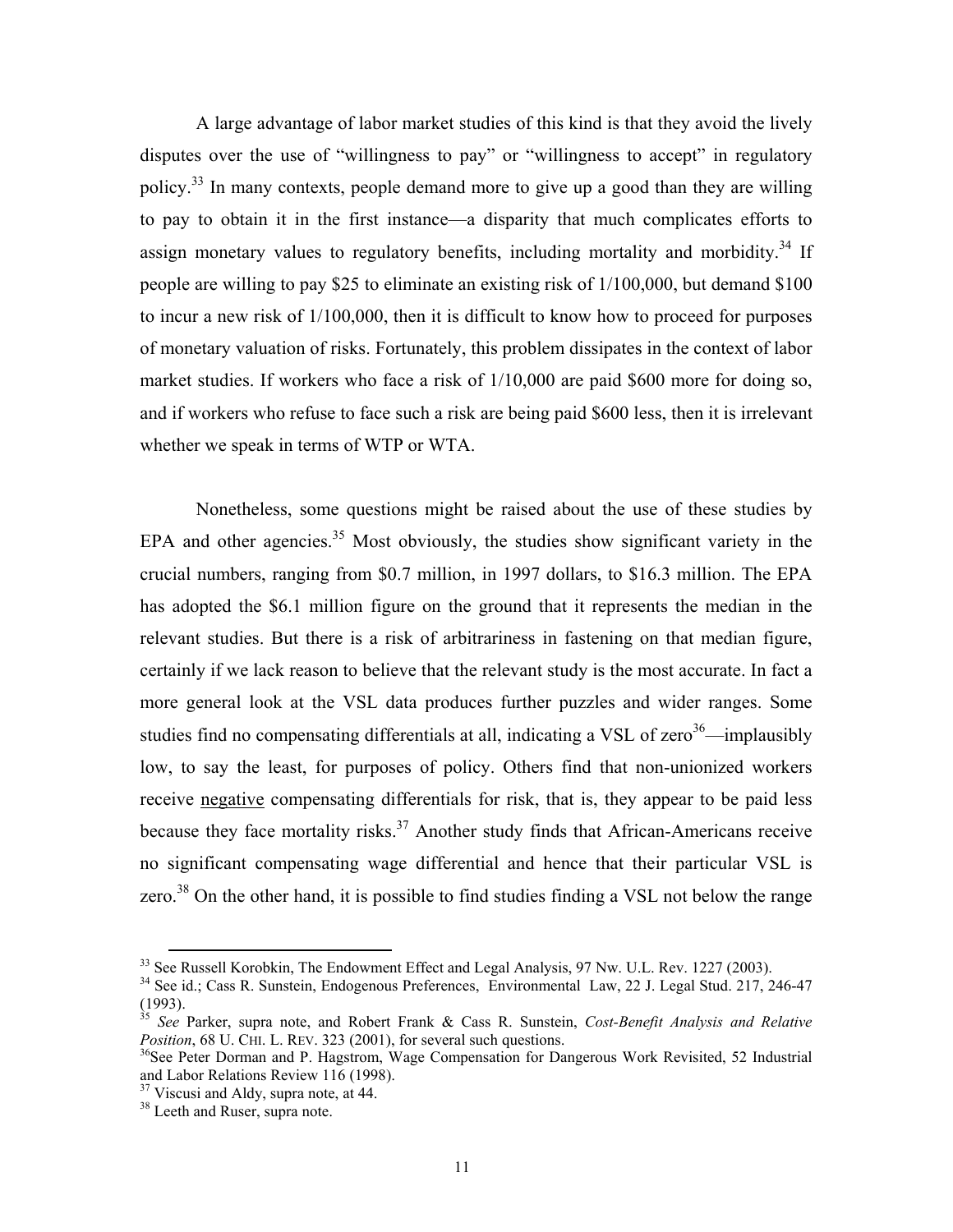<span id="page-13-5"></span>in Tab le 1 but above it; consider the finding that for people who choose jobs with low level risks, the VSL is as much as  $$22$  million.<sup>39</sup>

arsenic regulation would easily fail cost-benefit analysis with a \$3.8 million VSL but easily pass with a \$9 million  $VSL<sup>41</sup>$ . The simple point is that the variety of the outcomes raises q uestions about the reliability of any particular figure. The most recent meta-study, far more comprehensive than EPA's own analysis, finds that most studies produce a range of between \$3.8 million and \$9 million.<sup>40</sup> The range is fairly compressed, in a way that disciplines agency decisions; for many regulations, the "bottom line" of the cost-benefit assessment will not be affected by a choice of \$3.8 million or \$9 million for VSL. But that range still leaves significant room for discretion, in a way that would have significant implications for policy and law. Consider the fact that the monetized value of a program that saves 200 lives would range from \$760 million to \$1.8 billion; consider also the fact that the EPA's highly publicized

In addition, most of these studies on which EPA relies are based on data from the 1970s. Since that time, there has been significant growth in national income, in a way that suggests that any VSL derived from 1970s data is too low. Of course people with more money are expected to be willing to pay more, other things being equal, to reduce statistical risks. One study finds that at the beginning of the twentieth century, VSL was about \$150,000 in current dollars—less than one-twentieth of the corresponding amount a century later[.42](#page-13-3) On reasonable assumptions, the EPA's use of 1970s data has produced a significant undervaluation of the monetary value of the lives at stake, for the \$6.1 million figure reflects no adjustment to account for changes in national real income growth[.43](#page-13-4) In principle, the failure to undertake an adjustment is a serious mistake. The actual amount might be substantially higher. $^{44}$  $^{44}$  $^{44}$ 

<span id="page-13-0"></span> $39$  Viscusi and Aldy, supra note, at 23.<br> $40$  See id. at 18.

<span id="page-13-1"></span>

<span id="page-13-2"></span><sup>&</sup>lt;sup>41</sup> See Sunstein, The Arithmetic of Arsenic, supra note. The regulation was projected to cost about \$200 million, and its monetized benefits, with a \$6.1 million VSL, were around \$190 million. See id. It should be easy to see that a \$3.8 million VSL would make the regulation impossible to defend – and a \$9 million VSL would make it impossible to challenge.

<span id="page-13-3"></span> $42$  See Viscusi and Aldy, supra note, at 22.

<span id="page-13-4"></span><sup>&</sup>lt;sup>43</sup> EPA has updated the relevant numbers for inflation, but it has not otherwise made adjustments.

<sup>&</sup>lt;sup>44</sup> See Dora L. Costa & Matthew E. Kahn, The Rising Price of Nonmarket Goods, 93 Am. Econ. Rev. ggesting likely current value of \$12 million). For recent evidence that the current numbers are indeed too low, see W. Kip Viscusi, Racial Differences in Labor Market J. Risk & Uncertainty 239, 252 tbl.5 (2003) [hereinafter Viscusi, Racial (Papers & Proc.) 227, 229 tbl.1 (2003) (su at the current numbers are indeed to Values of a Statistical Life, 27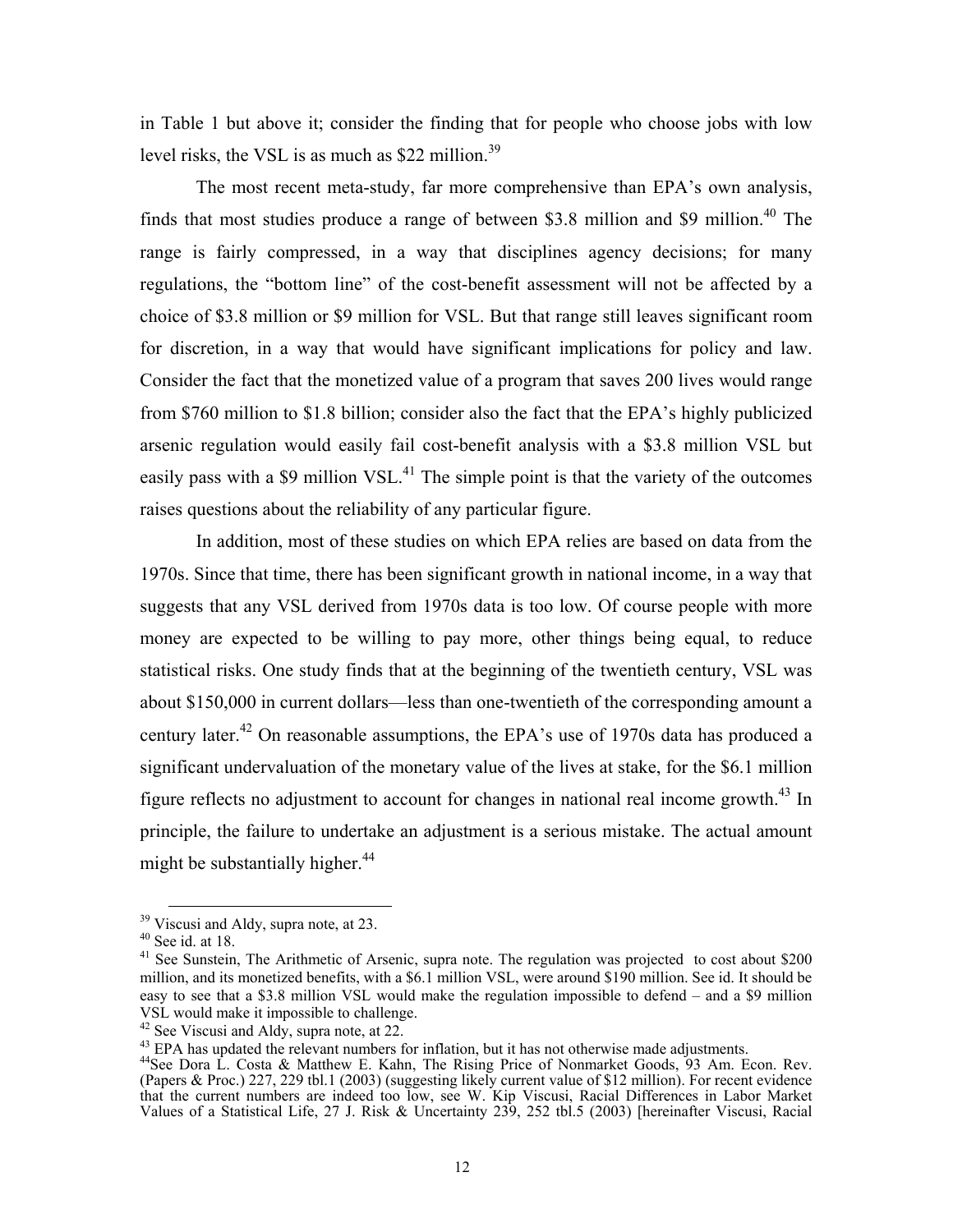Let us suppose that these problems can be solved and that we can identify a number, call it \$6 million, that really represents people's valuations. It should be clear that even if this were so, it is grossly misleading to offer the following suggestion: The value of a statistical life is \$6 million. It would be much more accurate to say that for risks of 1/10,000, the median WTP, in the relevant population, is \$600—or that for risks of 1/100,000, the median WTP is \$60. If true, these statements would, on assumptions to be explored, be extremely helpful for purposes of policy. But even at first glance, we can see that these numbers need not be taken to support a VSL that is independent of probability.[45](#page-14-0) Suppose that people would be willing to pay \$60 to reduce a risk of 1/100,000. From this it does not follow that people would be willing to pay \$6 to eliminate a risk of 1/1 million, or \$6000 to reduce a risk of /1000, or \$60,000 to reduce a risk of 1/100. It is plausible to think that people's WTP to reduce statistical risks is nonlinear.<sup>46</sup> As the probability approaches  $100\%$ , people become willing to pay an amount for risk reduction that arises nonlinearly to 100% of their income; as the risk approaches 0%, WTP nonlinearly approaches nothing. For a risk of 1 in 1million, for example, many reasonable people would be willing to pay zero, treating that risk as inconsequential.

Hence the claim that VSL is \$6.1 million is merely a shorthand way of saying that people are willing to pay from \$600 to \$60 to eliminate risks of  $1/10,000$  to  $1/100,000$ . Since this is the range for risks with which most agencies deal, the relevant data is highly informative. For current purposes, this point is the crucial one.

## **III. Individuation**

My basic claim is that VSL will inevitably vary across both risks and persons. If people's WTP is higher to avoid cancer risks than risks of unanticipated, sudden deaths, then the use of a VSL, drawn from studies of the latter risks, will ensure insufficient

Differences], finding values as high as \$15.1 million in the case of white males. In the context of arsenic regulation, the EPA also noted in its sensitivity analysis that the appropriate adjustment would increase the Fed. Reg. at 7012. For recent evidence, suggesting that the ales. See VSL from \$6.1 million to \$6.7 million. 66 current VSL is \$4.7 for a full sample, \$7 million for blue-collar males, and \$8.5 for blue-collar fem W. Kip Viscusi, The Value of Life: Estimates With Risks by Occupation and Industry, 42 Ec. Inquiry 29  $(2004)$ .

<span id="page-14-0"></span> $45$  See Richard Posner, forthcoming book.<br> $46$  See id.

<span id="page-14-1"></span>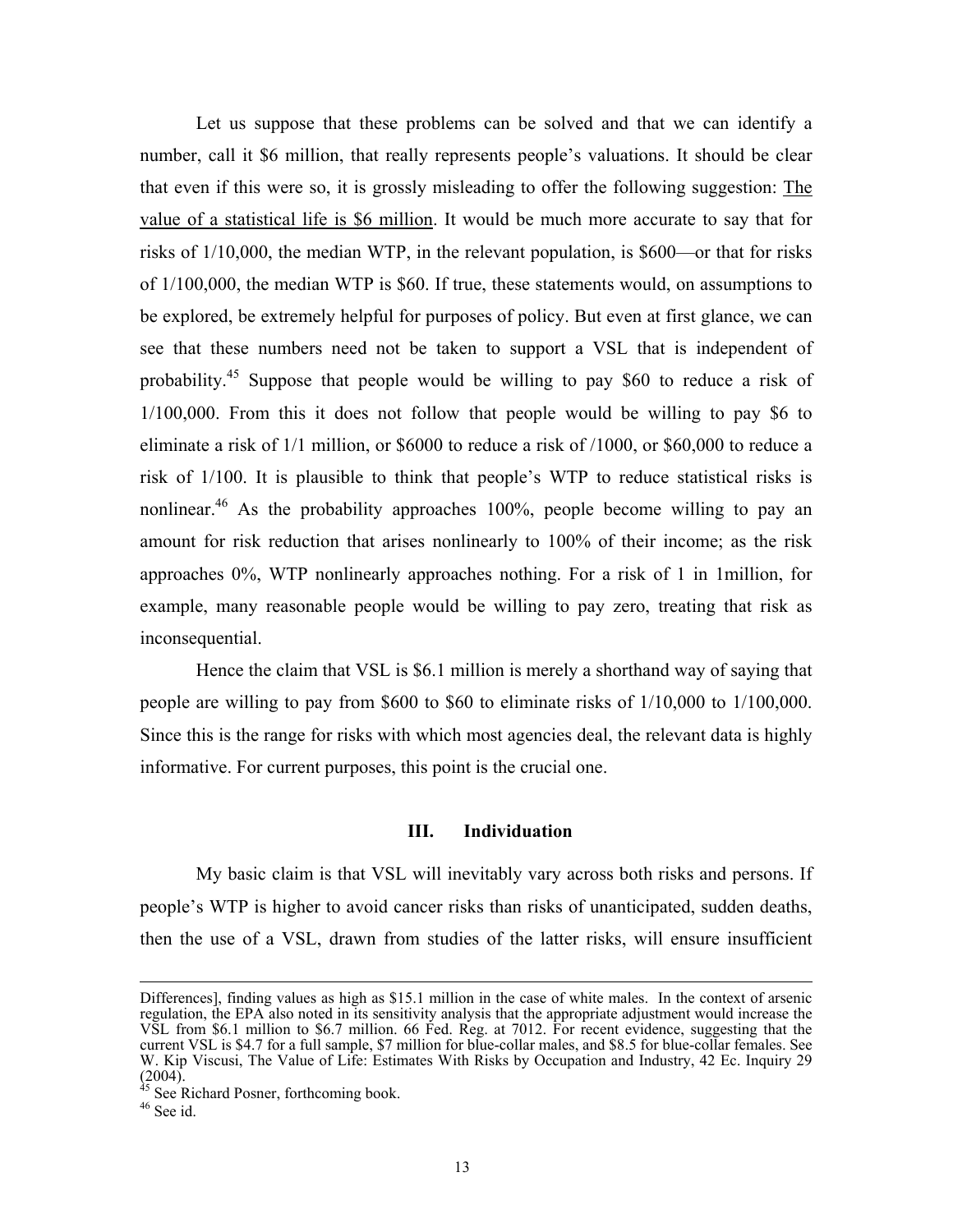protect ion of the exposed population. If people in different occupations are paid different amounts to incur a risk, then use of an uniform VSL will not track actual behavior, which is what it is supposed to do.<sup>47</sup> If wealthy people show a higher WTP than poor people, then a uniform WTP, based on a population-wide median, will ensure insufficient protection of wealthy people and excessive protection of poor people—in a way that might well prove harmful to both groups.<sup>[48](#page-15-1)</sup>

respondents were willing to pay nothing to eliminate the  $1/100,000$  risk, producing a VSL of 0. A nd for each of them, about fifteen people were willing to pay at least \$500 to To test these issues in a highly preliminary way, I conducted a small contingent valuation study. Eighty-four University of Chicago law students were asked about their WTP to eliminate each of five risks of 1/100,000. The simplest of these risks involved dying from an automobile accident as a result of a defective brake. The four other risks might be expected to occasion greater concern; they involved deaths from lung cancer, AIDS, Alzheimer's disease, and dying in an airplane crash as a result of a terrorist attack. The 1/100,000 risk of dying in an automobile accident produced a mean WTP of \$156, whereas the four other accidents produced significantly higher amounts (ranging from \$184 for the AIDS risk to \$193 for Alzheimer's disease). In addition, there was substantial heterogeneity across individuals. For each of the questions, about ten eliminate the 1/100,000 risk, producing a VSL of \$50 million. Let us now turn to the possibility of substantial diversity across both risks and persons.

# **A. Risks**

I have emphasized that the data that underlies the \$6.1 million figure comes from risks o f accidents in the workplace—and that even if this data can be generalized, it different WTP from a 1/100,000 risk of dying of cancer from air pollution, which might would not justify a probability-independent VSL. But there is a point of greater practical importance. A 1/100,000 risk of dying in a workplace accident might well produce a in turn be different from a 1/100,000 risk of dying in an airplane as a result of a terrorist

<span id="page-15-0"></span> $47$  W. Kip Viscusi, The Value of Life: Estimates With Risks by Occupation and Industry, 42 Ec. Inquiry 29, 33, 39-41 (2004)

<span id="page-15-1"></span> $48$  On the "might well," see below.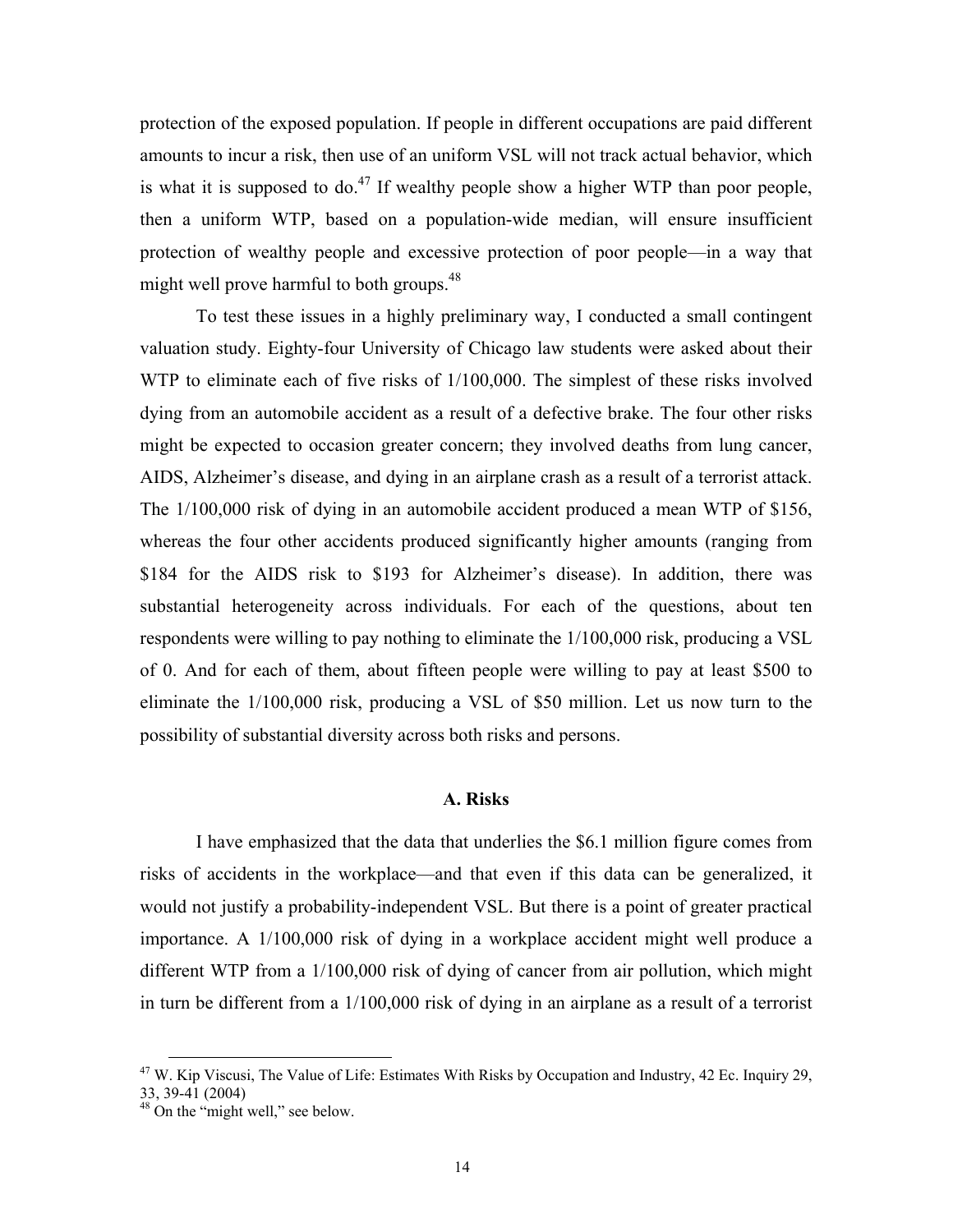attack, and that number might in turn by different from a 1/100,000 risk of dying as a result of a defective snowmobile. The very theory that lies behind the government's current use of VSL justifies a simple conclusion: VSL should be risk-specific; it should not be the same across statistically equivalent risks. The use of a single number almost certainly produces significant blunders.

1. Data. Notice initially that the very category of "workplace risks" conceals relevan t differences. The American economy contains a wide range of occupations and industries, and a uniform VSL should not be expected to emerge from each of them. Indeed, a recent study finds significant differences across both occupations and industries,  $49$  with blue collar workers showing a higher VSL than others.<sup>50</sup> It is inevitable that a wide range of values would emerge from studies that looked separately at machine operators, executive positions, sales, dental technicians, equipment cleaners, security guards, and secretaries<sup>51</sup>—and undoubtedly diverse values could be found within each category.

Hammit and Liu find that in Taiwan, willingness to pay to eliminate a cancer risk is about one-third larger than WTP to avoid a risk of a similar, chronic degenerative disease.<sup>53</sup> Some contingent valuation studies suggest that people are willing to pay twice as much to prevent a cancer death as an instantaneous death.<sup>54</sup> People seem to have a special fear of unanticipateddeath, or a death from heart disease.<sup>55</sup> The "cancer premium" might be In addition, many risks controlled by the EPA are qualitatively different from the workplace risks that EPA has used to generate its VSL. Two differences are particularly important. First, the workplace studies do not involve cancer, and cancer risks are often involved in environmental decisions. There is considerable evidence that the risks associated with cancer produce a higher WTP than other kinds of risk.<sup>52</sup> For example, cancer, and they seem to be willing to pay more to prevent a cancer death than a sudden

<span id="page-16-0"></span><sup>&</sup>lt;sup>49</sup> W. Kip Viscusi, The Value of Life: Estimates With Risks by Occupation and Industry, 42 Ec. Inquiry 29, 39-41 (2004)

<span id="page-16-1"></span> $50$  Id.

<span id="page-16-2"></span> $51$  See id. at 33. Viscusi does not produce separate numbers for the different occupation groups, but his data clearly indicate that separate numbers would emerge.

<span id="page-16-3"></span><sup>&</sup>lt;sup>52</sup> See Richard L. Revesz, Environmental Regulation, Cost-Benefit Analysis, and the Discounting of Human Lives, 99 Colum. L. Rev. 941, 962–74 (1999).<br><sup>53</sup> See Hammitt and Liu, supra note.

<span id="page-16-6"></span><span id="page-16-5"></span>

<span id="page-16-4"></span><sup>&</sup>lt;sup>53</sup> See Hammitt and Liu, supra note.<br><sup>54</sup> *See Id.*<br><sup>55</sup> *See* GEORGE TOLLEY ET AL., STATE OF THE ART HEALTH VALUES 339-40 (1993).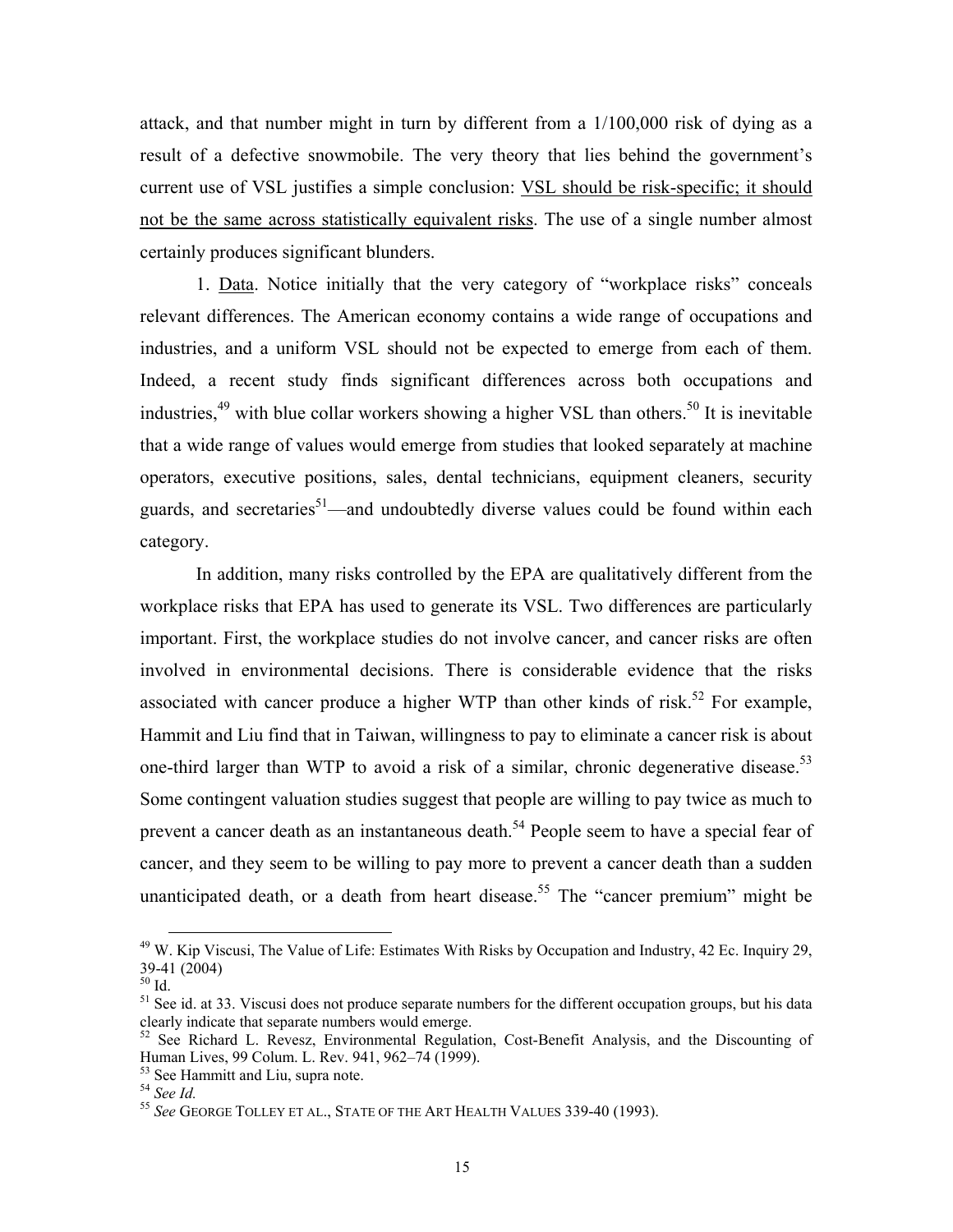produced by the "dread" nature of cancer; it seems well-established that dreaded risks produce special social concern, holding the statistical risk constant.<sup>56</sup>

To be sure, existing evidence on this count is not unambiguous. One study of occupational exposures does not find a significantly higher VSL for cancer risks.<sup>57</sup> But that study assumes that occupational cancers account for 10-20 percent of all cancer deaths— an amount that is almost certainly too high. If occupational exposures account for 5% of all cancers—a far more realistic number—then the VSL for cancer risks may be as high as \$12 million, about double the amount that EPA now uses. The current findings conflict<sup>58</sup>; but in principle, the VSL figures should be risk-specific, and we know enough to suspect that cancer risks produce an unusually high VSL.

compensation.<sup>60</sup> A great deal of literature suggests that involuntary, dread, uncontr ollable, and potentially catastrophic risks produce unusually high levels of public The second difference between workplace risks and the risks that concern EPA is that the latter risks seem peculiarly involuntary and uncontrollable.<sup>59</sup> Unlike the risks of workplace accidents, pollution risks are not assumed voluntarily in return for concern.<sup>61</sup> If so, the numbers that derive from workplace accidents will substantially understate willingness to pay for regulatory benefits provided by the EPA and many other agencies as well. $62$ 

The implications go well beyond the distinction between workplace accidents and environmental risks. For example, people appear to be willing to pay far more to produce safety in the air than to produce safety on the highways<sup>63</sup>; it follows that VSL should be higher for the Federal Aviation Administration than for the National Highway Traffic

<span id="page-17-0"></span> $56$  See Paul Slovic, The Perception of Risk (2000).

<span id="page-17-1"></span>Metric for Valuing Health, 42 Management Science 1118 (1996) (finding no difference between valuations  $57$  See Viscusi and Aldy, supra note, at 22. In the same vein, see W. Magat et al., A Reference Lottery of cancer death and auto accident death).

<span id="page-17-2"></span><sup>58</sup> Id. at 57.

<span id="page-17-3"></span>of Nothing  $(2003)$ . of Nothing (2003).<br><sup>60</sup> Of course it is possible to question the idea that workplace risks are assumed voluntarily and in return for <sup>59</sup> See Frank Ackerman and Lisa Heinzerling, Priceless: On Knowing the Price of Everything and the Value

<span id="page-17-4"></span>am drawing here is one of kind rather than degree. See Cass R. Sunstein, *Bad Deaths*, 14 J. RISK & UNCERTAINTY 259 (1997).<br><sup>61</sup> See SLOVIC, The Perception of Risk, supra note.<br><sup>62</sup> See Frank Ackerman and Lisa Heinzerling, Priceless: On Knowing the Price of Everything and the Value compensation. For example, many workers probably do not know the risks that they face. The distinction I

<span id="page-17-5"></span>

<span id="page-17-6"></span>of Nothing (2003).

<span id="page-17-7"></span> $63$  See Carlsson et al., supra note.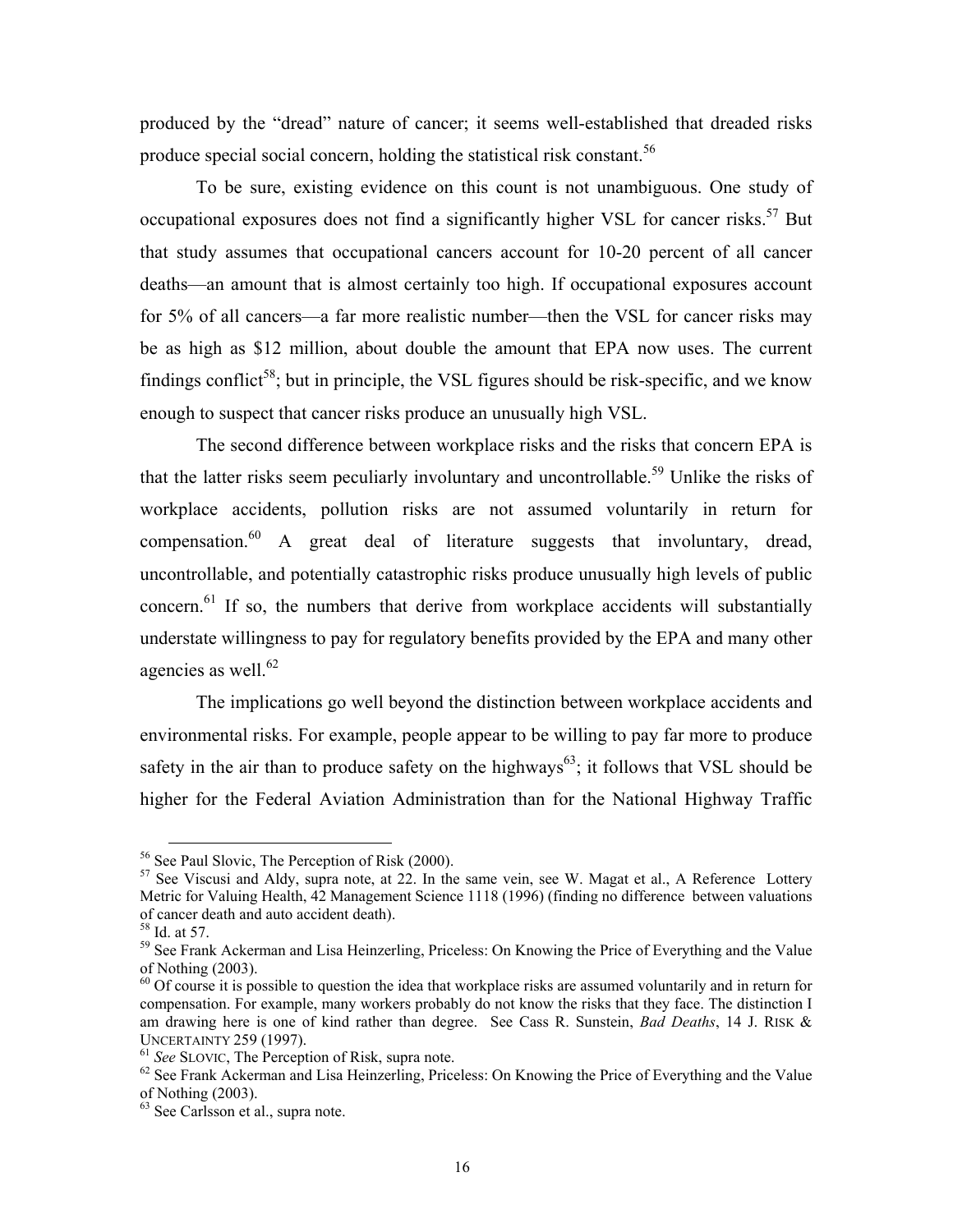Safety Administration. Oddly, the former agency has an unusually low rather than an unusually high VSL. $^{64}$  Some diseases would produce a higher VSL than others. A 1/100,0 00 risk of death from Alzheimer's disease, for example, would almost certainly produce a higher VSL than 1/100,000 risk of death from a heart attack; 1/50,000 risk of an AIDS death would not produce the same VSL as a 1/50,000 risk of death from a defective brake system on an automobile; most people would pay more to reduce a risk of dying from slow-acting strokes than from strokes that kill outright. There should be a distinctive population-wide median VSL for mortality risks of airplane accidents, of cancer from air pollution, of motor vehicle accidents, of defective toys, of cancer from water pollution.

on WTP, a uniform number, treating all statistically identical mortality risks as the same, is fatall y obtuse. In fact studies have been done for seatbelt use, automobile safety, home fire detectors, and more, and they find a wide variety of numbers, with a VSL ranging from \$770,000 (smoke detectors, based on data in the 1970s) to \$9.9 million (fatality risks associated with safety belts and motorcycle helmets). $65$  And within each of these categories, further distinctions would undoubtedly emerge. All cancer fatalities are not the same; informed people would surely make distinctions between those that involve long periods of suffering and those that do not. If we are really interested in basing VSL

2. Practice. These claims are not entirely foreign to current regulatory policy. In the context of arsenic regulation, the EPA was alert to some of them.<sup>66</sup> Hence its own sensitivity analysis for arsenic suggested the need for an upward revision of 7%, because of the involuntariness and uncontrollability of the risk.<sup>67</sup> With this revision, along with the revision for income growth, the value of a statistical life would rise from \$6.1 million low. Dean Revesz suggests that "the value of avoiding a death from an involuntary, to \$7.2 million.<sup>68</sup> In fact there are reasons to suggest that this amount might be far too carcinogenic risk should be estimated as four times as large as the value of avoiding an

<span id="page-18-1"></span><span id="page-18-0"></span>

 $64$  See Table I supra.<br> $65$  Viscusi and Aldy, at 25.

<span id="page-18-2"></span><sup>&</sup>lt;sup>66</sup> See Sunstein, The Arithmetic of Arsenic, supra note. <sup>67</sup> 66 Fed. Reg. at 7014. <sup>68</sup> *Id*.

<span id="page-18-3"></span>

<span id="page-18-4"></span>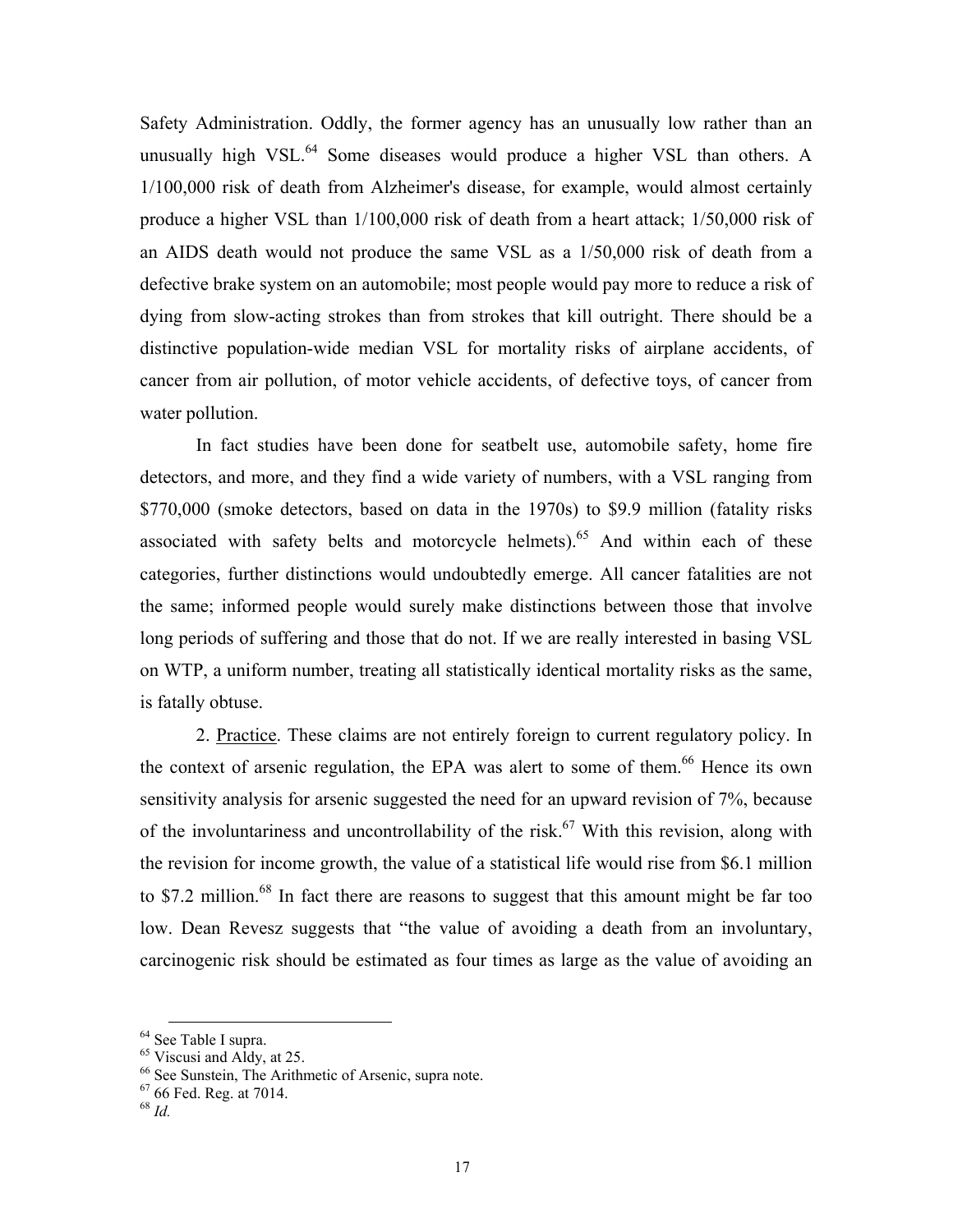instantaneous workplace fatality."[69](#page-19-0) If we take this approach, the VSL, in the context of arsenic, jumps from \$6.1 million to \$24.3 million. I am not arguing that \$24.3 million is the correct number; I am suggesting only that VSL is almost certainly risk-specific.

3. Qualifications. Three qualifications are important. First, psychological studies about heightened public concern<sup>70</sup> may not translate into higher WTP. Social scientists might be able to show that certain qualitative factors make people especially concerned about certain risks, but it is an independent question whether and how much WTP increase as a result. Fortunately, a number of studies of WTP contain at least suggestive answers to that question, demonstrating that VSL does vary significantly across areas.<sup>71</sup>

Second, it is important not to think that there is a rigid dichotomy between the involuntary/uncontrollable and the voluntary/controllable.<sup>72</sup> This is a continuum, without involuntarily, or whether it is within personal control, the underlying issues seem to be whethe r those exposed to the risk are exposed knowingly and whether it is costly or sharp divisions among various points, and hence it is a mistake to believe that risks can be neatly separated into the two categories. Are the risks from air pollution in Los Angeles involuntarily incurred? The answer might seem to be affirmative, but people have a choice whether or not to live in Los Angeles. Are the risks of airplane travel uncontrollable? Many people think so, but the decision to fly is itself under human control. Death from an asteroid seems to be a model case of involuntariness, at an opposite pole from hang-gliding. But why? In deciding whether a risk is faced otherwise difficult for people to avoid the risk.<sup>73</sup> When risks are approached in these terms, it is clear that some risks are worse than others, even if the probability of harm is identical. This point is enough to suggest that VSL cannot be uniform across risks.

Third, it is possible that extreme aversion to certain risks reflects a form of bounded rationality<sup>74</sup>—and hence it is possible to doubt whether that extreme aversion should be allowed to play a role in regulatory policy. Suppose, for example, that people really are willing to pay twice as much to avoid a cancer risk as to avoid a sudden,

<span id="page-19-0"></span><sup>69</sup> *See* Revesz, *supra* note 7, at 982.

<sup>70</sup> See Slovic, supra note.

<span id="page-19-2"></span><span id="page-19-1"></span>ra note, and the meta-analysis in Viscusi and Aldy, supra note. <sup>70</sup> See Slovic, supra note.<br><sup>71</sup> See Hammitt and Liu, supra note, and the meta-analys<br><sup>72</sup> *See* Cass R. Sunstein, *Bad Deaths*, 14 J. RISK & UNCE<br><sup>73</sup> See id.

<span id="page-19-3"></span><sup>&</sup>lt;sup>72</sup> See Cass R. Sunstein, *Bad Deaths*, 14 J. RISK & UNCERTAINTY 259 (1997).

<span id="page-19-4"></span>

<span id="page-19-5"></span> $74$  See Sunstein, Lives, Life-Years, and Willingness to Pay, supra note.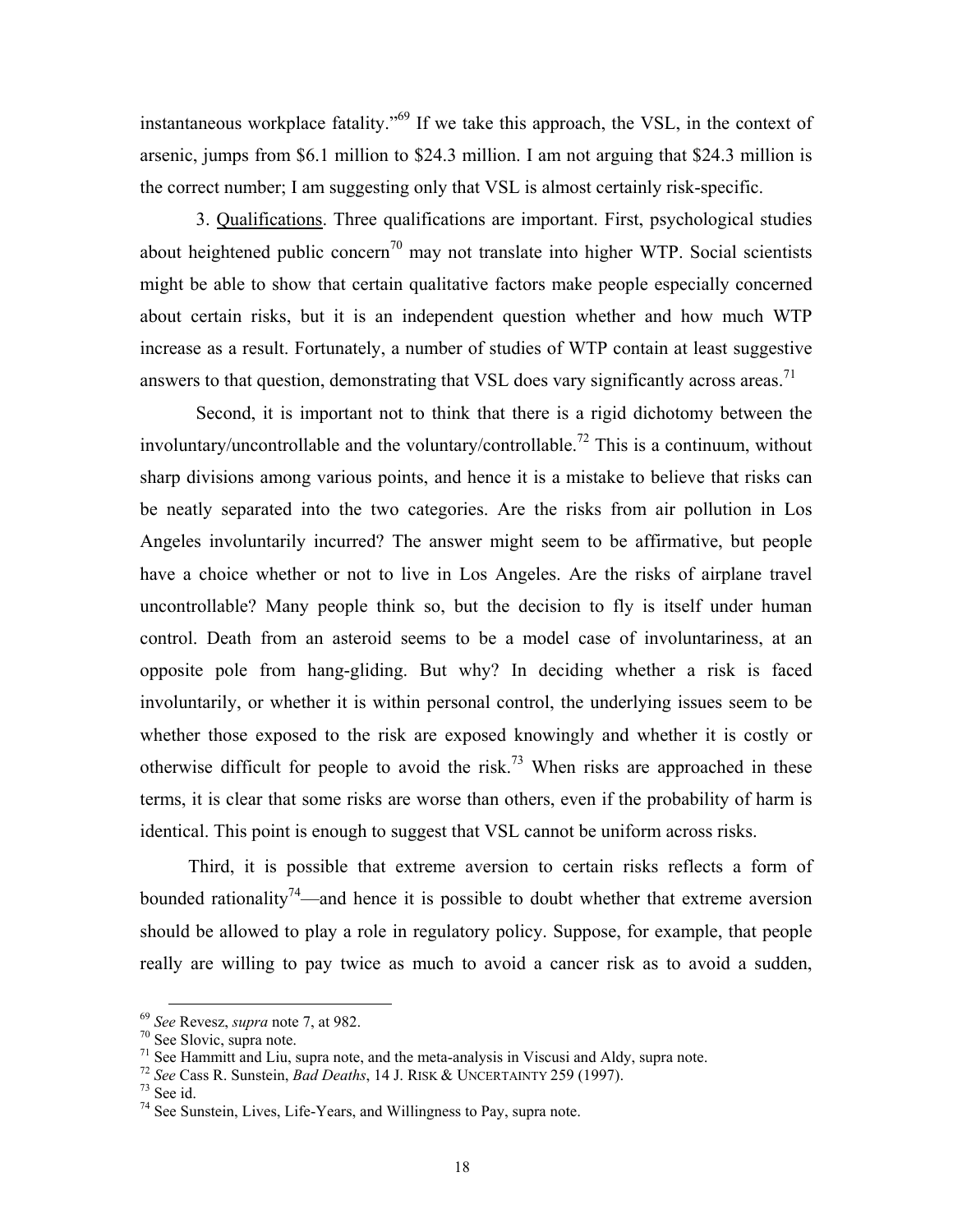unanticipated death. Must these numbers be decisive for purposes of policy, assuming that the contingent valuation study is reliable? They might not be *if* we have reason to believe that the WTP figures are not accurately measuring welfare. And is it even plausib le to think that the "cancer premium" is so high that it actually doubles the cost of and suf fering is as bad as death itself. If WTP is not measuring welfare here, and if the death? Is it reasonable to think that a death from cancer is actually *twice* as bad as a death that is sudden and unanticipated? To be sure, a degree of pain and suffering typically accompanies cancer, and this point helps explain the obtuseness of using the same number for cancer risks as for risks of sudden, unanticipated deaths. But it is not easy to defend the set of (exotic) values that would lead to the conclusion that the relevant pain inflated numbers for cancer deaths are a product of an intuitive recoil or terror at the idea of cancer, then regulators might not use the unrealistically high monetary values. To be least controversial, WTP numbers would reflect informed rather than reflexive judgments about the nature of the harms involved.

#### **B. Persons**

product of beliefs (about existing risk levels) and others of tastes and values. So too, thos e with high levels of background risk should be expected to be willing to pay less to whose background risks are less serious.<sup>75</sup> The difference between the VSL of people in Even when risks are identical, people are heterogeneous in their values and their preferences. The \$6.1 million itself is the median figure—it is the median of a set of means. But everyone agrees that in workplaces and elsewhere, individual WTP is highly variable. Some of the variability stems from different degrees of aversion to different risks. Some people are especially concerned to avoid the dangers associated with pesticides, whereas others focus on the risks of air travel; some of these differences are a avoid an additional risk of 1/100,000 than those with low levels of background risk. If a relevant population faces thirty annual mortality risks of 1/10,000 or higher, it should be expected to show a lower VSL with respect to a new risk of 1/100,000 than a population

<span id="page-20-0"></span><sup>&</sup>lt;sup>75</sup> See Louis R. Eeckhoudt and James K. Hammitt, Background Risks and the Value of a Statistical Life, 23 J Risk and Uncertainty 261 (2001).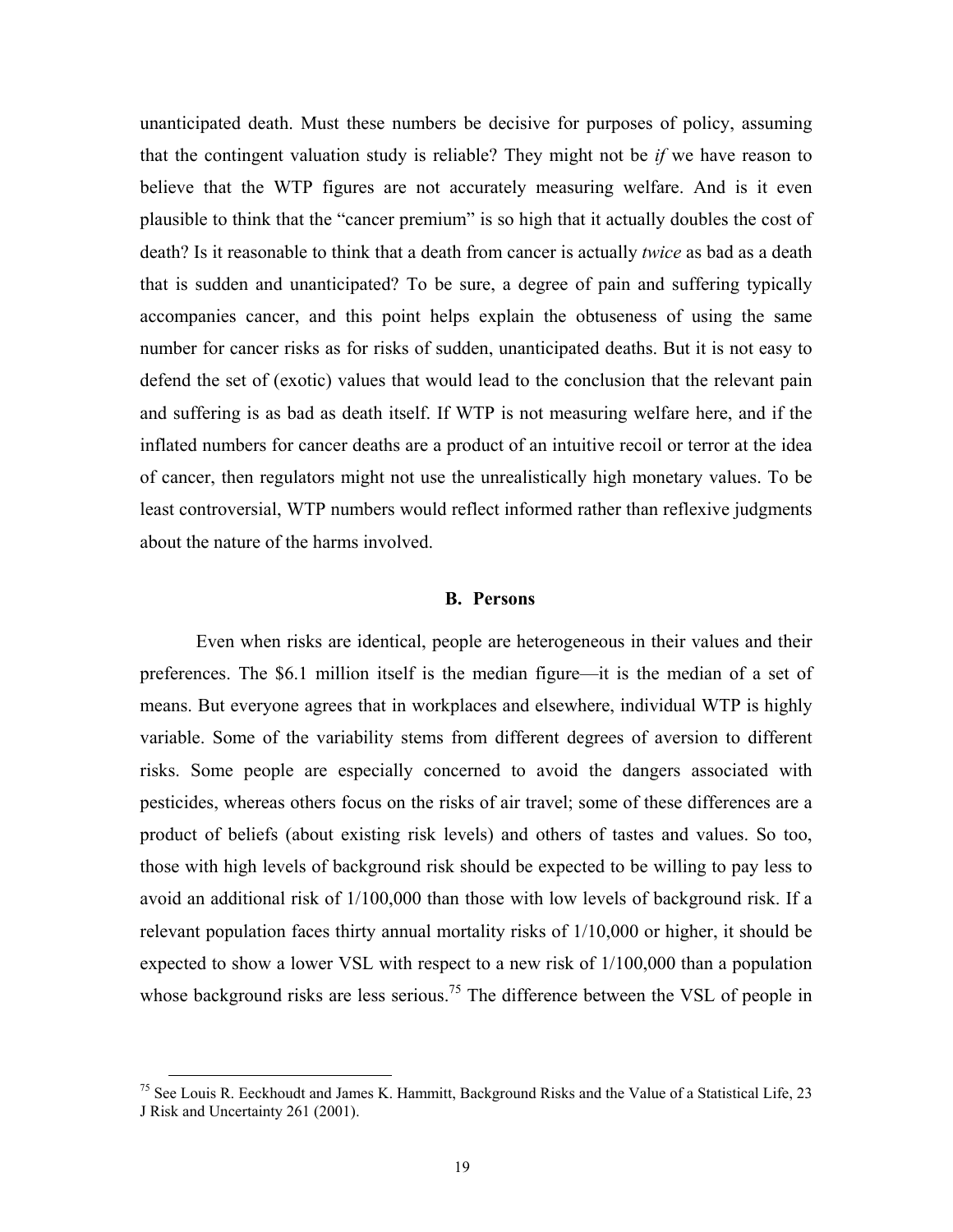wealthy nations and that of people in poor nations, taken up below, is partly a product of the fact that the latter group generally faces far higher background risks.

It is likely that WTP varies with respect to age as well. We might well predict that other things being equal, older people will show a lower WTP and hence a lower VSL, simply because they have fewer years left. One study, for example, finds that the VSL of a 48-year-old is 10 percent lower than that of a 36-year-old; another finds that people under 45 has a VSL twenty times higher than people over  $65$ .<sup>76</sup> The most careful analysis suggests that VSL peaks around age thirty, stays constant for about a decade, but declines from that point, so much so that the VSL for a 60-year old is approximately half of that of people from thirty to forty.<sup>77</sup> These findings raise particular conundrums in the case of people under eighteen, including children; how should government proceed if the VSL for those between infancy and fifteen years of age show a tiny VSL, simply because they have little or no money? It is implausible to use a tiny VSL for them; but what number should be used, and why? Little progress has been made on this question,  $^{78}$  with the government using its ordinary, uniform number for children as for everyone else.<sup>79</sup> But if we put the vexing case of valuing children to one side, then the prevailing theory suggests a lower VSL for those at the last stages of life than for those who have many decades to go—and that this difference ought to be reflected in regulatory policy.<sup>80</sup>

Along the same lines, many analysts have suggested that regulatory policy should focus not on statistical lives but on statistical life-years  $(VSLY)$ <sup>81</sup> Suppose that they are right. If so, then the statistical lives of young people are likely to be worth more than the statistical lives of older people. The government's interest in focusing on VSLY led to widespread public objections to what, under one proposal, would seem to be a "senior death discount"—in accordance with which someone over seventy would be "worth" 58

<span id="page-21-0"></span>Willingness to Pay, supra note.  $76$  See Viscusi and Aldy, supra note, at 51. For contrary evidence, see Sunstein, Lives, Life-Years, and

<span id="page-21-1"></span> $^{77}$  See Joseph Aldy and W. Kip Viscusi, Age Variations in Workers' Value of Statistical Life (2003), available on ssrn.com.

<span id="page-21-2"></span> $78$  For an overview that turns out to be highly tentative and indeterminate, see Environmental Protection

<span id="page-21-3"></span>Agency, Children's Health Valuation Handbook (2003).<br><sup>79</sup> See id. at 3-12-3-13, referring to Environmental Protection Agency, Guidelines for Preparing Economic Analyses (2000).

<span id="page-21-4"></span> $\frac{80}{81}$  See Sunstein, supra note.  $\frac{81}{81}$  See id.

<span id="page-21-5"></span>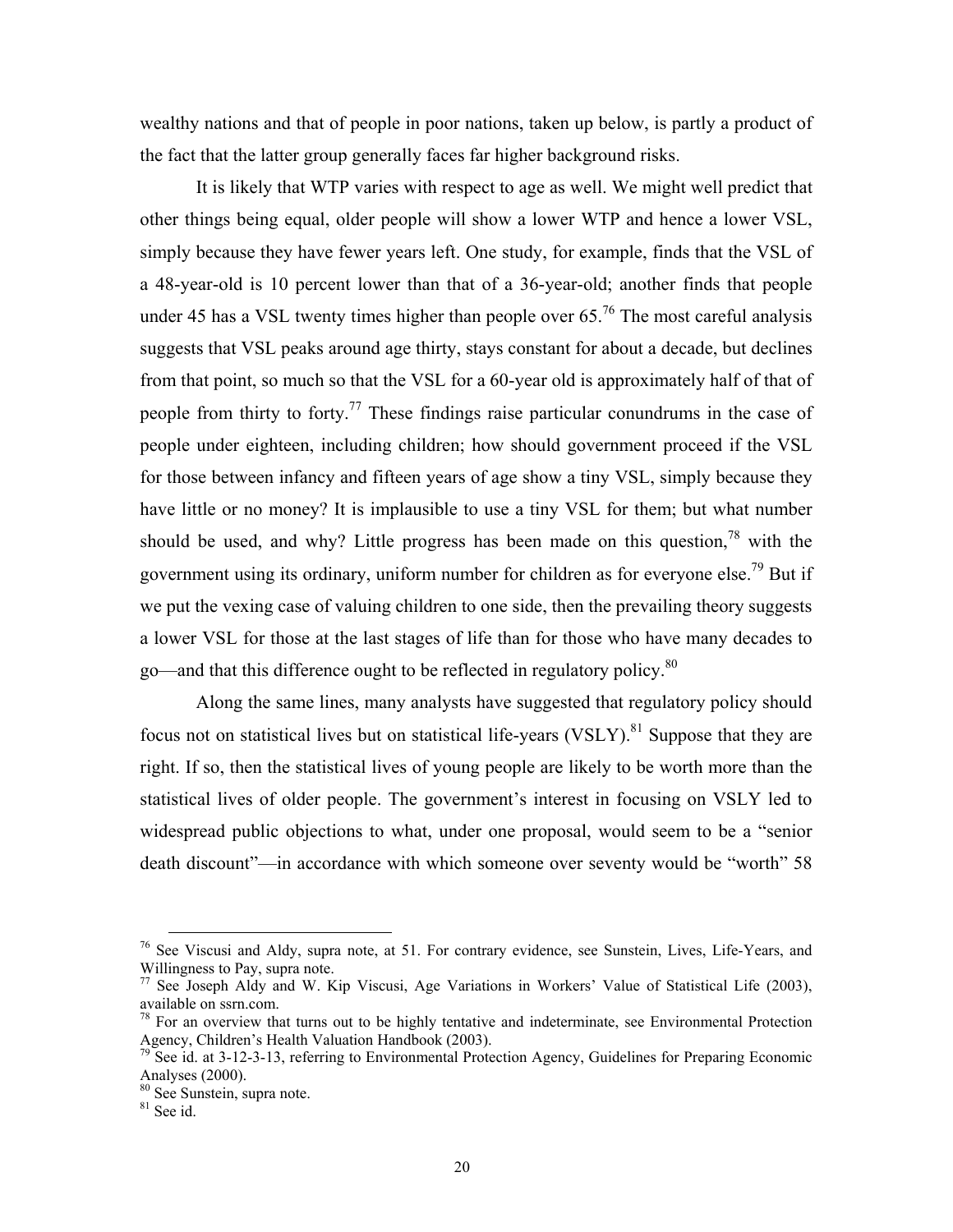cents on the dollar.<sup>82</sup> But assuming that people over 70 are willing to pay about 58%, on average, of what people under 70 are willing to pay, the theory that underlies current practic e justifies exactly this disparity. If the theory is right (a question to which I will turn), then a disparity between older people and younger people make perfect sense to the extent that the WTP figures justify it.

Even more fundamentally, those with little to spare will show a far lower VSL than those who have plenty. WTP depends on ability to pay (ATP), and when ATP is low, WTP will of course be low as well, holding preferences constant. For this reason the VSL of people with an annual income of \$50,000 will be lower than that of people with an annual income of \$150,000. People in the former category might be willing to pay no more than \$25 to reduce a risk of 1/100,000, where people in the latter group might be willing to pay as much as \$100. If so, government should not require everyone to pay \$100; its decision to do so would harm those unwilling to pay that amount.<sup>83</sup> A uniform VSL, of the sort that government now uses, threatens to "overprotect" the poor, in a way that might well be harmful to them—and also threatens to underprotect the wealthy, in a way that is highly likely to be harmful to them.<sup>[84](#page-22-2)</sup>

more compensation for incurring risks—and studies almost always show a higher VSL for unionized workers, with amounts found to be as high as \$12.3 million, \$18.1 million, As a simple matter of fact, we would expect that unionized workers would receive and even \$44.2 million.<sup>85</sup> We would expect to find large differences across nations, with VSL being higher in rich countries than in poor ones. And in fact, studies find a VSL as low as \$200,000 for Taiwan, \$500,000 for South Korea, and \$1.2 million for India—but \$21.7 million for Canada and \$19 million for Australia.<sup>86</sup> Consider, for purposes of illustration, the following table $87$ :

<span id="page-22-0"></span><sup>82</sup> See id.

<span id="page-22-1"></span> $83$  I am assuming adequate information and unbounded rationality; for discussion, see TAN infra.

<span id="page-22-2"></span>socioeconomic status, gender or other characteristic of the adult population." 68 Fed. Reg. 1660, 1695 (Jan. <sup>84</sup> Compare EPA's explicit and unexplained refusal to consider differences "in age, health status, 13, 2003).

<span id="page-22-3"></span> $85$  See Viscusi and Aldy, supra note, at 45,

<span id="page-22-4"></span> $86$  See id. at 27-28.

<span id="page-22-5"></span> $87$  Drawn from id. at 26-27.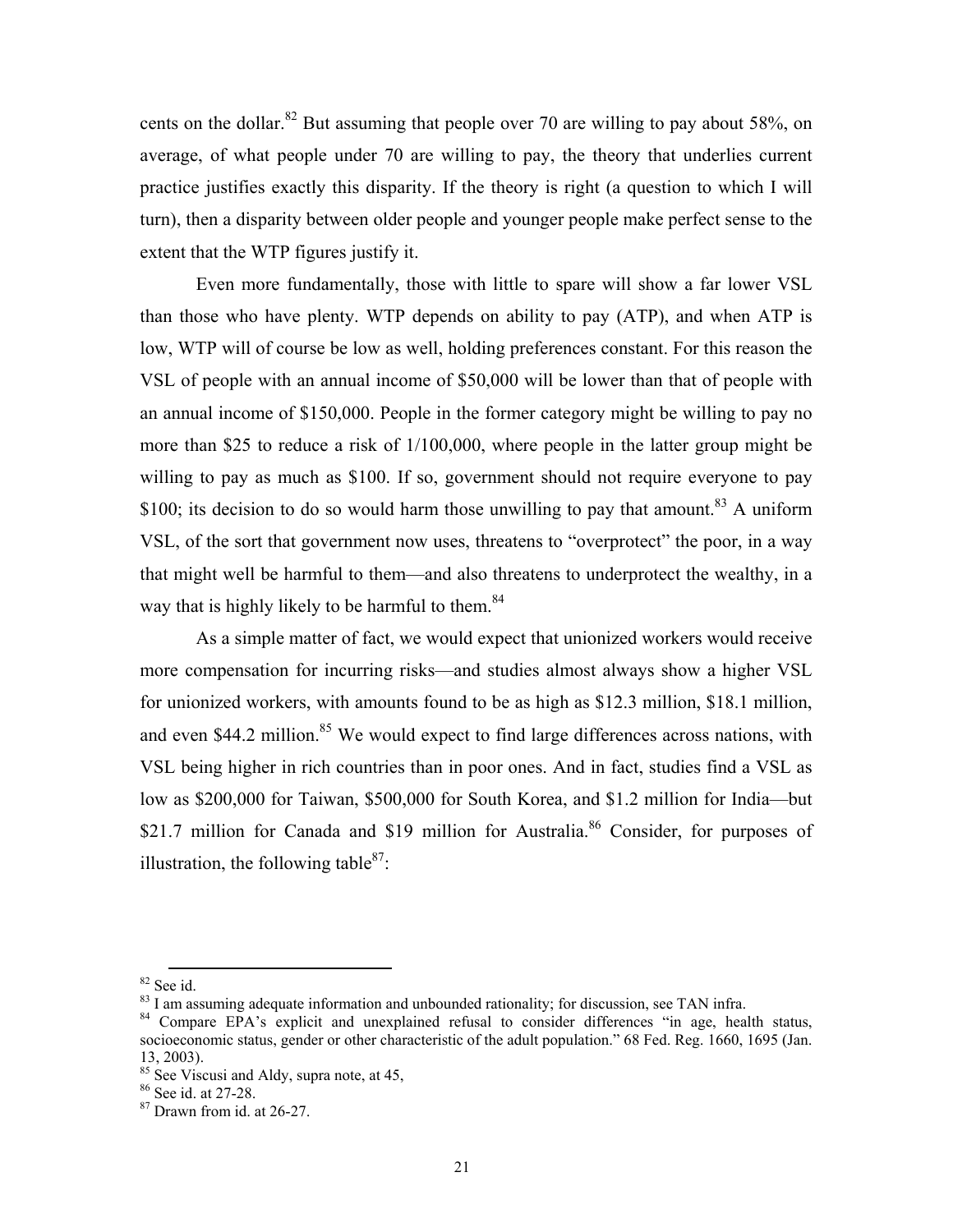| Nation and year of study | <b>VSL</b> (in 2000 US\$) |
|--------------------------|---------------------------|
| Japan (1991)             | \$9.7 million             |
| South Korea (1993)       | \$0.8 million             |
| Canada (1989)            | \$3.9–4.7 million         |
| India (1996/97)          | $$1.2-1.5$ million        |
| Taiwan (1997)            | $$0.2-0.9$ million        |
| Australia (1997)         | $$11.3-19.1$ million      |
| <b>Hong Kong (1998)</b>  | \$1.7 million             |
| Switzerland (2001)       | \$6.3-8.6 million         |
| United Kingdom (2000)    | \$19.9 million            |

**Table 3: VSL Across Nations** 

It would follow that within the United States, wealthy populations would show a higher VSL than poorer populations. If a program is designed to combat health risks in wealthy suburbs, the VSL would be above the population-wide median; if the protected population is mostly in poor areas, the VSL would be below it. Currently agencies pay no attention to this possibility in undertaking cost-benefit analysis.<sup>88</sup>

What about the more controversial categories of race and gender? Recent studies show s ignificant differences. Using workplace data from 1996 to 1998, Leeth and Ruser different from those found by Leeth and Ruser.<sup>92</sup> In Viscusi's study, the VSL is highest for white males and lowest for African-American males, with white females and African-Americans falling between the poles. More particularly, Viscusi finds that the overall white VSL is \$15 million, while the overall African-American VSL is \$7.2 million.<sup>93</sup> For find that women's VSL ranges from \$8.1 million to \$10.2 million, whereas men's VSL is less than half that, ranging from \$2.6 million to \$4.7 million.<sup>89</sup> Leeth and Ruser find that Hispanic males show a slightly higher VSL than white males (\$5 million to \$3.4 million)<sup>90</sup>—and most strikingly, that African-Americans receive no compensation for workplace risks, producing a VSL of  $0.91$ <sup>1</sup> Using workplace data from 1992 through 1997, Viscusi also finds a significant disparity across racial lines, though his numbers are quite

<span id="page-23-0"></span><sup>88</sup> See Adler and Posner, supra note.

<span id="page-23-1"></span><sup>&</sup>lt;sup>89</sup> See Leeth and Ruser, supra note, at 266.<br><sup>90</sup> Id. at 270.<br><sup>91</sup> Id. at 275.

<span id="page-23-2"></span>

<span id="page-23-4"></span>

<span id="page-23-3"></span> $92$  See Viscusi, Racial Differences, supra note, at 252. <sup>91</sup> Id. at 275.<br><sup>92</sup> See Viscusi, Racial Differences, supra note, at 252.<br><sup>93</sup> See Viscusi, Racial Differences, supra note, at 252.

<span id="page-23-5"></span>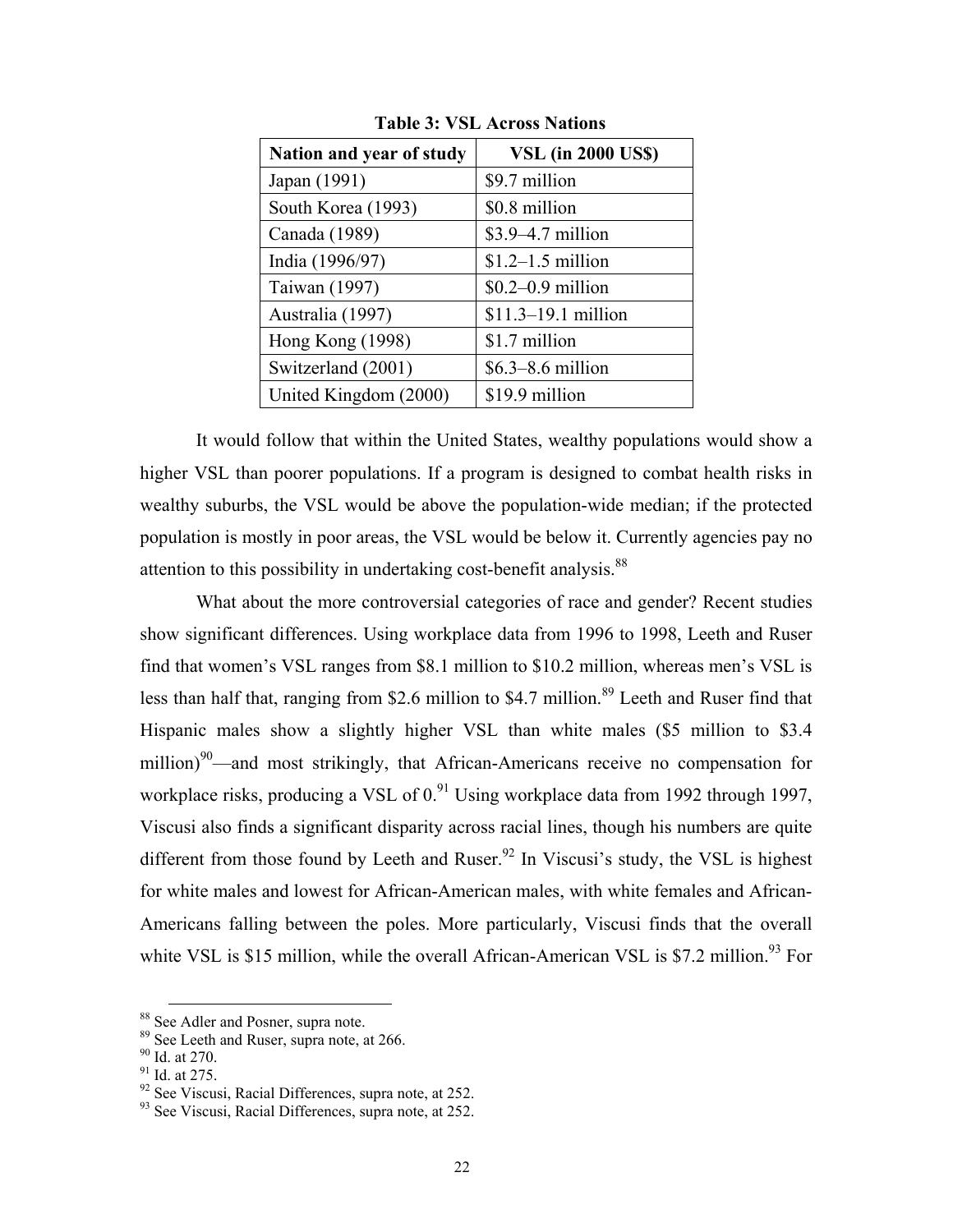white females, the overall VSL is  $$9.4$  million, compared to  $$18.8$  million for white males; for African-American females, the overall VSL is \$6.9 million, compared to \$5.9 million for African-American males. Another study by Viscusi finds a VSL of \$7 million for blue-collar males and \$8.5 million for blue-collar females.<sup>94</sup> The differences between Leeth and Ruser on the one hand and Viscusi on the other remains a puzzle. For my purposes, the central point is that demographic differences in VSL are entirely to be expected, and they are found in both studies.

#### **. Theor C y and Practice**

If we put the foregoing points together, we can see that there is not one VSL, but an exce ptionally large number of VSLs. In fact each of us has not one VSL but a number questions of administrability, it calls for a maximum level of individuation. of them, targeted to each risk that each of us faces. A policy that truly tracks WTP would seek to provide each person with the level of protection for which he is willing to pay to reduce each risk. Tracking WTP is the goal that underlies current practice; and apart from

1. A thought experiment. As a thought experiment, suppose that an all-knowing regulator could costlessly determine each person's WTP for each statistical risk that she faces—and perfectly match the level of regulatory protection to that WTP. In these circumstances, the regulator should give each person no more and no less than his WTP for each risk that he faces. (In cases in which people's WTP is low because they are poor, they might be subsidized; but they would not be forced to purchase goods for an amount in excess of their WTP. I will return to this point,  $95$  but subsidies are not my topic here.) Under this approach, regulatory benefits would be treated the same as every other commodity that is traded on markets, including safety itself. Of course most people face extremely serious problems in dealing with risk, stemming both from an absence of information and from bounded rationality.[96](#page-24-2) The all-knowing regulator would overcome these problems and provide people with what they would want if they did not suffer from them. If we could do this, then the current theory would be perfectly implemented. If so, it would follow that with full individuation, overall WTP would be lower for poor people

<span id="page-24-0"></span> $94$  See Viscusi, Value of Life, supra note, at 39.

<span id="page-24-1"></span> $95$  See TAN below.

<span id="page-24-2"></span> $96$  See Christine Jolls et al., A Behavioral Approach to Law and Economics, 50 Stan L Rev 1471 (1998).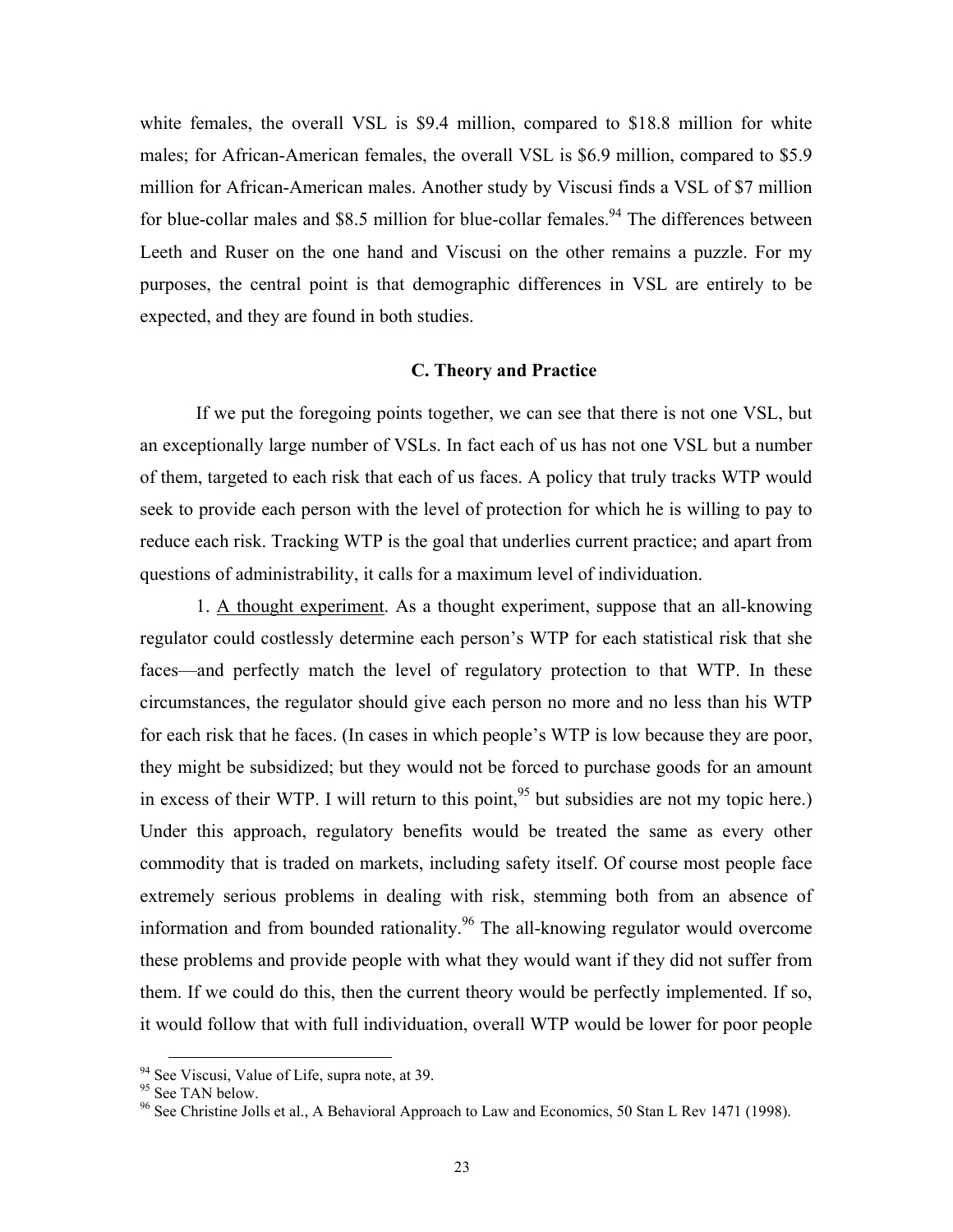than for wealthy people, for African-Americans than for whites, and (possibly) for men than for women. But under this thought experiment, government would not discriminate against any group by deciding (for example) on a high VSL for programs with 95% whites and a lower VSL for programs with 55% African-Americans. The difference would be a product of aggregations of fully individual VSL—aggregations of the kind that the most conventional markets, including those for automobiles and consumer goods, now provide.

Of course there are two practical problems with taking the thought experiment seriously. The first is that we do not know the WTP of every individual, and as a practical matter, it is not possible to find out. The second problem is that regulatory benefits are often collective goods—goods that cannot feasibly be provided to one without also being provided to many. In the context of air pollution, for example, it is not possible to provide cleaner air for some without providing cleaner air for many or all. In regulating air pollution and water pollution, individuation is simply not an option.

These problems are fatal objections to full individuation. But they are not fatal objections to more individuation. At a minimum, agencies should be encouraged to take account of existing research in their sensitivity analyses, which would result (for example) in increased "upper bound" estimates for cancer risks.<sup>97</sup> In addition, disparities in VSL findings might be mapped onto different agency estimates, producing reasonable rather than arbitrary differences across agencies. If, for example, the risks of death from workplace accidents produce a lower number than the risks of death from consumer products, then the Occupational Safety and Health Administration might have a lower VSL than the Consumer Product Safety Administration. We could easily imagine a research program in which the Office of Information and Regulatory Affairs attempts to elicit far more information on VSL across different risks. A movement in this direction need not raise troubling ethical questions.

It would be far more controversial to suggest that agencies should adopt different VSLs depending on whether the affected population is especially wealthy or especially poor. But at the very least, agencies should adjust VSL to changes in national wealth over

<span id="page-25-0"></span> $97$  See the discussion of the sensitivity analysis for arsenic, supra note.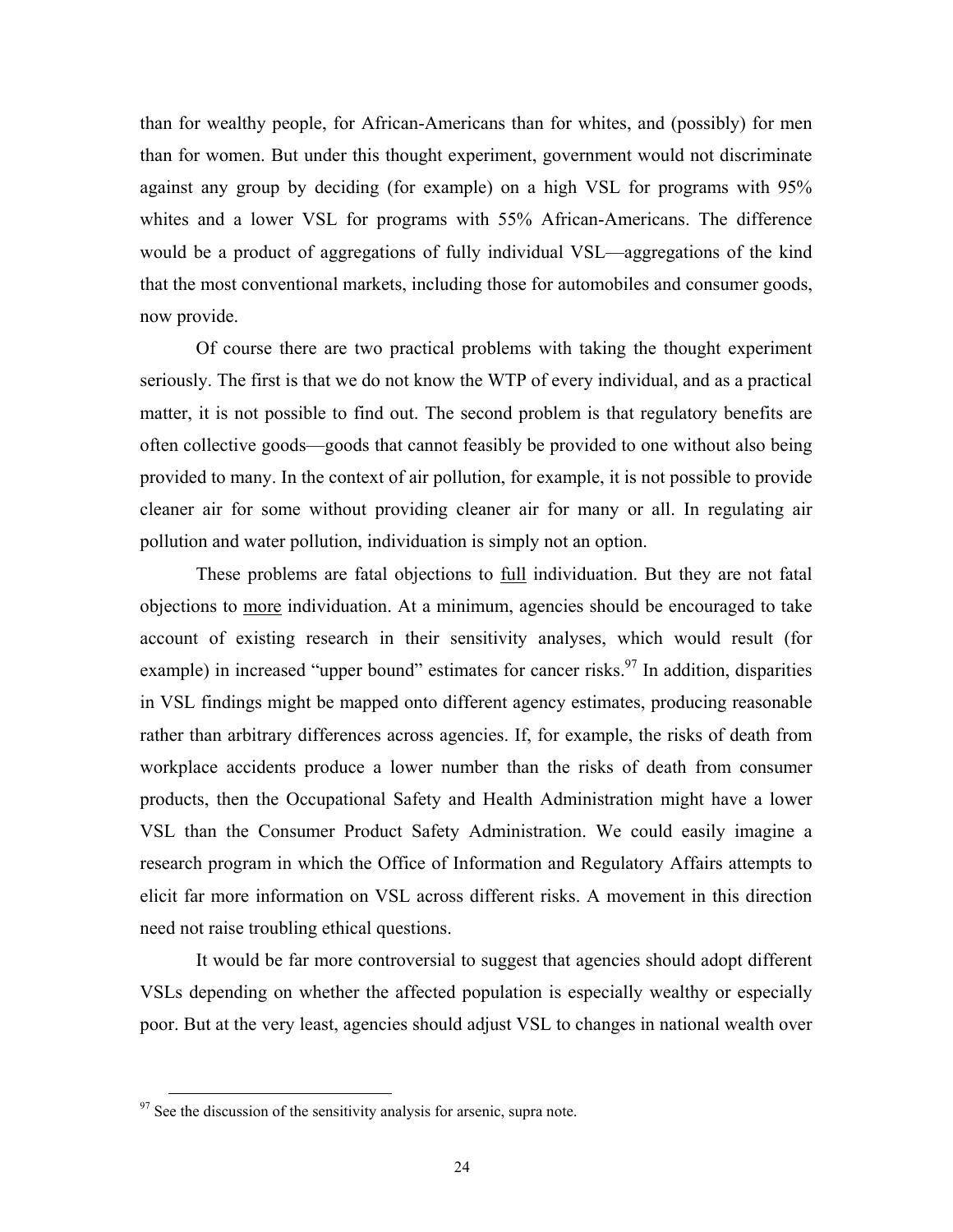time, producing a higher amount than would come from inflation adjustments alone.<sup>98</sup> Or suppose, for example, that a regulation is designed to protect migrant farmworkers, expected to show a low VSL. Current studies in fact estimate the relationship between income and  $VSL$ ,<sup>99</sup> allowing agencies to make suitable adjustments. And when the population is relatively wealthy, the agency might adopt a higher VSL. For present purposes, I am suggesting only that an approach of this kind is indicated by the theory that government now uses. I will turn in Part IV to the larger questions that such an approach would make it necessary to answer.

2. Optimal individuation. The larger question is simple: What is the optimal level of individuation with respect to the value of life? The answer depends in part on how much we know. Even in markets, individuals are not usually asked, and charged, their particular WTP. In real estate markets, negotiation between individuals is the usual practice. But for ordinary consumer goods—cereal, soap, casebooks, subscriptions to law reviews—a standard price emerges from the forces of supply and demand. It seems clear that a u niform value of life, cutting across domains in which those forces almost certainly establish disparate amounts, fits poorly with the theory that currently underlies government practice. It is also clear that full individuation is not feasible. The appropriate intermediate approach depends on two familiar variables: the costs of decisions and the costs of errors. In the early years of cost-benefit analysis, a uniform number is probably the best that agencies could do. As better information emerges about different VSLs across risks and persons, the use of a uniform number will be increasingly difficult to support. And if those differences are substantial, the argument for further differentiation will be strengthened. We might see a uniform number as a plausible "first generation" response to the problems posed by cost-benefit analysis. The second generation is now well underway, and hence finer distinctions will be increasingly hard to resist.

## **D. Administrative Law**

How do these points bear on the legality of agency action? Courts have started to develop principles by which to review agency decisions about how to assess the costs and

<span id="page-26-0"></span><sup>&</sup>lt;sup>98</sup> See note supra.

<span id="page-26-1"></span><sup>&</sup>lt;sup>99</sup> See Viscusi and Aldy, supra note.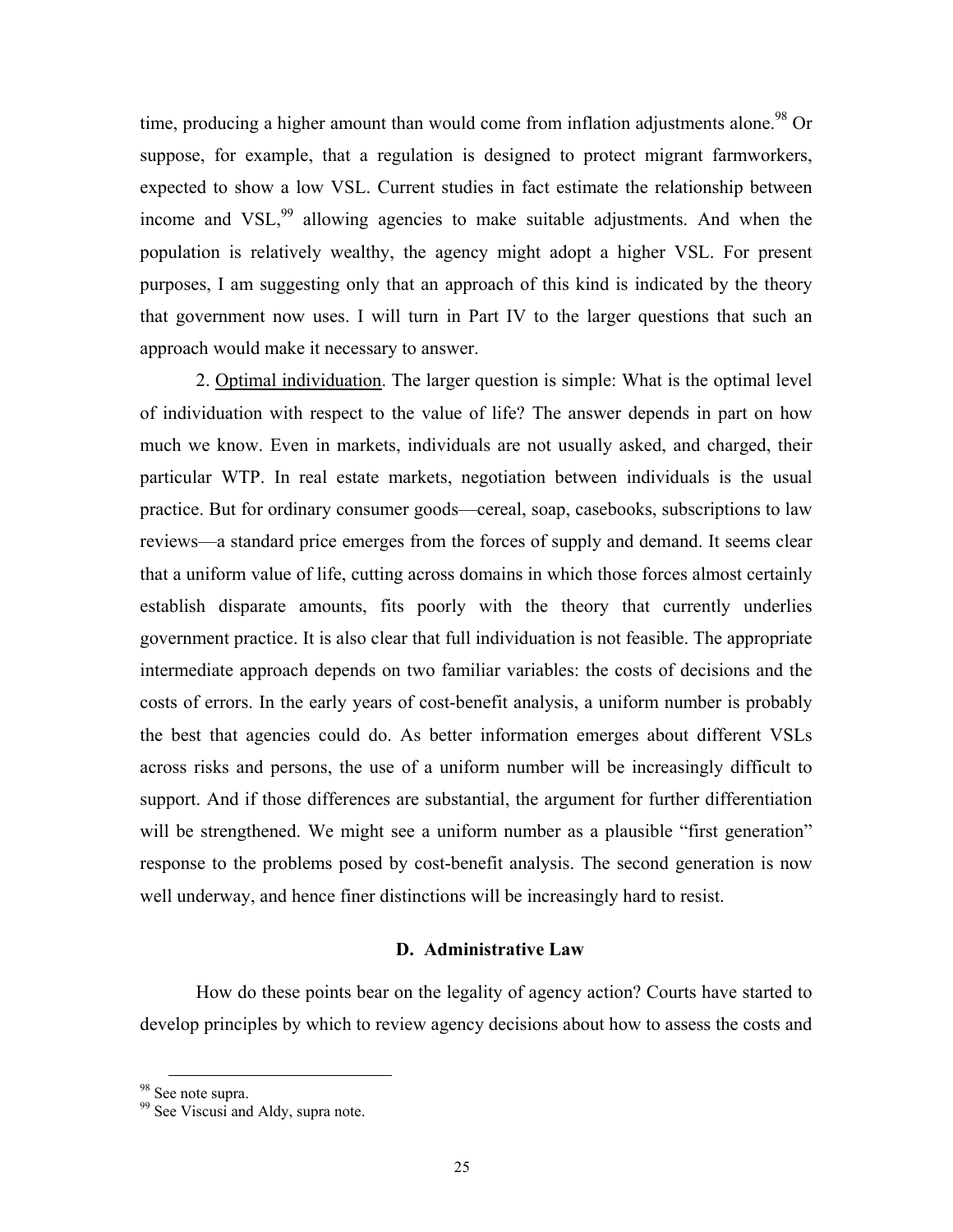benefits of regulation.<sup>100</sup> Some statutes explicitly require agencies to balance costs against benefits, and under such statutes the agency's choices about valuation might be challenged as unreasonable or arbitrary.<sup>101</sup> If an agency used a VSL of \$200,000, it would almost certainly be assigning an arbitrarily and hence unlawfully low monetary value; if it used a VSL of \$40 million, its selection would be arbitrary high.<sup>102</sup> In all cases the agency is required to produce a reasonable explanation for why it has proceeded one way rather than another.  $103$ 

In view of the arguments made thus far, we could easily imagine legal challenges to agen cy decisions. Suppose that the EPA continues to use the \$6.1 million figure, based on workplace studies. The agency's decision would be vulnerable on several grounds. First, it might be too low in light of the growth in national income. Second, it fails to account for evidence that pollution risks, especially if cancer is involved, produce a higher VSL than workplace risks. Third, it does not, on the facts stated, come to terms with the possibility that the protected group is wealthier or poorer than the group involved in the workplace studies. All of these challenges are plausible under existing law. As new and better data emerge, they become stronger still. It is certainly possible than a decade from now, the use of a uniform figure will seem obtuse, even indefensible.

uniform number is preferable on moral and distributive grounds and not greatly out of line with existing evidence. In any case, a single number might have the advantage of easy administrability—and produce results that in general would be the same as those Is there anything than agencies might say in response? They might urge that the existing evidence is too ambiguous and contestable to justify a change in current practice. Most studies based on more recent data find a VSL in the range of \$6.1 million.<sup>104</sup> With respect to cancer, EPA's Science Advisory Board (SAB) rejected an upward revision for especially dread illnesses, finding that the existing literature does not justify any such revision; and some evidence directly supports the view of the SAB.<sup>105</sup> To be sure, it is more than plausible to think that VSL is wealth-dependent; but EPA might urge that a

<span id="page-27-0"></span><sup>&</sup>lt;sup>100</sup> The leading case is Corrosion Proof Fittings v. EPA, 947 F.2d 1201 ( $5<sup>th</sup>$  Cir. 1991). See also American Dental Association v. Martin, 984 F.2d ( $7<sup>th</sup>$  Cir. 1993). <sup>101</sup> See, e.g., 15 USC 2601© (Toxic Substances Control Act).

<span id="page-27-1"></span>

<span id="page-27-2"></span> $\frac{102}{103}$  This is an implication of Corrosion Proof Fittings, supra note.  $\frac{103}{1d}$ 

<span id="page-27-3"></span>

<span id="page-27-4"></span><sup>&</sup>lt;sup>104</sup> See, e.g., Leeth and Ruser, supra note.  $104$  See, e.g., Leeth and Ruser, supra note  $57$ .

<span id="page-27-5"></span>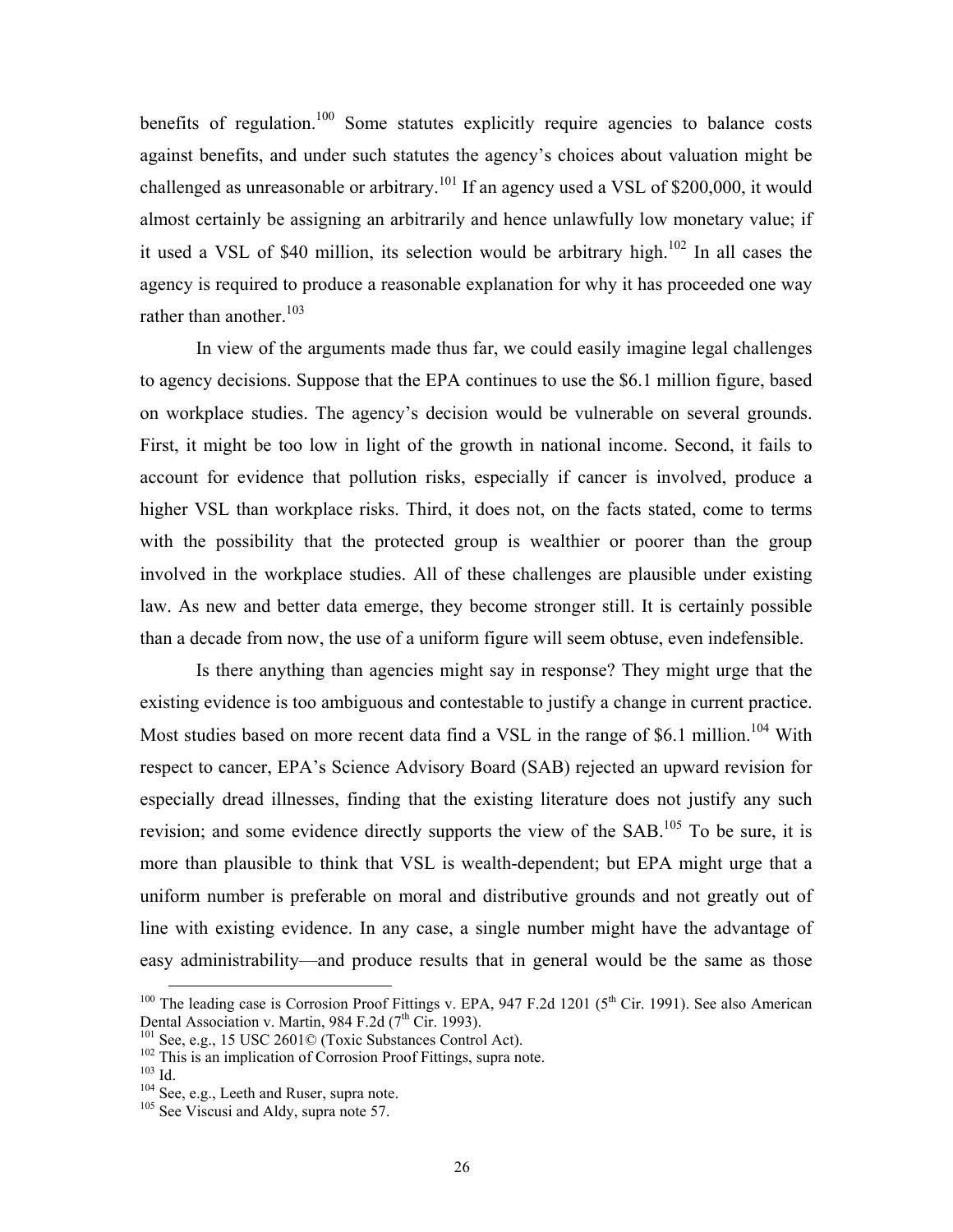produced by imaginable variations. Most of the time, the agency's choice will not be affected if it selects a VSL of \$3.5 million or \$10 million; if so, a uniform number would seem acceptable.

In many cases, I believe that these responses are unconvincing as a matter of policy. But in light of the properly limited role of courts in the oversight of agency action, they are convincing as a matter of law.[106](#page-28-0) Courts should allow agencies considerable room to maneuver here, at least until the evidence against a uniform number becomes overwh elming. Permission to adopt such a number has an important corollary: An agency would be on firm legal ground if it attempted to make adjustments of the sort I have suggested, even if current evidence does not unambiguously support those adjustments.

## **IV. Why WTP? Easy Cases, Hard Cases**

Might that more complex theory be correct? In any case, what is the argument for Thus far I have assumed that the theory behind current practice is straightforward that it depends on an empirical elicitation of people's WTP as the foundation for VSL. If the assumption is correct, then a high degree of individuation is justified. But perhaps the assumption is false. Perhaps the prevailing theory does rely on elicited WTP, but also adopts a norm in favor of the equality of persons (and possibly mortality risks as well).<sup>[107](#page-28-1)</sup> embodying people's actual WTP in regulatory policy? Why should anyone care about actual WTP at all? Why should government conduct cost-benefit analysis with close reference to VSL<sup>108</sup>?

### **A. Easy Cases**

variable, ranging from close to zero to many billions. Assume finally that the cost of eliminating any risk is borne entirely by those who benefit from risk elimination. Under Let us begin with easy cases. For the sake of simplicity, assume a society in which people face multiple risks of  $1/100,000$ , and in which every person is both adequately informed and willing to pay no more and no less than \$60 to eliminate each of those risks. Assume too that the cost of eliminating these 1/100,000 risks is widely

<span id="page-28-0"></span><sup>&</sup>lt;sup>106</sup> See Sunstein, The Arithmetic of Arsenic, for more extended discussion.

<span id="page-28-1"></span> $107$  Some support for this position can be found in the remarks of EPA, quoted in note supra.  $107$  Some support for this position can be found in the remarks of EPA, que  $108$  These questions are pressed in Ackerman and Heinzerling, supra note.

<span id="page-28-2"></span>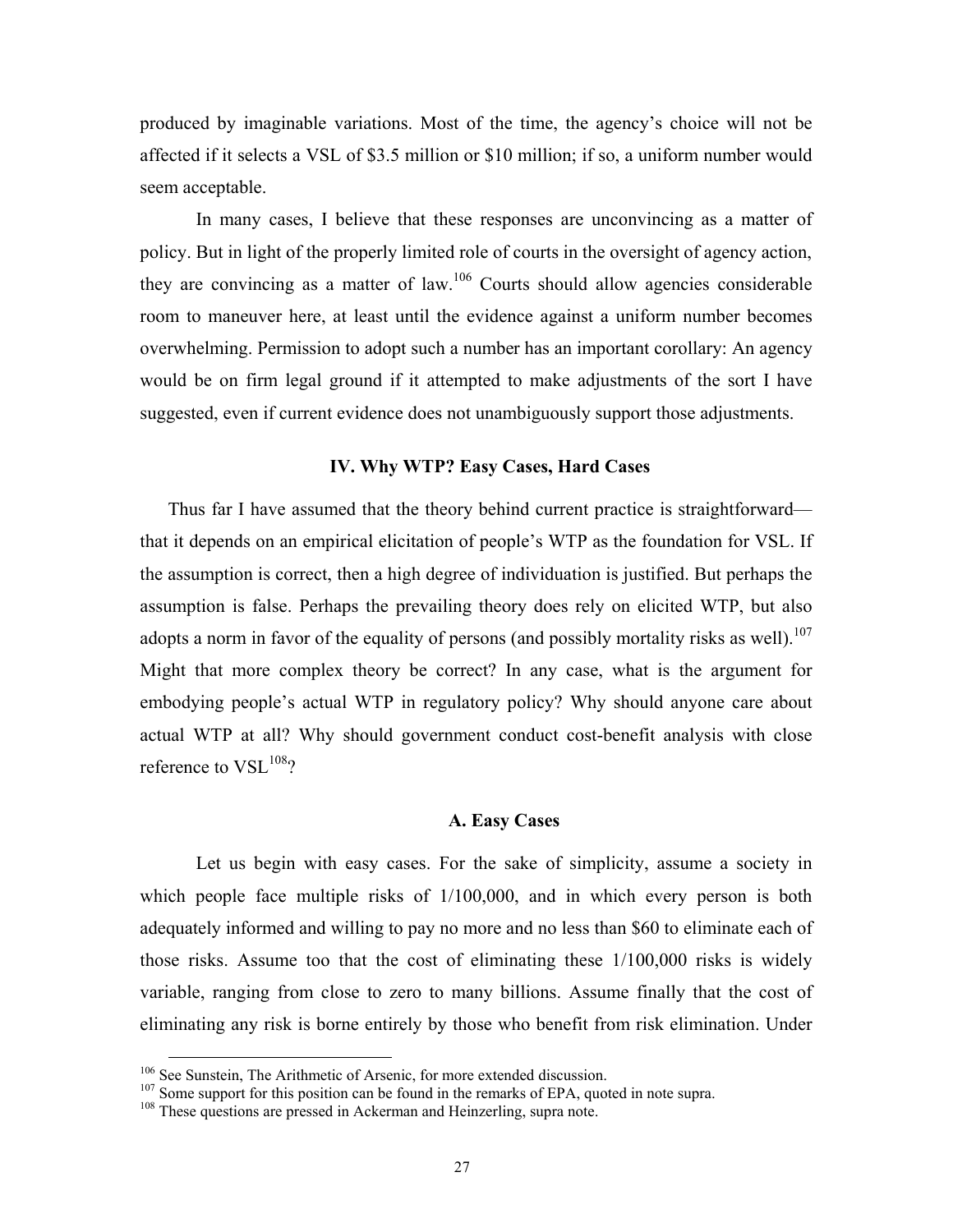that assumption, regulation imposes the equivalent of user's fee; for example, people's water bills will entirely reflect the costs of a policy that eliminates a 1/100,000 of getting cancer from arsenic in drinking water. If the per-person cost is \$100, each water bill will be increased by exactly that amount.

1. The straightforward argument. With these assumptions, the argument for using WTP is straightforward. Regulation amounts to a forced exchange; it tells people that they must purchase certain benefits for a certain amount. Why should government force people to pay for things that they do not want? By hypothesis, a forced exchange on terms that people dislike will make them worse off. The case for using WTP depends on the simple idea that government should make Pareto-superior moves (those that make at least one person better off without making anyone worse off) and that it should avoid making Pareto-inferior moves (those that make at least one person worse off without mak ing anyone better off). At first glance, use of WTP and VSL, on the assumptions I am making, seems hard to contest.<sup>109</sup> For purposes of evaluating regulation, it does not matter if the existing distribution of income is unjust or if poor people are, in an intelligible sense, coerced to run certain risks. The remedy for unjust distributions, and for that form of coercion, is not to require people to buy regulatory benefits on terms that they find unacceptable.

crash, but they are willing up to  $$100$  to avoid a  $1/100,000$  risk of dying of cancer. If government uses a WTP for both risks of \$75, it will force people to pay more than they want to avoid the risks associated with airplane crashes, and less than they want to avoid risks o f cancer. Why should government do that? And if the argument is convincing in Consider how this argument works with respect to risks and persons. Suppose that people are willing to pay no more than \$50 to avoid a 1/100,000 risk of dying in a car this example, it should apply in numerous cases in which WTP and VSL vary across risks.

<span id="page-29-0"></span><sup>&</sup>lt;sup>109</sup> I am putting to one side the possibility that WTP and hence VSL reflect competition for better relative position; if so, the VSL numbers, based on market evidence, are too low. See Frank and Sunstein, supra note. In brief: Suppose that workers (for example) are willing to pay only \$250 annually to eliminate a 1/10,000 risk; suppose too that worker well-being depends, in large part, on relative income, not absolute income; and suppose finally that workers would be willing to pay more than \$250 if all workers were simultaneously making the same payment, because in that event, relative position would not be compromised. Under these assumptions, the WTP numbers, based on market evidence or contingent valuation studies, underestimate VSL by a significant amount. See id.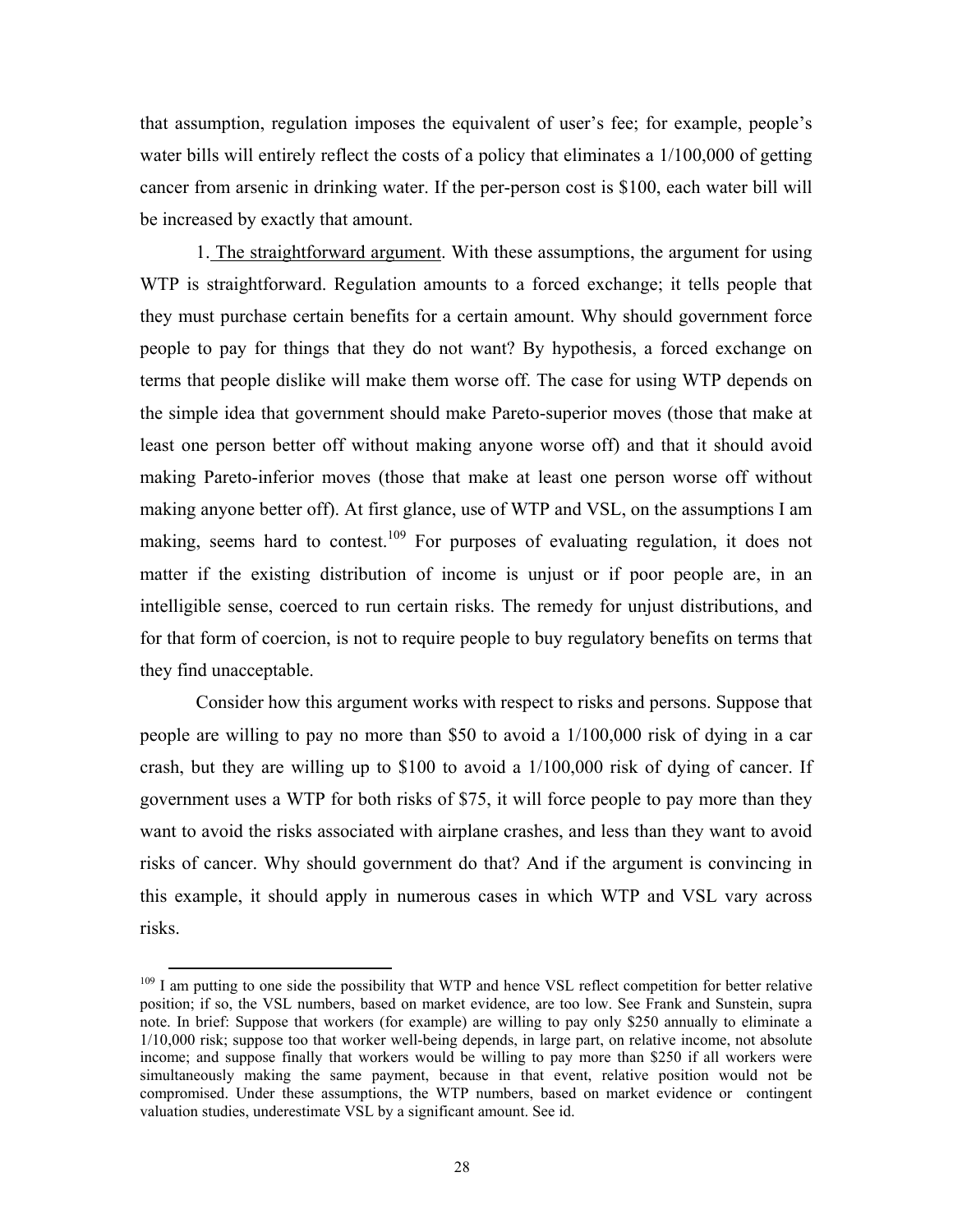With respect to persons, the argument is more controversial, above all because it treats poor people as less valuable (literally) than poor people. But at least at first glance, differences are appropriate here as well. The reason is not that poor people are less valuable than rich people. It is that no one, rich or poor, should be forced to pay more than th ey are willing to pay for the reduction of risks. This idea embodies a norm of equality. And if poor people are unwilling to pay much for the reduction of serious risks, the appropriate response is not a compelled purchase, but a subsidy. Suppose, for example, that each member of a group of relatively poor people, earning less than \$30,000 annually, is willing to pay only \$25 to eliminate a risk of 1/100,000—about onehalf, let us suppose, of the nation's population-wide median of \$50. Should regulators require every citizen, including those in the relatively poor group, to pay \$50? In principle, the government should force exchanges only on terms that people find acceptable, at least if it is genuinely concerned with their welfare.

value of the benefits they received.<sup>111</sup> For drinking water regulation, something similar is Does the easy case seem implausibly unrealistic? In many contexts, it certainly is. The costs of air pollution regulation are not fully borne by its beneficiaries.<sup>110</sup> But for workers' compensation regulation, the situation is very different: Nonunionized workers faced a dollar-for-dollar wage reduction, corresponding almost perfectly to the expected involved. The cost of regulations is passed onto consumers in the form of higher water bills.<sup>112</sup> Hence the easy case finds a number of real-world analogues.

2. Objections. There are several possible objections. They point to some important qualifications, but none of them is a convincing refutation of the straightforward argument.

(a) Adaptive preferences and "miswanting." The first objection would emphasize the possibility that people's preferences have adapted to existing opportunities, including deprivation.<sup>113</sup> Perhaps people show a low WTP for environmental goods, including health improvements, simply because they have adjusted to environmental bads, including health risks. Perhaps people's WTP reflects an effort to reduce cognitive

<span id="page-30-1"></span><span id="page-30-0"></span>

<sup>&</sup>lt;sup>110</sup> Matthew E. Kahn, The Beneficiaries of Clean Air Act Regulation, 24 Regulation 34 (2001).<br><sup>111</sup> Price Fishback and Shawn Everett Kantor, A Prelude to the Welfare State (Chicago: University of Chicago Press, 1998).

<span id="page-30-3"></span><span id="page-30-2"></span>

<sup>&</sup>lt;sup>112</sup> See Sunstein, The Arithmetic of Arsenic, supra note. <sup>113</sup> See Jon Elster, Sour Grapes (1983); Adler and Posner, supra note.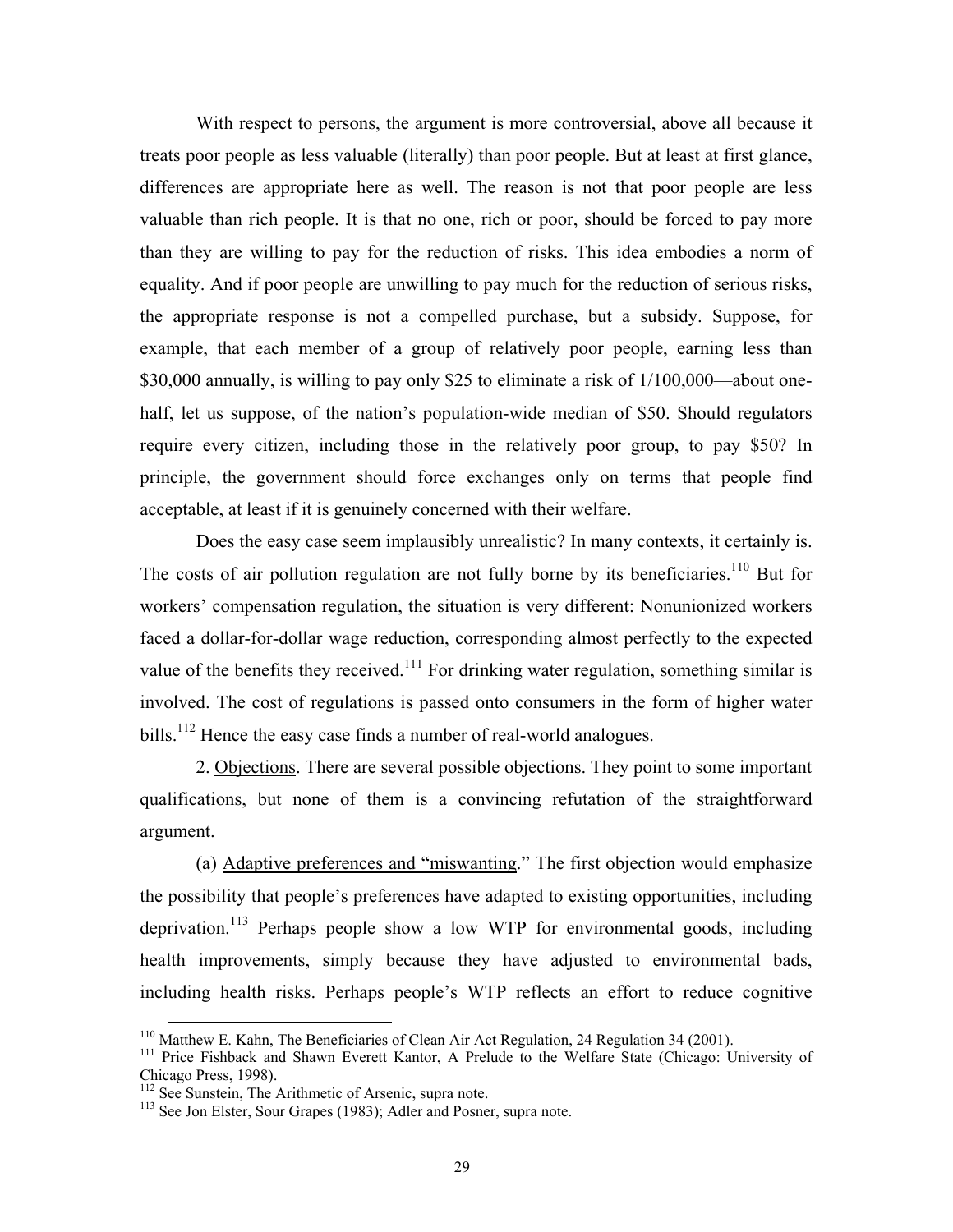dissonance through the conclusion that risks are lower than they actually are.<sup>114</sup> To generalize the objection, perhaps people suffer from a problem of "miswanting"<sup>115</sup>; they want things that do not promote their welfare, and they do not want things that would promote their welfare. If this is so, then WTP loses much of its underlying justification; people's decisions do not actually promote their welfare.<sup>116</sup> And if government can be confident that people are not willing to pay for goods from which they would greatly benefit, then government should abandon WTP.

In some contexts, this objection raises serious problems for neoclassical economics and for unambivalent enthusiasm for freedom of choice. But in the context of ordinary regulatory policy, this objection has more theoretical than practical interest. Typically we are speaking here of steps that would reduce low level mortality risks (say, 1/50,000) and here there is no reason to believe that the use of informed WTP (say, \$100) is a product of adaptive preferences.

(b) Inadequate information and bounded rationality. A closely related objection would point to an absence of information and to bounded rationality. People have a notoriously difficult time in dealing with low-probability events.<sup>117</sup> If people are not aware of what they might be gaining by regulation, their WTP might be too low. And if people are unable to understand the meaning of ideas like "1 in 50,000," or to respond rationally to such ideas, then there are serious problems with relying on WTP. In imaginable circumstances, this is a serious difficulty for the use of WTP and VSL. Perhap s people's WTP reflects excessive discounting of future health benefits; if workers argument for putting their WTP to one side. are ignoring the future, or applying an implausibly high discount rate, then there is a good

By hypothesis, however, there is no such problem here. We are dealing with cases in which WTP is a result of adequate information and in which bounded rationality is not leading people to err. In any case the relevant numbers come from contingent valuation

<span id="page-31-0"></span> <sup>114</sup> See George A. Akerlof, An Economic Theorist's Book of Tales 123-37 (1984).

<span id="page-31-1"></span><sup>115</sup> Daniel T. Gilbert & T.D. Wilson, Miswanting, *in* Thinking and Feeling: The Role of Affect in Social Cognition 178 (Joseph P. Forgas ed., 2000); Timothy D. Wilson & Daniel T. Gilbert, Affective Forecasting, Advances in Experimental Social Psychology, June 2003, at 345.<br><sup>116</sup> For general discussion, see Daniel Kahneman, A Psychological Perspective on Economic

<span id="page-31-2"></span><sup>&</sup>lt;sup>116</sup> For general discussion, see Daniel Kahneman, A Psychological Perspective on Economics, 93 Am.<br>Econ. Rev. (Papers & Proc.) 162 (2003); Daniel Kahneman et al., Back to Bentham? Explorations of 2 Q.J. Econ. 375, 379–80 (1997). Experienced Utility, 112 Q.J. Econ. 375, 379–80 (1997).<br><sup>117</sup> The literature on this point is vast. For overviews, see Jolls et al., supra note; Cass R. Sunstein, con. Rev. (Papers & Proc.) 162 (2003); Daniel Kahneman et al., Back to Bentham? Explorations of

<span id="page-31-3"></span>Probability Neglect: Emotions, Worst Cases, and Law, 112 Yale L.J. 61 (2002).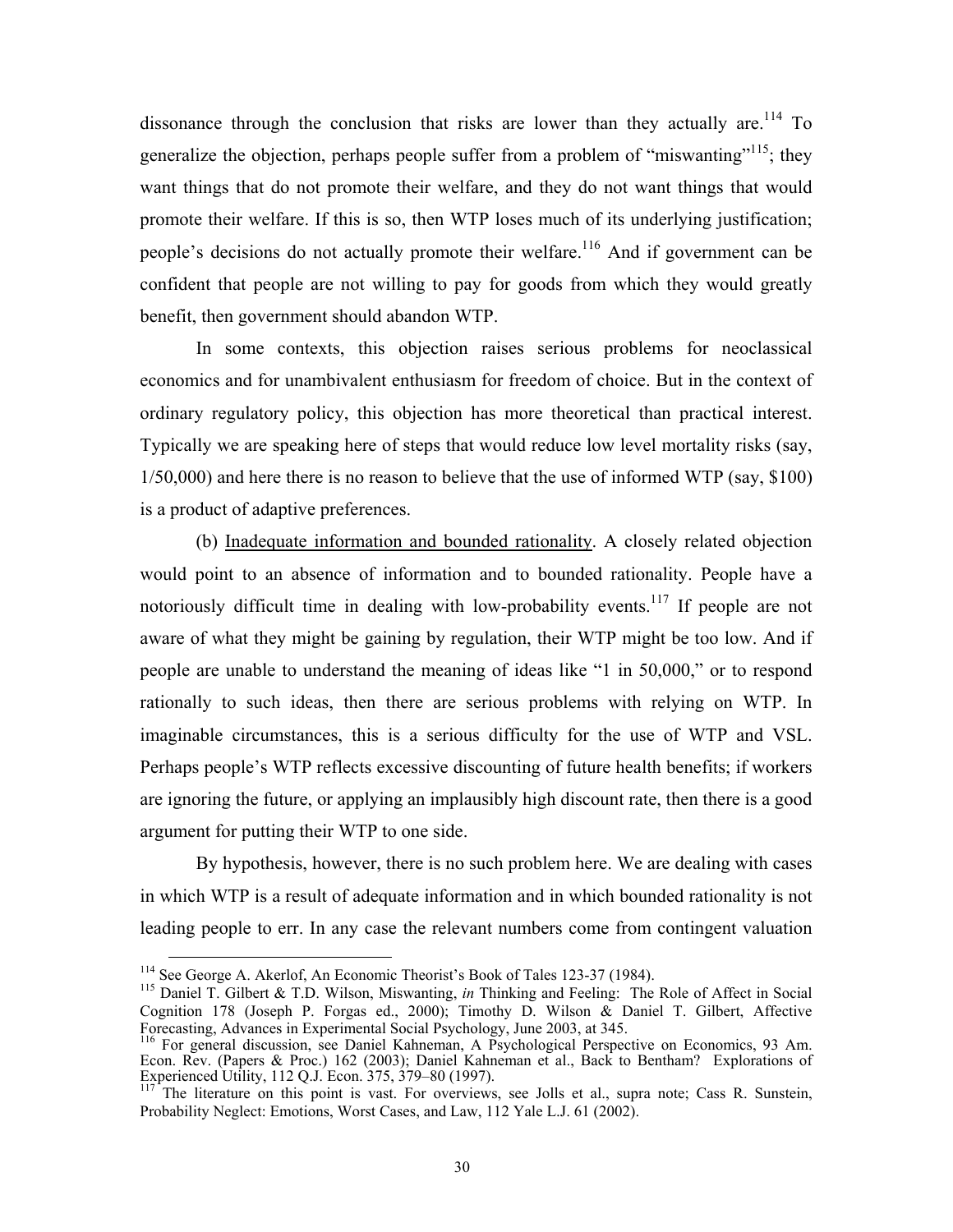studies or market evidence in which decisions are adequately informed. If not, appropriate adjustments should be made.

(c) Rights. A quite different objection would point to people's rights. Perhaps people have a right not to be subjected to risks of a certain magnitude, and the use of WTP will violate those rights. And it does seem fully reasonable to say that whatever their WTP, human beings should have a right not to be subject to risks above a particular level. Imagine, for example, that poor people live in a place where they face a 1/20 annual risk of dying from water pollution; it makes sense to say that the government should reduce that risk even if people are willing to pay only \$1 to eliminate it and the per-person cost is  $$100.<sup>118</sup>$ 

prevents them, and is invoked to prevent their government, from doing anything in respons e. It would be foolish to suggest that WTP is determinative of the appropriate use the proper response is not to force people to buy protection that they do not want, but to provide a subsidy that will give them the benefit for free or enable them to receive the subjection to risks above a certain level is a violation of rights.<sup>120</sup> The question here is As an abstract claim about people's rights, the objection is entirely correct. Something has gone badly wrong if people are exposed to serious risks and if their WTP of government subsidies; a redistributive policy hardly tracks people's WTP. (Would it make sense to say that government will give poor people a check for \$100 only if they are willing to pay \$100 for the check?) And in many cases people are subject to risks whose magnitude is indeed a violation of rights. But this point has little force against the particular argument I am making. The initial problem is that in the cases under discussion, rights of this kind are usually not involved; we are speaking here of statistically small risks. Suppose that this response is unconvincing and that rights are indeed involved. If so, there is a still more fundamental point. When rights are involved, benefit at what is, for them, an acceptable price.<sup>119</sup> Nothing here is meant to deny the possibility that government should provide certain goods via subsidy, or indeed that

<span id="page-32-0"></span> $118$  I bracket the possibility that rights are resource-dependent and simply assume here that risks above a certain level should count as violative of rights.

<span id="page-32-2"></span><span id="page-32-1"></span>

<sup>&</sup>lt;sup>119</sup>I put to one side the question whether people should be given in-kind benefits or instead lump sums.<br><sup>120</sup> There is s separate question, not addressed here, whether and when subjection to risks of harm (as opposed to actual harm) is itself a harm. See Matthew Adler, Risk, Death and Harm: The Normative Foundations of Risk Regulation, 87 Minn. L. Rev. 1293 (2003).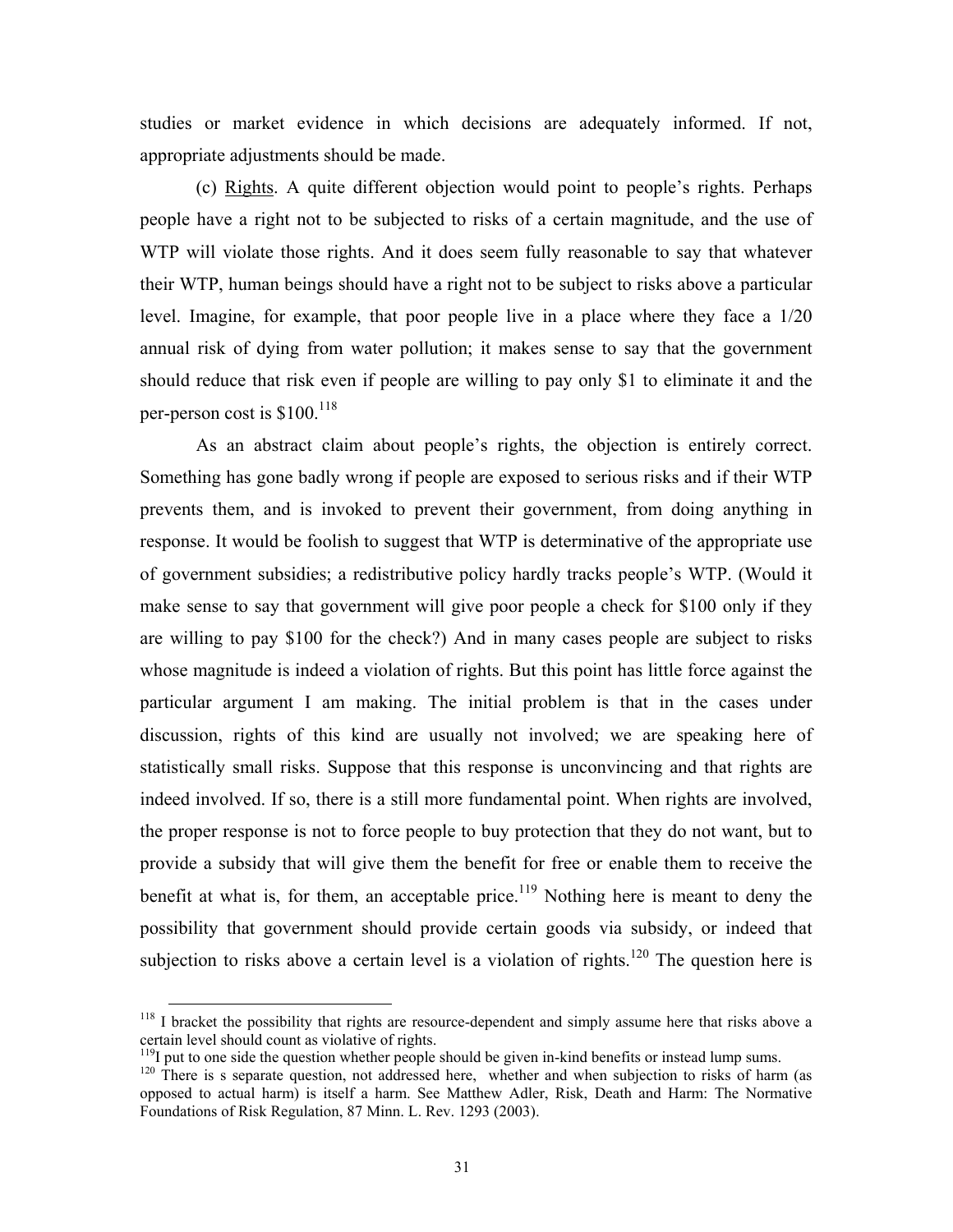one of regulation under the stated assumptions. So long as that is the question, use of WTP does not violate anyone's rights.

(d) Democracy vs. markets. An independent objection would stress that people are citizens, not merely consumers; it would urge that regulatory choices should be made after citizens have deliberated with one another about their preferences and values.<sup>121</sup> The argument against forced exchanges treats people as consumers; it sees their decisions about safety as the same as their decisions about all other commodities. For some decisions, this approach is badly misconceived.<sup>122</sup> Our constitutional system is a deliberative democracy, $123$  not a maximization machine, and many social judgments should be made by citizens engaged in deliberative discussion with one another rather than by aggregating the individual choices of consumers.<sup>124</sup>

In the context of racial and sex discrimination, for example, the legal system does not aggregate people's WTP; the level of discrimination is not set by using market evidence or contingent valuation studies to see how much people would be willing to pay to discriminate (or to be free from discrimination). So too, the prohibition on sexual harassment does not emerge from asking anything about WTP. Through political processes, citizens have decided that certain forms of discrimination are illicit, whatever people's WTP. The protection of endangered species might be understood in similar terms. On reasonable assumptions, it would make little sense to aggregate people's willingness to pay in deciding in deciding whether and when to protect members of endangered species; this is a moral question to be resolved through democratic discussion, not through exercises in consumer sovereignty. The question of animal welfare is closely analogous. Laws that forbid cruelty to animals, and that impose affirmative duties of protection on human beings, stem not from anything involving WTP, but from a belief that moral commitments call for them.<sup>125</sup> Thus Amartya Sen emphasizes that "discussions and exchange, and even political arguments, contribute to

<span id="page-33-1"></span><span id="page-33-0"></span><sup>&</sup>lt;sup>121</sup> See Elizabeth Anderson, Value in Ethics and Economics (1993); Ackerman and Heinzerling, supra note. <sup>122</sup> See Anderson, supra note.<br><sup>123</sup> See William Bessette, The Mild Voice of Reason (1994).<br><sup>124</sup> See the discussion of "government by discussion" in Amartya Sen, Rationality and Freedom 287-89

<span id="page-33-2"></span>

<span id="page-33-3"></span><sup>(2001).</sup> 

<span id="page-33-4"></span><sup>.</sup>  $125$  See Gary Francione, An Introduction to Animal Rights (2001)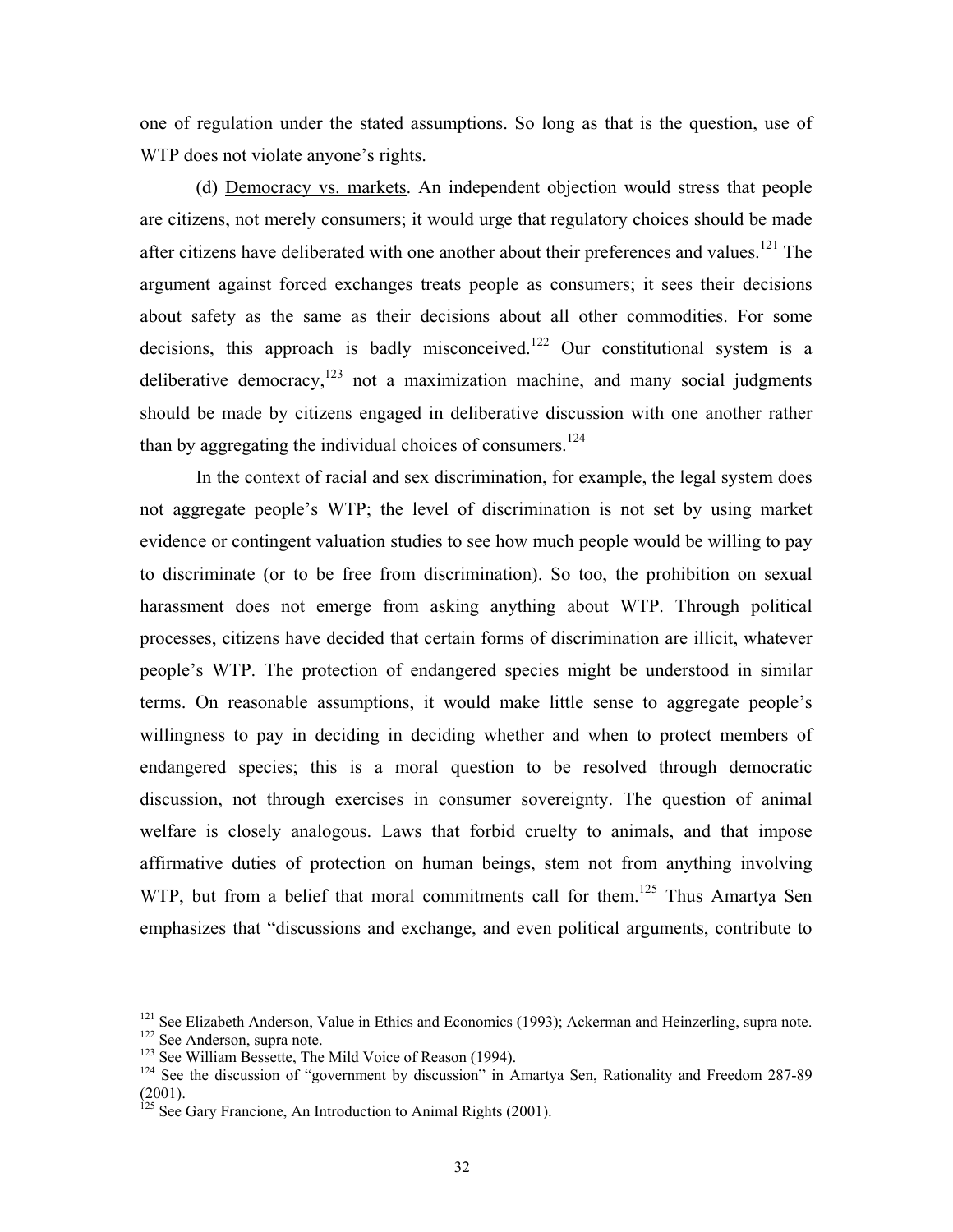the formation and revision of values,"[126](#page-34-0) and urges that in the particular context of environmental protection, solutions require us "to go beyond looking only for the best reflecti on of existing individual preferences, or the most acceptable procedures for choices based on those preferences."[127](#page-34-1)

market domain. To be sure, moral questions are not to be resolved by aggregating private willing ness to pay. Sometimes people's preferences, even though backed by WTP, are These claims are both fundamental and correct; they point to some serious limitations on the use of WTP for purposes of policy. But it is important not to read such objections for more than they are worth. In trading off safety and health in our own private lives, we do not have static values and preferences. Much of the time, our choices are a product of reflection, even if we are simply acting as consumers. Reflection and deliberation, including reflection and deliberation with others, is hardly absent from the morally off-limits, and policy should not take account of them. In addition, people are sometimes unwilling to pay a great deal for goods that have strong moral justifications; animal welfare is an example. In these circumstances, the market model is inapplicable.

way to understand the argument I am making: Ours is a deliberative democracy, to be sure, but in that democracy, it is valuable for regulators to consider more fully in dividuated VSLs in deciding how to proceed, at least under the stated assumptions. But do these arguments suggest that government should override individual choices about how much to spend to eliminate low-level risks, even when those choices are adequately informed? For environmental protection generally, it is indeed important to go beyond "the best reflection of existing individual preferences." But this point does not mean that people should be required to pay (say) \$100 to eliminate mortality risks of 1/100,000 when they are willing to pay only \$75. If people's WTP reflects an absence of information or insufficient deliberation, then it is important for other people, in government as elsewhere, to draw their attention to that fact. And in some cases, a low WTP might be overridden on the ground that it is rooted in errors, factual or otherwise. But these points should not be taken as a general objection to governmental reluctance to force people to reduce statistical risks at an expense that they deem excessive. Here is one

<span id="page-34-0"></span><sup>&</sup>lt;sup>126</sup> Sen, supra note, at 287.<br><sup>127</sup> Id. at 289.

<span id="page-34-1"></span>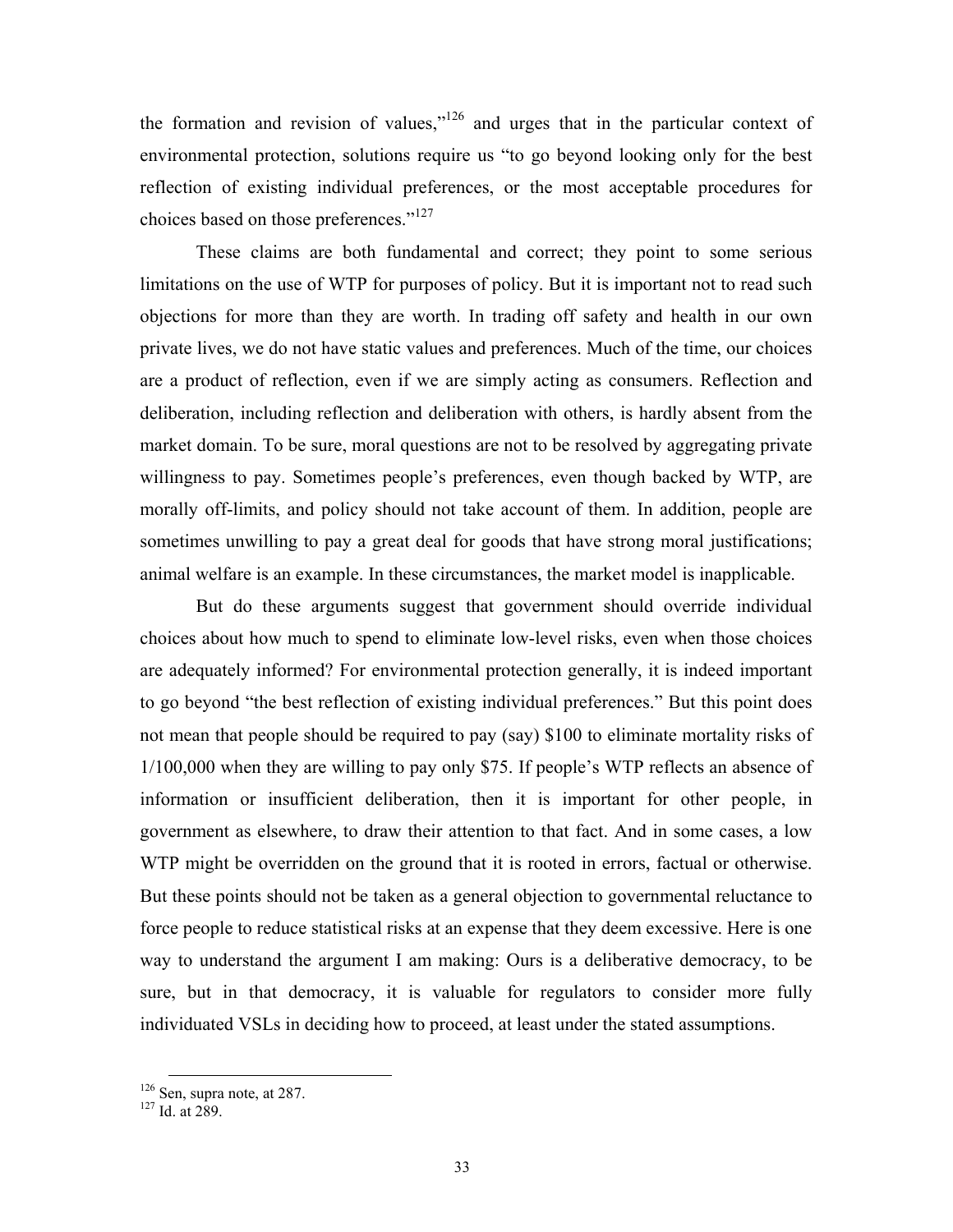(e) Very low probabilities and catastrophic risks. Suppose that everyone in the United States faces an annual death risk of 1/10,000,000—and that the risk, if it comes to fruition, will kill every person in the country. The expected number of annual deaths is 26, which would produce expected annual costs in excess of \$158 million, assuming a VSL of \$6.1 million. But if we attempt to elicit each individual's WTP to avoid a risk of 1/10,000,000, we might well produce a number very close to zero—yielding both 26 expected annual fatalities and expected annual costs very close to zero. This seems to be an anomaly; is it really sensible to conclude that the prevention of 26 deaths is worth nothing? A fully ex ante perspective, based on people's WTP to avoid very low probability risks, suggests an affirmative answer. But assigning a value near zero, for the prevention of dozens of deaths, seems quite implausible. In cases of this kind, we seem to find a serious problem with the ex ante perspective on VSL.

seem right to think that the nation should spend almost nothing to prevent it.<sup>128</sup> The point This conclusion understates the problem. In the case at hand, the risk is potentially catastrophic; if the 1/10,000,000 chance comes through, every American will be dead. Even if people show a WTP near zero to avoid a risk of that size, it does not has a general bearing on precautions against low probability risks of catastrophe: Some degree of prevention is justified even if WTP numbers do not justify them. Part of the problem with those numbers is that if individual behavior is consulted, it will not reflect a "catastrophe premium" or "extermination premium" that would almost certainly emerge if it were possible to test for it. But part of the problem may be that WTP is not an adequate measure of social responses to catastrophes, perhaps because people are not familiar with making choices about risks of that sort.

I believe that this is a sound objection to the use of a (low or near-zero) VSL in the context of catastrophic risks, even if the WTP numbers justify that VSL. But this is an extremely limited objection; it does not apply to the overwhelming number of cases in which VSL is used.

(f) Third party effects. A final objection would point to effects on third parties. If outsiders would be adversely affected, and if their welfare is not being considered, then the WTP calculus is seriously incomplete. This point creates a general and badly

<span id="page-35-0"></span><sup>&</sup>lt;sup>128</sup> See Richard Posner, supra note.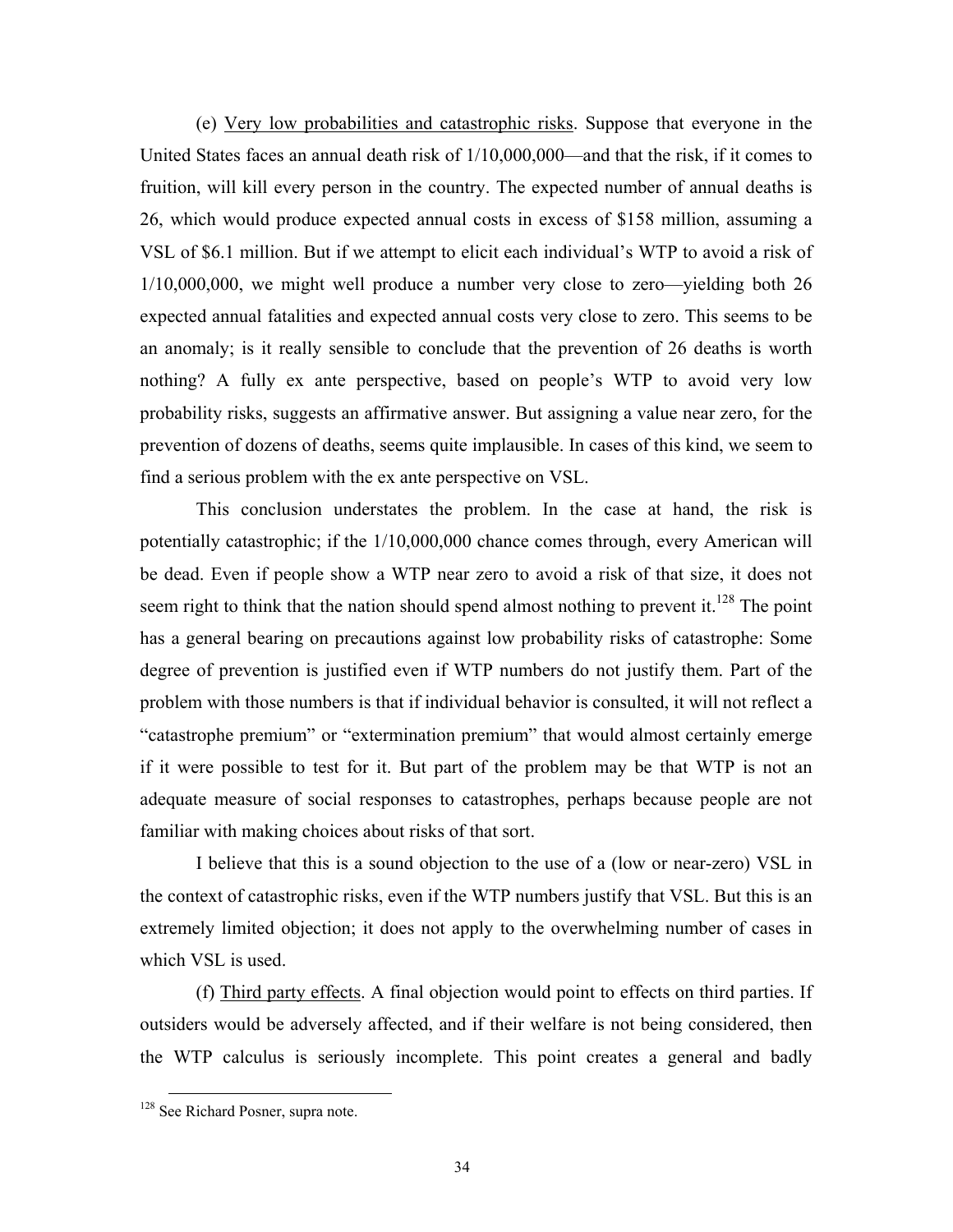neglect ed problem for WTP as it is currently used: Agencies consider people's WTP to eliminate statistical risks, without taking account of the fact that others—especially family members and close friends—would also be willing to pay something to eliminate those risks. John might be willing to pay \$25 to eliminate his own risk of 1/100,000, but his wife Jane might be willing to pay \$25 to eliminate John's risk too; if we add the WTP, on John's behalf, of John's friends and relatives, the total WTP might soon exceed \$100. This point is a real problem for existing uses of WTP.

But we are stipulating that there are no third party effects here. The argument for using WTP, on the stated assumptions, is that government should not force people to buy goods that are not worthwhile for them. At least at first glance, this argument seems sound with respect to statistical risks of the kind on which I am focusing here.<sup>129</sup>

#### **B . WTP and Easy Cases: Demographic Differences, International Differences**

1. Rich and poor. Suppose that poor people are willing to pay only \$20 to eliminate a statistical risk of 1/100,000, but that wealthy people are willing to pay \$60. It would follow that the VSL would be lower for poor people than for wealthy people—and that a regulatory policy that focuses on WTP would provide a higher VSL for wealthy people (\$6 million) than for poor people (\$2 million). Is this unjust or unfair to poor people? On the current assumptions, it is not. Government should not force poor people to buy more than their WTP to eliminate statistical risks; forced exchanges of this kind do poor people no good and some harm. It is tempting to justify a uniform VSL, one that does not distinguish between rich and poor, on the ground that it embodies a form of risk equity, treating every person as no more and no less than one<sup>130</sup> and redistributing resourc es in the direction of poor people. But this is an error. A uniform WTP, taken (let people to buy Volvos, even though Volvos would reduce statistical risks. If government us suppose) from a population-wide median, does not produce redistribution toward the poor, any more than any other kind of forced exchange. Government does not require

<span id="page-36-0"></span>WTP could not tell the whole story.<br><sup>130</sup> See Frank Ackerman and Lisa Heinzerling, Priceless: On Knowing the Price of Everything and the  $129$  Note that the argument would not apply to risks faced by nonhuman animals; in that event, people's

<span id="page-36-1"></span>Value of Nothing (2003).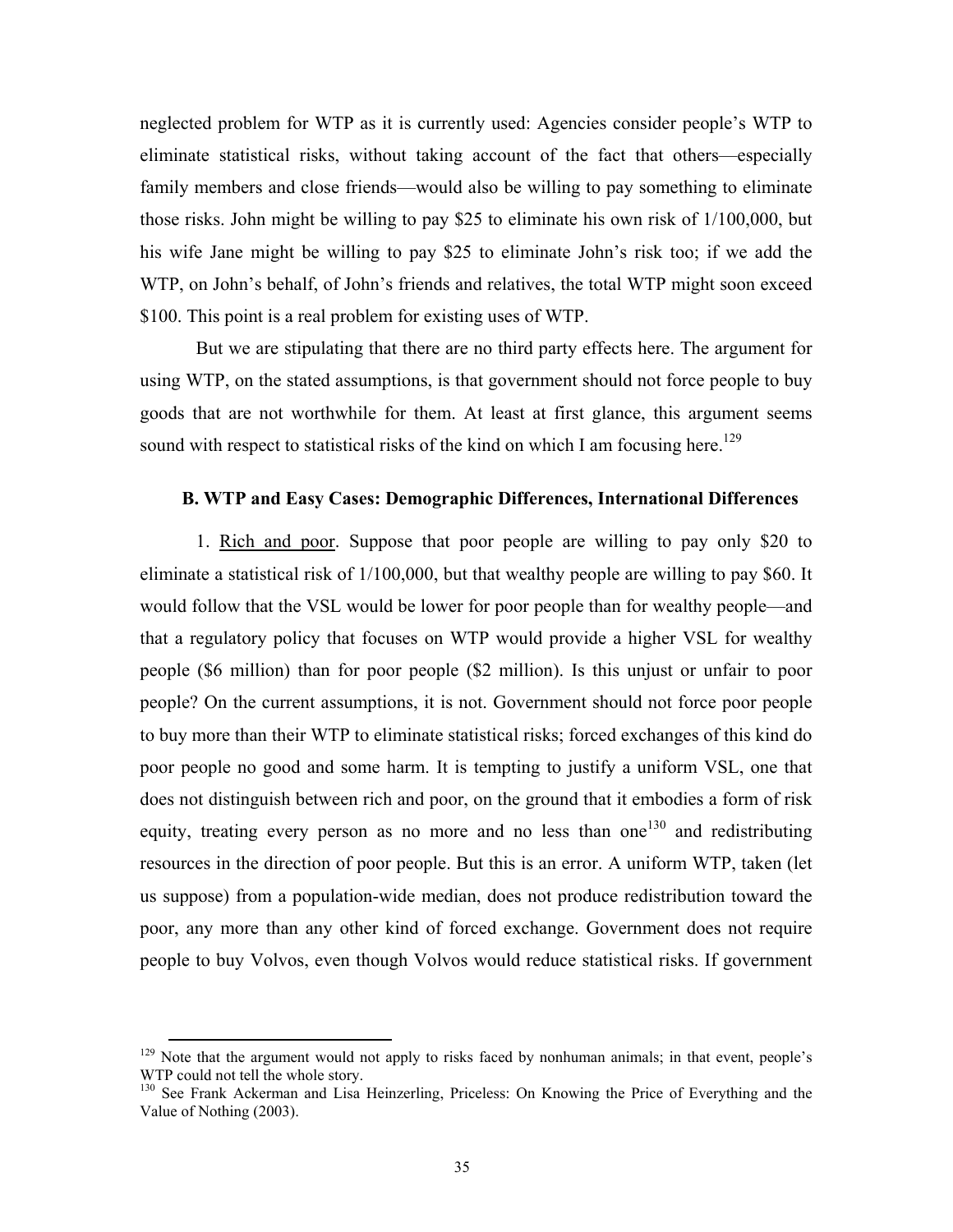required everyone to buy Volvos, it would not be producing desirable redistribution.<sup>131</sup> A uniform VSL has some of the same characteristics as a policy that requires people to buy Volvos.

2. Rich countries, poor countries. The point has significant implications for global risk regulation. I have suggested that people in poor nations show a lower VSL than people in wealthy nations.[132](#page-37-1) Building on evidence of this kind, some assessments of the effects of global warming find far higher monetized costs from deaths of people in rich countries than from deaths of people in poor countries.<sup>133</sup> In its Second Report in 1995,  $$150,000$ .<sup>134</sup> These assessments have been highly controversial; John Broome, for example, notes that under this approach, an American life is worth 10 or 20 Indian lives, a judgment that he deems "absurd."<sup>135</sup> Hence some analysts, including the International Panel, h ave opted for a world-wide VSL of \$1 million, a choice that seems quite arbitrary the International Panel on Climate Change calculated that a life in an industrialized country was worth \$1.5 million, while a life in a developing country was worth only and potentially harmful to people in rich nations and poor ones alike. The problem raises important dilemmas.

 a. Abstract values? How should global institutions assess the monetary value of human lives? What are the monetized costs of (say) 10,000 worldwide deaths from global warming, deaths that include (say) 8000 people from poor countries and 2000 from

<span id="page-37-0"></span><sup>&</sup>lt;sup>131</sup> Of course it is sometimes desirable for government to create "safety floors," for automobiles and other consumer goods, in part as a response to an absence of adequate information in the market. But such floors should not be seen as a redistributive tool, simply because they are not likely to produce good redistribution. See Susan Rose-Ackerman, Progressive Law and Economics, 97 Yale LJ 1083 (1989).<br><sup>132</sup> See note supra.<br><sup>133</sup> See http://www.ipcc.ch/pub/reports.htm

<span id="page-37-2"></span><span id="page-37-1"></span>

<span id="page-37-3"></span> $134$  See id.

<span id="page-37-4"></span><sup>&</sup>lt;sup>135</sup> See John Broome, Cost-Benefit Analysis and Population, 29 J Legal Stud 953, 957 (2000), noting that person's preferences. " Id. (In the easy cases, I suggest that a money-metric utility function is not absurd, and it is not quite that in the hard cases either; see below.) See also the discussion of the International Panel on Climate Change, Climate Change 2001, available at http://www.grida.no/climate/ipcc\_tar/wg3/302.htm: that this conclusion is a product of what Broome rejects, "a money-metric utility function to represent a "The VSL is generally lower in poor countries than in rich countries, but it is considered unacceptable by many analysts to impose different values for a policy that has to be international in scope and decided by the international community. In these circumstances, analysts use average VSL and apply it to all countries. Of course, such a value is not what individuals would pay for the reduction in risk, but it is an 'equity and US VSLs and a weighting system that has some broad appeal in terms of government policies towards (approximately US\$1 million at 1999 exchange rates)." adjusted' value, in which greater weight is given to the WTP of lower income groups. On the basis of EU income distribution, Eyre *et al*. (1998) estimate the average world VSL at around 1 million Euros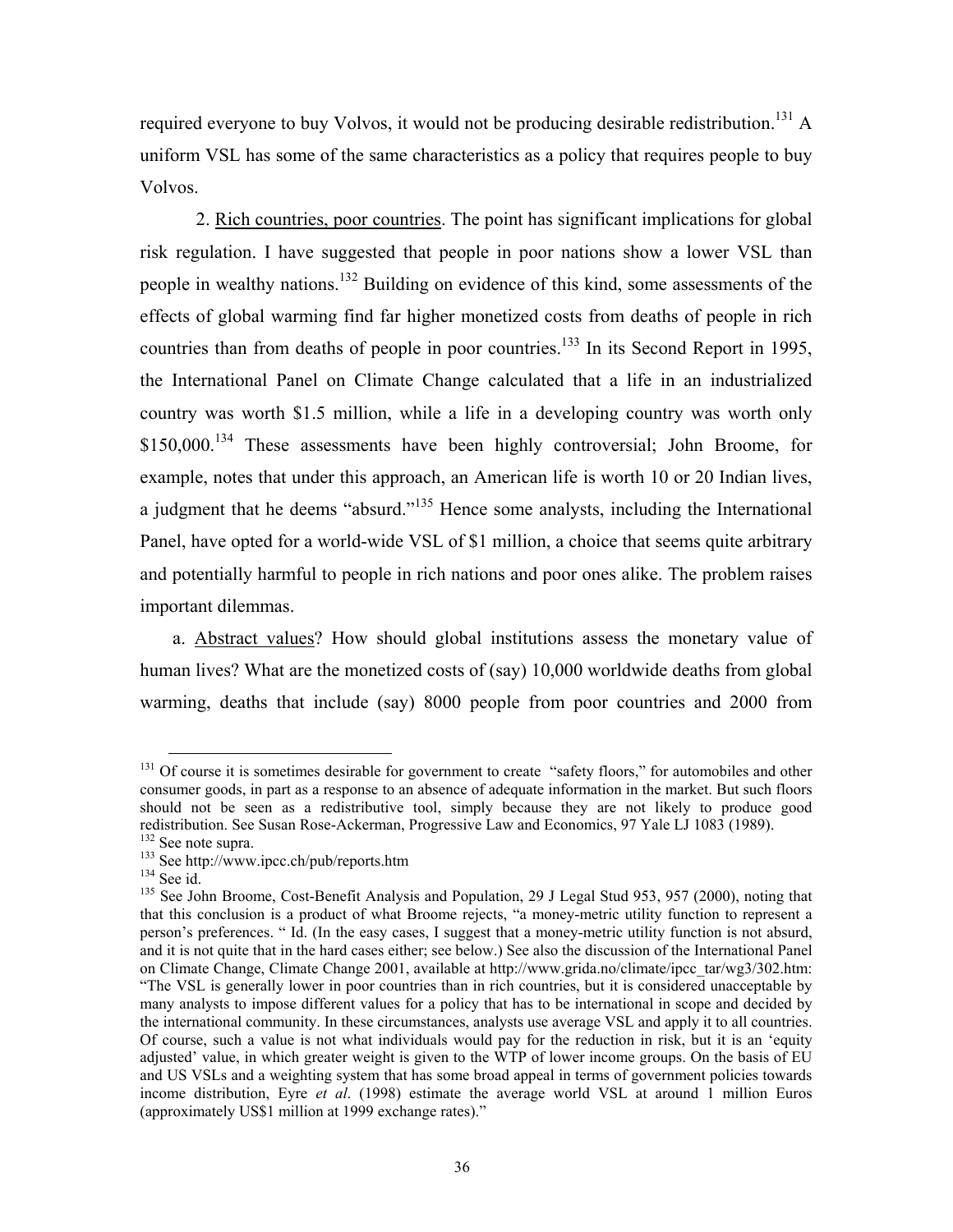wealthy ones? The discussion thus far suggests that there is no sensible abstract answer to these questions; we have to know what, in particular, the answer is for. If a general question is asked, outside of any particular context, about the monetary value of a stated numbe r of deaths in 2020, it is best unanswered (except perhaps with laughter). The appropriate assessments of VSL, and variations across countries, depends on their intended use. If disparate numbers are meant to identify the actual monetary values of human lives, and to suggest that people in Canada are "worth" much more than people in Argentina or that poor people are "worth" less than rich ones, they are ludicrous as well as offensive.

are asked to choose between two programs: We can go further. If the disparate numbers are meant to suggest the appropriate amount that donor institutions should spend to reduce mortality risks, they make little sense. The fact that a poor person in a poor nation would be willing to pay \$1 to eliminate a risk of 1/10,000, whereas a wealthy person in a wealthy nation would be willing to pay \$100, cannot plausibly be used to defend the view that an international agency should devote its resources to the latter rather than the former. To see the point, suppose that you

- (A) Program A would eliminate (at a stated cost to you of \$500) a 1/10,000 risk faced by fifty poor people in Costa Rica, each willing to pay \$2 to eliminate that risk.
- (B) Program B would eliminate (also at a stated cost of \$500) a 1/10,000 risk faced by fifty wealthy people in Berlin, each willing to pay \$350 to eliminate that same risk.

In principle, there is no reason to think that you should prefer to save the Berliners, even those their VSL is far higher. In fact Program A has much higher priority, because it would help people who are facing extreme deprivation. What is true at the individual level is true across nations as well.

(b) VSL in poor countries. But imagine that the government in a poor nation is deciding on appropriate policy to reduce workplace risks. At least under the assumptions I have given thus far, such a government would do well to begin by using the admittedly low WTP of its own citizens. If citizens in that nation show a WTP of \$2 to eliminate risks of 1/10,000, then their government does them no favors by requiring them to pay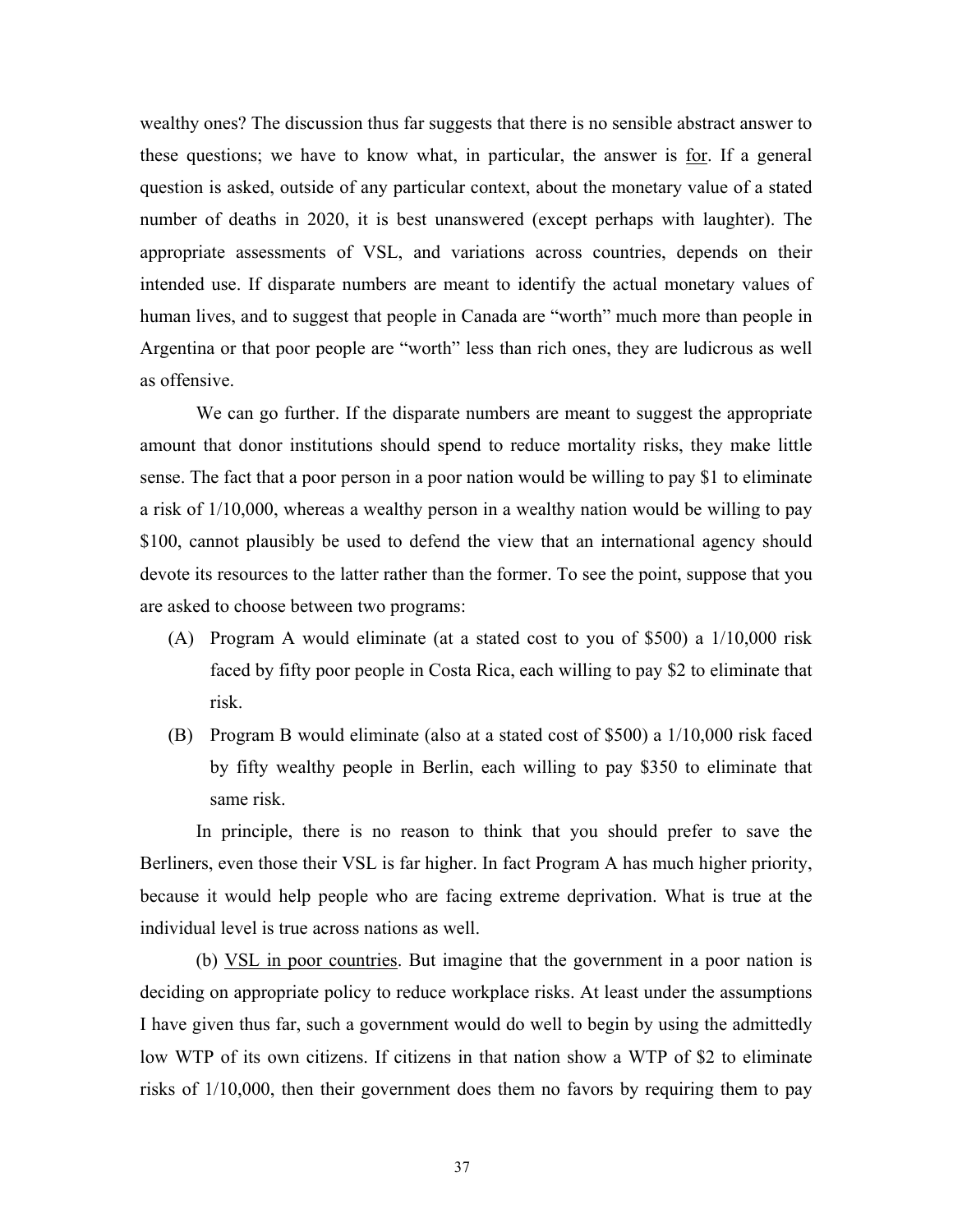\$50 or \$10. This is the sense in which VSL properly varies across nations, and in which citizens of poor nations have a lower VSL than citizens of wealthy ones. The point has strong implications for international labor standards. It is tempting to suggest that workers in poor countries, for example China and India, should receive the same protection as those in the United States; why should a worker in Beijing be subject to significantly higher death risks than a worker in Los Angeles?

As a matter of basic principle, there is no good answer to this question. But as a matter of regulatory policy, the answer is straightforward. So long as the distribution of global income has the form that it does, a system that gives Chinese workers the same protection as American workers is not in the interest of Chinese workers—assuming, as we are, that the cost of that protection is borne by workers themselves. Requiring Chinese workers to have the same protection as Americans amounts to a forced exchange on terms that Chinese workers reject. The idea that workers in poor nations should have the "same" protection as workers in wealthy nations is an error, rooted in a moral heuristic involving the equal worth of all human lives—a heuristic that sometimes works well but that also misfires.<sup>[136](#page-39-0)</sup>

Note, once again, that the argument for using WTP does not imply satisfaction with the existing distribution of wealth. We might believe that the existing distribution is unjust and that it should be dramatically changed. The problem with forced exchanges is that they do nothing to alter existing distributions. In fact they make poor people worse off, requ iring them to use their limited resources for something that they do not want to buy.

# **C. Harder Cases: Kaldor-Hicks and Welfare**

Sometimes they pay only a fraction of those costs—or possibly even nothing at all. When this is so, the normative analysis is much more complicated. In the context of air There is an obvious artificiality in the assumptions thus far. Most important, people do not always bear the full social costs of the regulatory benefits they receive. pollution regulation, for example, there is a complex set of distributional effects, and on balance, poor people, and members of minority communities, appear to be net gainers.<sup>137</sup>

<span id="page-39-0"></span>1

<span id="page-39-1"></span><sup>&</sup>lt;sup>136</sup> On moral heuristics in general, see Cass R. Sunstein, Moral Heuristics, Minn L Rev (forthcoming 2004). <sup>137</sup> See Matthew E. Kahn, The Beneficiaries of Clean Air Act Regulation, 24 Regulation 34 (2001).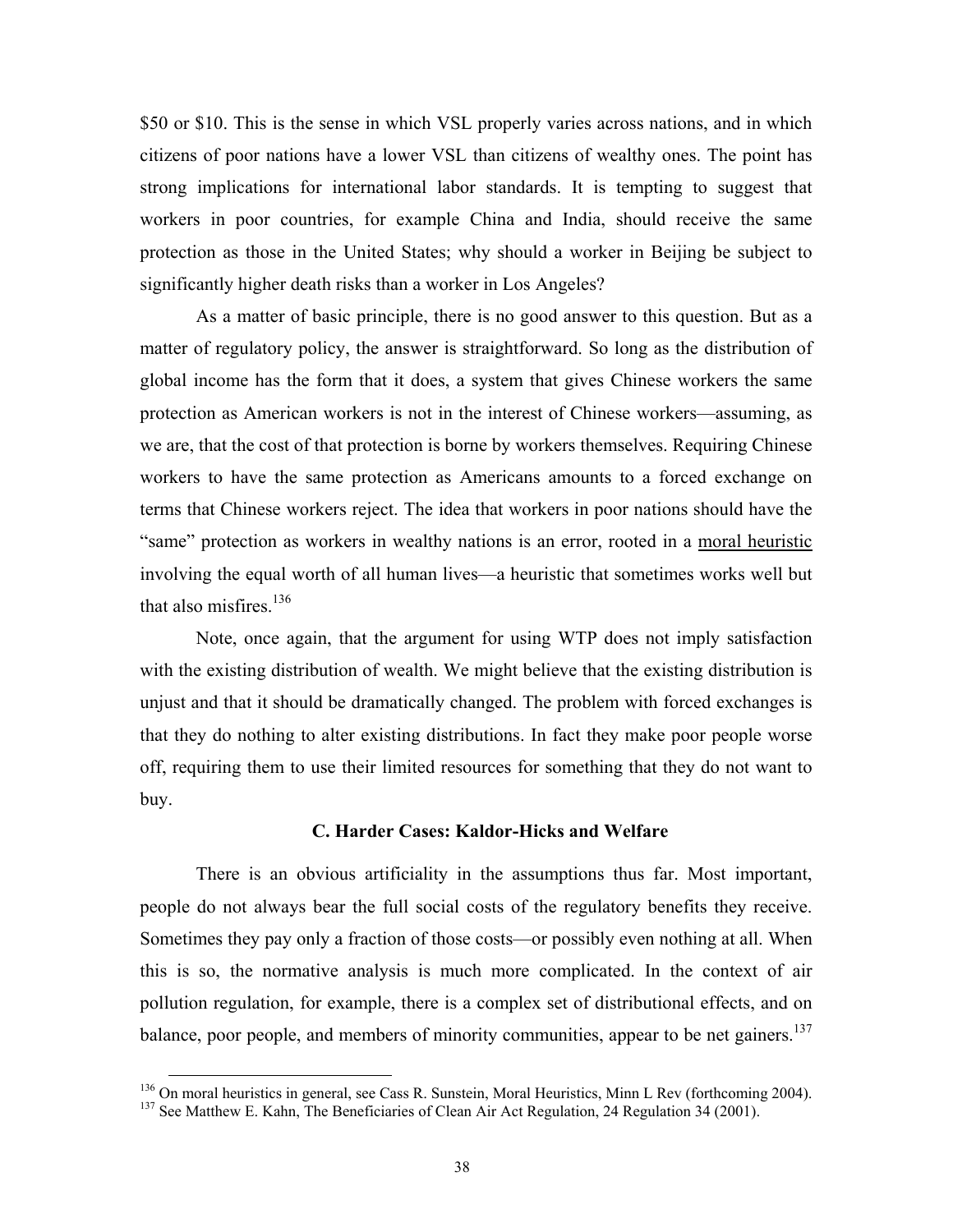An efficiency analysis, based on WTP, might not produce an adequate account of the welfare effects of air pollution regulation. And even if it does, an account of welfare effects might not end the normative question, because the distributional gains are important to consider.<sup>138</sup> The difficulty is that a high VSL, one that exceeds what WTP studies show for poor people, might produce outcomes that are in the best interest of poor people, in the sense that the result is a welfare improvement for them.<sup>139</sup> Note that these points do not bear directly on the question whether VSL should vary across risks. But they do bear on the issue of varying VSL across persons, and in particular across differences that result from disparities in income and wealth.

regulation exceed the benefits; it is inefficient. But by hypothesis, the regulation makes its ben eficiaries of the regulation better off. If the WTP criterion is used, the fact that the Suppose, for example, that beneficiaries of a proposed drinking water regulation are willing to pay only \$80 to eliminate a risk of 1/80,000 in drinking water; that the perperson cost of eliminating a 1/50,000 risk is \$100; but that for every dollar of that cost, the beneficiaries pay only 80 cents. The remaining 20 cents might be paid by water companies themselves, in the form of reduced profits, or by employees of the water companies, in the form of reduced wages and fewer jobs. In this example, the costs of the monetized costs exceed the monetized benefits is decisive. But as a normative matter, the analysis here is far harder than in the easy cases. On what assumption should the WTP numbers be decisive?

least in the context of regulation—that in order to know what to do, we should aggregate the benefits and costs of regulation, and act if and only if the benefits exceed the costs. When using the WTP numbers, government is acting as a maximization machine, The assumption must be that economic efficiency is the goal of government, at

<span id="page-40-0"></span><sup>&</sup>lt;sup>138</sup> The Office of Management and Budget has expressly recognized this point in its most recent guidelines governing regulatory impact analysis. See 2003 Report to Congress at 131: "Those who bear the costs of a regulation and those who enjoy its benefits often are not the same people. . . . Your regulatory impact distributed among sub-populations of particular concern) so that decision makers can properly consider analysis should provide a separate description of distributional effects (i.e., how both benefits and costs are them along with the effects on economic efficiency."

<span id="page-40-1"></span><sup>&</sup>lt;sup>139</sup> For relevant discussion, see Christine Jolls, Accommodation Mandates, 53 Stan. L. Rev. 223 (2000). Jolls argues that accommodation mandates might produce desired redistributive gains whether or not they are efficient, and she supplies a detailed analysis of when those gains are most likely to occur. At present, there is no parallel discussion for regulation of the sort I am discussing here. My suggestion is that under imaginable assumptions, some such regulation will be defensible on distributive grounds.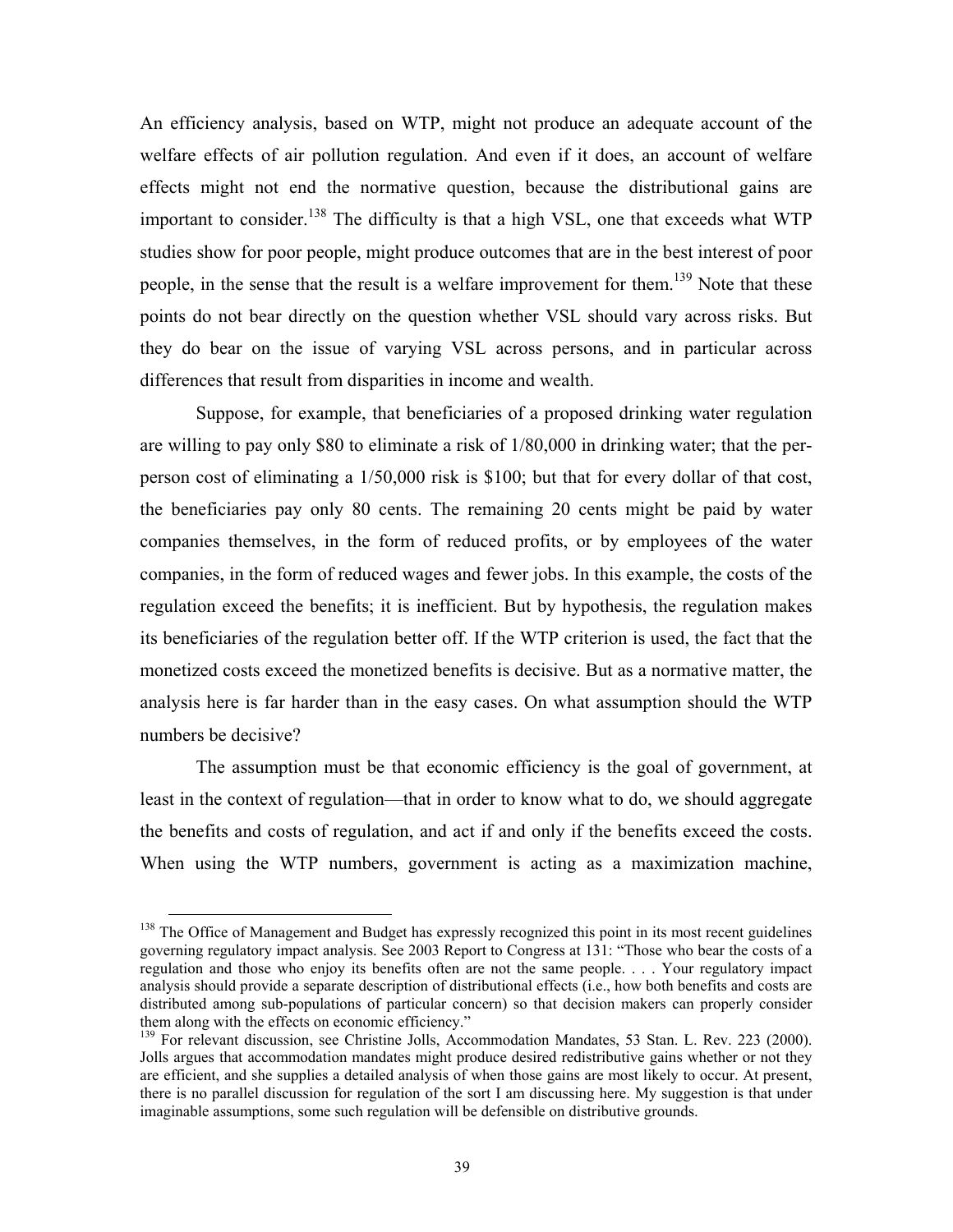<span id="page-41-3"></span>aggregating all benefits and costs as measured by the WTP criterion. But this is a highly contestable understanding of what government should be doing. In fact it represents a shift from the relatively uncontroversial Pareto criterion, exemplified above, to a version of the far more controversial Kaldor-Hicks criterion,<sup>140</sup> which assesses policy by asking this question: Are the gainers winning more than the losers are losing? The Kaldor-Hicks criterion is sometimes described as potential Pareto superiority, $141$  because it asks whether in principle, the winners could compensate the losers, and a surplus could be left over. The difficulty of course is that Pareto superiority is merely potential. Some people really are losing and others are gaining.

In the harder cases, the gainers are gaining less (in monetary terms) than the losers are losing—and hence the regulation is said to be unjustified. Under the assumptions I have given, the regulation is indeed inefficient: Its social cost is higher than its social benefit. But is the regulation undesirable? This is not at all clear. The first problem is that WTP is measuring gains and loses in monetary terms, rather than in welfare terms.<sup>142</sup> It is possible that those who gain, in the harder cases, gain more welfare than the losers lose; WTP is not dispositive on that question. The second problem is distributional. Suppose that in terms of overall welfare, the regulation is not desirable; it makes aggregate welfare lower rather than higher. But suppose too that those who benefit are more advantaged than those who lose. If, for example, those who are willing to pay \$80 are disproportionately poor, and those who pay the remainder are disproportionately wealthy , the regulation might be plausibly justified despite the welfare loss.

It is natural to respond here that if redistribution is what is sought, then it should be produced not through regulation but through the tax system, which is a more efficient way of transferring resources to those who need help.<sup>143</sup> I agree. But suppose that

<span id="page-41-0"></span><sup>&</sup>lt;sup>140</sup> It is only a version of that criterion, because it is measuring welfare in monetary equivalents. A direct assessment of welfare, if it were possible, might show that the regulation in question is justified on Kaldor-Hicks grounds.<br><sup>141</sup> See, e.g., Richard Posner. Economic Analysis of Law 14 (4<sup>th</sup> ed. 1992) ("The Kaldor-Hicks concept is

<span id="page-41-1"></span>also and suggestively called potential Pareto superiority: The winners could compensate the losers, whether or not they actually do.").

<span id="page-41-2"></span> $142$  On the direct measurement of welfare, see Daniel Kahneman, forthcoming.

<sup>143</sup> ability rules and See, e.g., Louis Kaplow & Steven Shavell, Why the Legal System is Less Efficient Than the Income Tax in Redistributing Income, 23 J. Legal Stud. 667, 667 (1994) ("[R]edistribution through legal rules offers no advantage over redistribution through the income tax and typically is less efficient."); Steven Shavell, A Note on Efficiency vs. Distributional Equity in Legal Rulemaking, 71 Am. Econ. Rev. (Papers & Proc.) 414, 414 (1981) (describing how income tax can compensate for inefficient li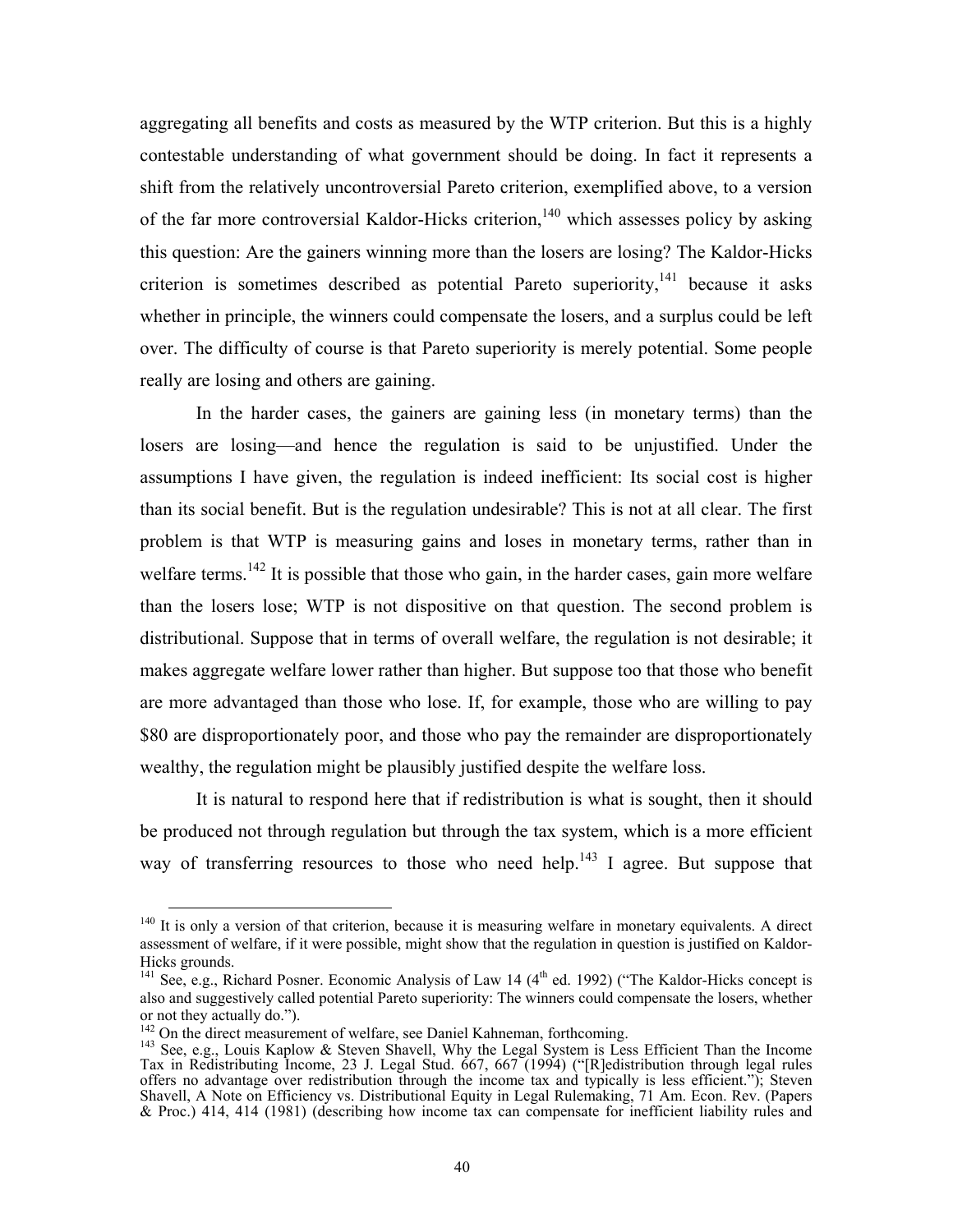redistribution is not going to happen through the tax system. If so, then the regulation in the harder cases cannot be ruled off-limits despite its inefficiency.

Return finally to the use of VSL in poor nations in the regulatory context that is my principal focus here. Suppose that in such nations, VSL turns out to be \$100,000. If relevant governments use a VSL of \$6 million, on the theory that their citizens should not be valued less than those of wealthy nations, social harm will almost inevitably result. In the easy cases, the forced exchanges will be ludicrously harmful to the people they are supposed to help. In the hard cases, where the beneficiaries pay only a fraction of the cost, such a nation will be spending far too much of its money on risk reduction (or more precisely, on reducing the risks that happen to get onto the regulatory agenda). The inefficiency of an extremely high VSL will be felt acutely and in many forms, including decreased employment. But if the costs of risk reduction will be paid by third parties for example, wealthy nations—then the people in that poor country will be helped even if risk reduction is based on an excessive VSL.

Of course they would almost certainly be helped more if they were given cash (supposing that it would not be squandered) rather than in-kind benefits. But if cash redistribution is not possible, regulatory benefits, provided for free or for a fraction of their cost, remain a blessing. If, for example, a global institution uses a world-wide VSL of \$1 million, and if that amount exceeds the domestic VSL of people in poor nations, it is possible that poor people will gain a greater deal if the resources for risk-reduction are provided by wealthy nations. In the harder cases, the simple point is that many of the intende d beneficiaries of regulation are in fact net gainers.

#### **D. Harder Cases as Easy Ones, and VSL Again**

Is there a reason to treat the harder cases as identical to the easy ones? Is this absurd<sup>144</sup>? Agencies do not distinguish between them, although recent guidelines, calling

redistribute income); David A. Weisbach, Should Legal Rules Be Used to Redistribute Income?, 70 U. Chi. L. Rev. 439, 439–40 (2003) ("[T]he tax system is a better tool for redistribution of income than legal rules.").

<span id="page-42-0"></span><sup>&</sup>lt;sup>144</sup> See Broome, supra note, at 121. Broome urges that "there are separate reasons why preferences are an unsatisfactory basis for valuing lives," including the fact that "in contexts involving risks, people's preferences are generally muddled and incoherent" rather than rational. Id. at 122. If preferences are in fact muddled and incoherent, current practice is of course on thin ground.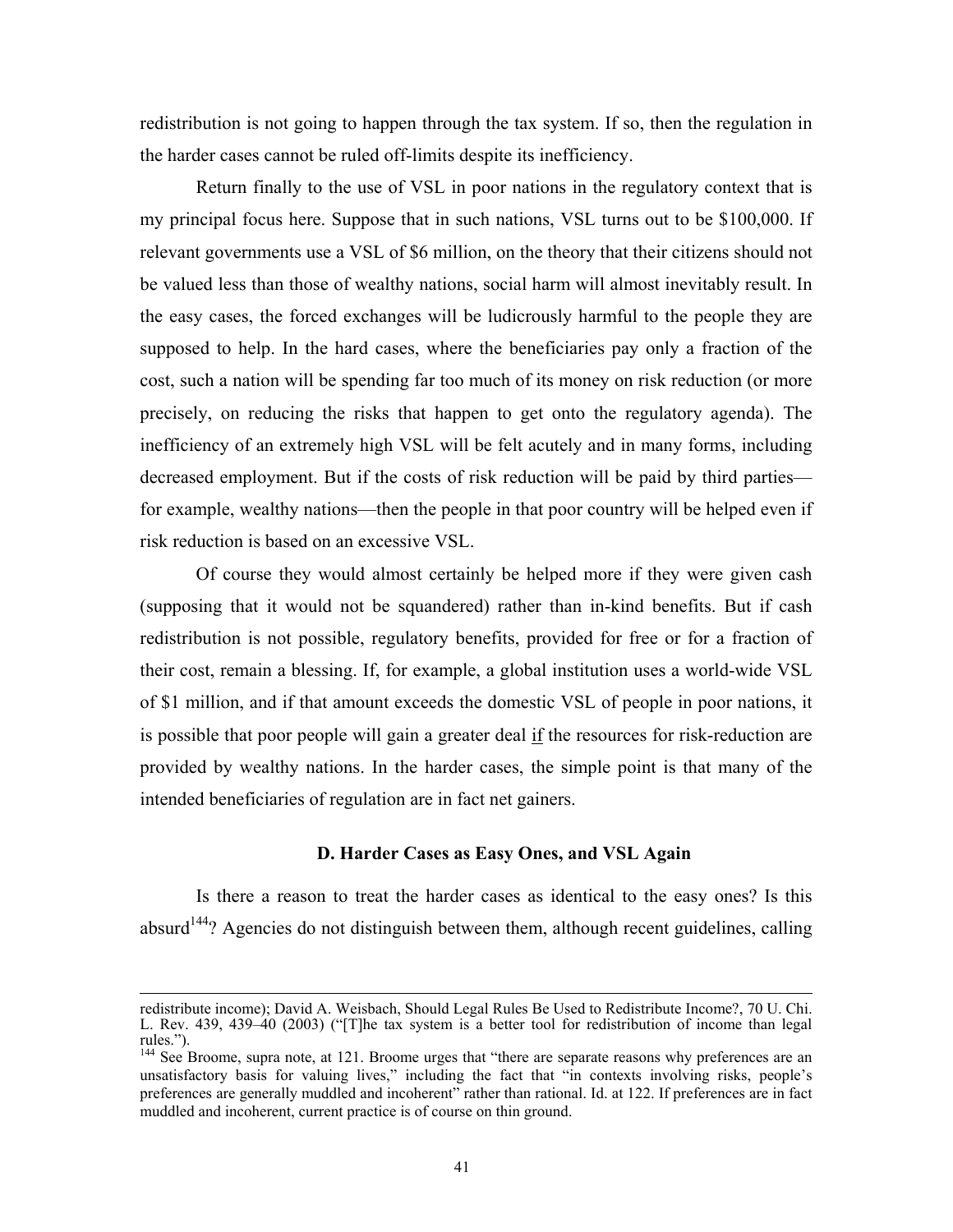agencies to attend to distributional issues, might eventually encourage them to do so.<sup>145</sup> A possible reason for treating the harder cases as the easy ones is optimistic: Perhaps everyth ing will balance out in the end. Perhaps no group will be systematically helped or hurt, and the tax system will be used to produce appropriate redistribution. In the realworld domestic cases, we might also think that a direct inquiry into welfare, bypassing WTP, would be extremely difficult or perhaps even impossible to operationalize. If distributional considerations are deemed relevant, interest-group warfare might be the consequence, rather than distribution to those who particularly need and deserve help.<sup>146</sup> More modestly, we might conclude that agencies should generally pursue efficiency, using VSL as the foundation for decisions, but should allow distributional findings to cut the other way in cases in which there is compelling reason to allow them to do so. In fact this approach is a plausible way of reading OMB's current guidelines on regulatory impact analysis.<sup>147</sup>

Let us return in this light to VSL. In the easy cases, the resulting redistribution is almost certainly perverse, because forced exchanges, under the stated assumptions, are expensive recreational areas. If the beneficiaries are poor, and if the costs are born by the wealthy or more generally, a high VSL might be in the interest of those who need help. Air pollution programs, providing special protection for those in cities, appear to be an example.<sup>148</sup> We can therefore reject the confident view of economically inclined analysts always be the basis of regulatory policy. But we can also reject the confident view of highly likely to harm the people who are being coerced. But in the harder cases, it cannot be said that the beneficiaries of regulation will be harmed if government uses a number that exceeds their actual VSL. Everything depends on the distributional effects of the regulation. If the beneficiaries are well-off, a high VSL might produce perverse redistribution if those who lose are toward the bottom of the economic ladder. We could imagine this result, for example, with a pollution program that protects those who visit who believe that accurate VSLs, based on actual WTP (and hence individuated), should

<span id="page-43-0"></span>

<span id="page-43-1"></span>

<span id="page-43-3"></span><span id="page-43-2"></span>

<sup>&</sup>lt;sup>145</sup> See note supra.<br><sup>146</sup> See Viscusi, supra note.<br><sup>147</sup> See note supra.<br><sup>148</sup> See Kahn, supra note.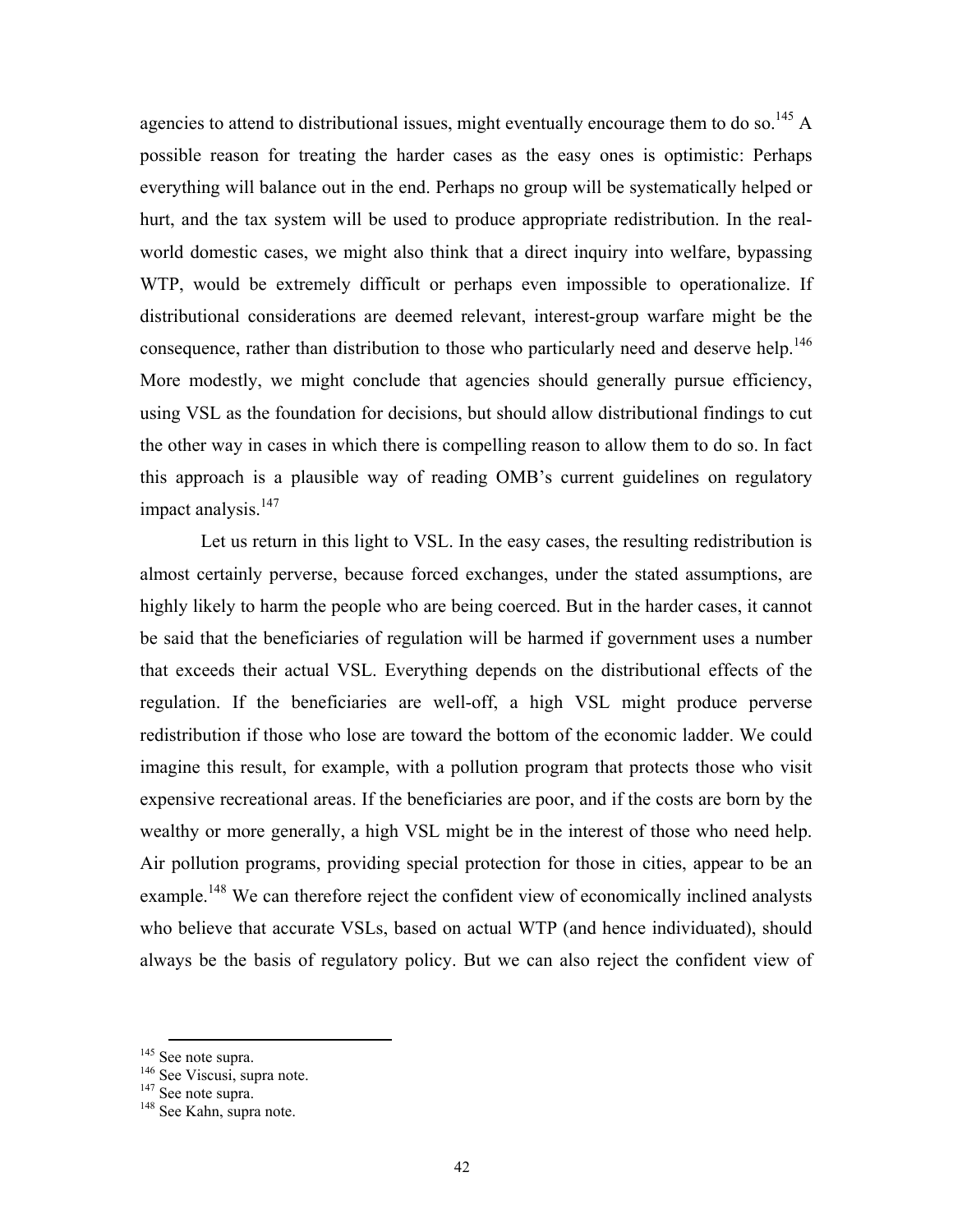skeptics who believe that a uniform WTP, refusing to make distinctions among persons, is best on distributive grounds.

What are the implications for individuation of VSL? It remains true that according to the theory that underlies agency valuations, a higher degree of individuation would be desirable. It also remains true that with respect to risks, individuation is appropriate insofar as valuations differ depending on the nature of the risk at stake. The principal qualification is that a uniform VSL, one that gives disadvantaged people regulatory protection in excess of their WTP, might turn out to have fortunate distributional consequences in the harder cases. We should be careful about this point. It will not always hold, and if the goal is to provide more assistance to those in need, a uniform VSL is hardly the best way to achieve that goal. Consider the case of poor nations: a worldwide VSL, adopted by each nation, of \$6.1 million would almost certainly be harmful, simply because the resulting levels of regulation would have such adverse effects on wages and employment levels. (In these circumstances it is unsurprising that workers in wealthy nations, not in poor ones, often clamor the loudest for greater protection of workers in poor nations; workers in wealthier nations would be the principal beneficiaries of such regulation, which would protect them against competition from those in poorer nations.) My only point is that in some cases, individuation across persons will produce worse outcomes on distributional grounds and possibly on grounds of welfare as well.

the problem, such as the Kyoto Protocol.<sup>149</sup> At the national level, an assessment of the How, then, should global institutions, like the International Panel on Climate Change, assess the monetary costs of risks faced by people all over the world? As I have suggested, the answer turns on the purpose of the assessment—on what issue the answer is supposed to be addressing. There is no good acontextual way of deciding on the aggregate costs of global climate change by 2050; actually that is a ludicrous question, because it does not (as stated) have any point. A far more sensible question is whether it would make sense for any particular nation to accept a particular way of responding to

<span id="page-44-0"></span><sup>&</sup>lt;sup>149</sup> See William Nordhaus and Joseph Boyer, Warming the World: Economic Models of Global Warming 168 (2000): "Finally, the Kyoto Protocol has significant distributional consequences. . . . The lion's share of the costs are borne by the United States. Indeed, the United States is a net loser while the rest of the world on balance benefits from the Kyoto Protocol."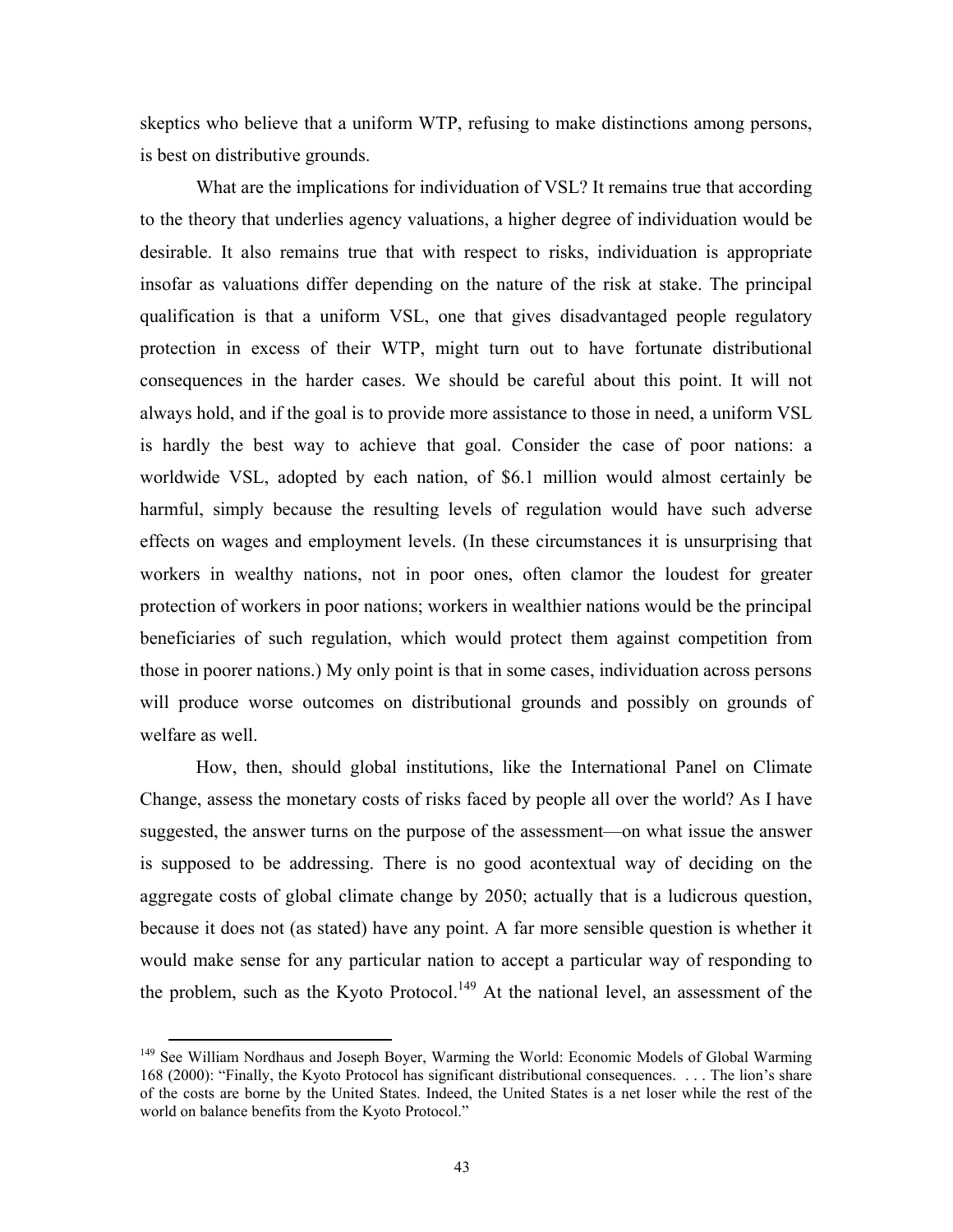costs and benefits of the Kyoto Protocol is not much different from an assessment of the costs and benefits of any other regulation. If the risk of death, as a result of climate change , is in the neighborhood of 1 in 100,000, then the ordinary framework applies, with appropriate individuation across both risks and persons.<sup>[150](#page-45-0)</sup> For wealthy nations, the argument for signing the Kyoto Protocol is strengthened by the fact that the harms of global warming will be felt disproportionately in poor nations,<sup>151</sup> and also by the fact that wealthy nations have done by far the most to produce the situation that makes global warming a serious problem. An analysis of these questions would make it necessary to go far beyond the present topic. My goal here has been to suggest that within nations, diverse VSL are perfectly sensible, and that answers to questions about valuation must be closely attuned to the purposes for which those questions are being asked.

## **Conclusion**

values, but also because of different levels of income and wealth. Willingness to pay depend s on ability to pay. Nothing I have said here is meant to suggest approval of The theory that animates current valuations of mortality risks argues in favor of far more individuation. A uniform VSL cannot possibly cut across all risks and all individuals. Does the risk involve cancer? What kind of cancer? Does it involve air pollution or driving on the highways? It is obtuse to adopt an approach that values all statistically equivalent mortality risks in the same way. In addition, individuals display a great deal of heterogeneity in their VSL—not simply because of different tastes and existing distributions of resources. Of course poor people are not "worth less" than wealthy ones, and it is often appropriate for government to provide resources directly to poor people or instead to subsidize the provision of regulatory benefits. But forced exchanges are not a good way to assist poor people, and a uniform VSL is often a perverse response to inequality. In theory, risk reduction policies should be more fully individuated, giving each person regulatory protection that corresponds to his WTP for the particular risk in question.

<span id="page-45-0"></span> $^{150}$  See generally id.<br> $^{151}$  See id.

<span id="page-45-1"></span>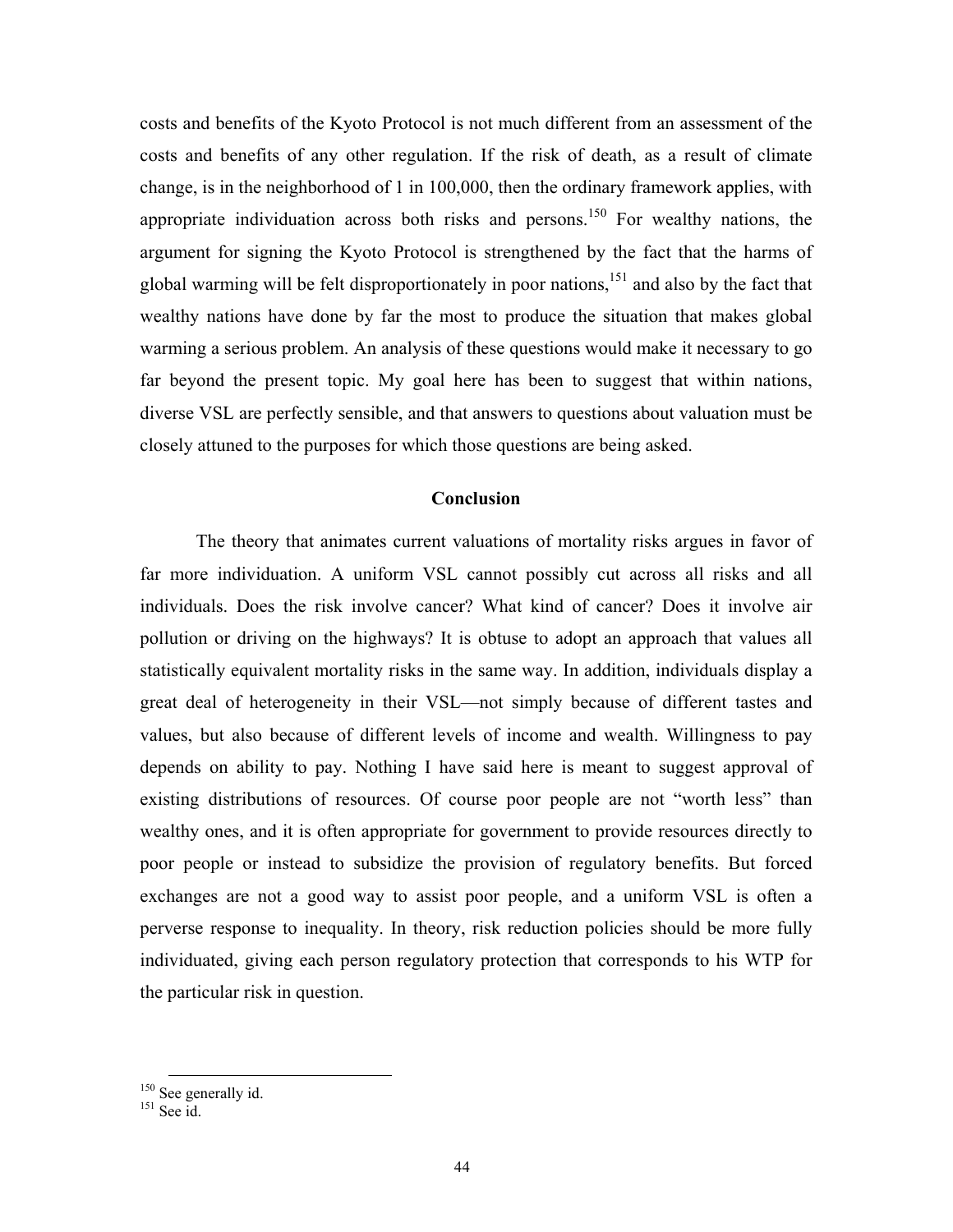Of course this is not practicable. Government lacks the necessary information about individual risk preferences; categorical judgments are inevitable. In any case many of the benefits provided by regulation are collective in character. Regulators cannot feasibly provide protection to one person without simultaneously providing protection to many. But it is nonetheless important to see what the current theory counsels in principle, and to understand that the limitations are practical ones, some of which might be overcome as knowledge progresses. And even with the practical limitations, a uniform VSL is increasingly difficult to justify.

We know enough to know that some risks produce a higher VSL than others—a judgment that would produce significantly different analyses in many cases, above all by producing a higher VSL for cancer risks. A program that protects old people will produce a lower VSL than one that protects younger people, and there is no ethical objection to variations on the basis of age.<sup>[152](#page-46-0)</sup> And if a program affects mostly wealthy people, a VSL based on the population-wide median will be too low. It would follow that the Federal Aviation Administration should have a relatively high VSL, because people who fly are wealthier than the population median—and when the EPA is engaging in cost-benefit analysis for programs protecting poor people from risks associated with hazardous waste sites, it should have a relatively low VSL.

The principal qualification here is that when the beneficiaries of regulation do not pay all of its cost, a high VSL may actually be in their interests. The easy cases, in which the beneficiaries are forced to pay for regulatory benefits, are not the same as those in which they pay only a fraction of the cost. Nonetheless, current practice treats them as identical, perhaps because of the great difficulty in untangling the incidence of regulatory benefits and costs. My goal has not been to resolve that difficulty, but to suggest that the theory behind current practice justifies far more individuation of VSL than regulators currently provide. However we deal with distributional problems and the hardest cases, the use of a uniform VSL is unacceptably obtuse.

<span id="page-46-0"></span> $152$  See Aldy and Viscusi, supra; Sunstein, supra. I am putting to one side the difficult questions raised by the need to produce a VSL for children.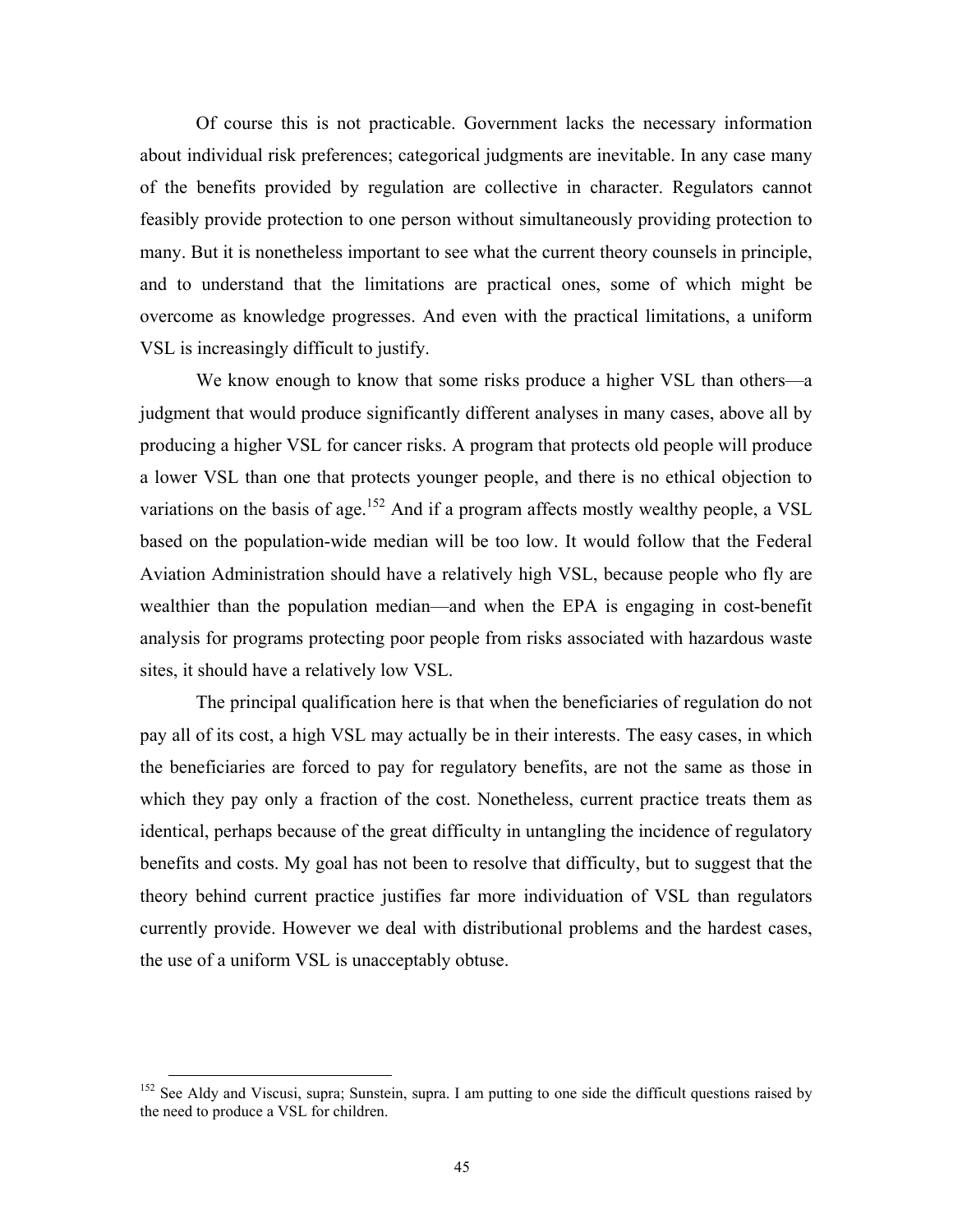Readers with comments should address them to:

University of Chicago Law School 111 East 60th Street 1 hicago, IL 60637 C csunstei@uchicago.edu Cass R. Sunstein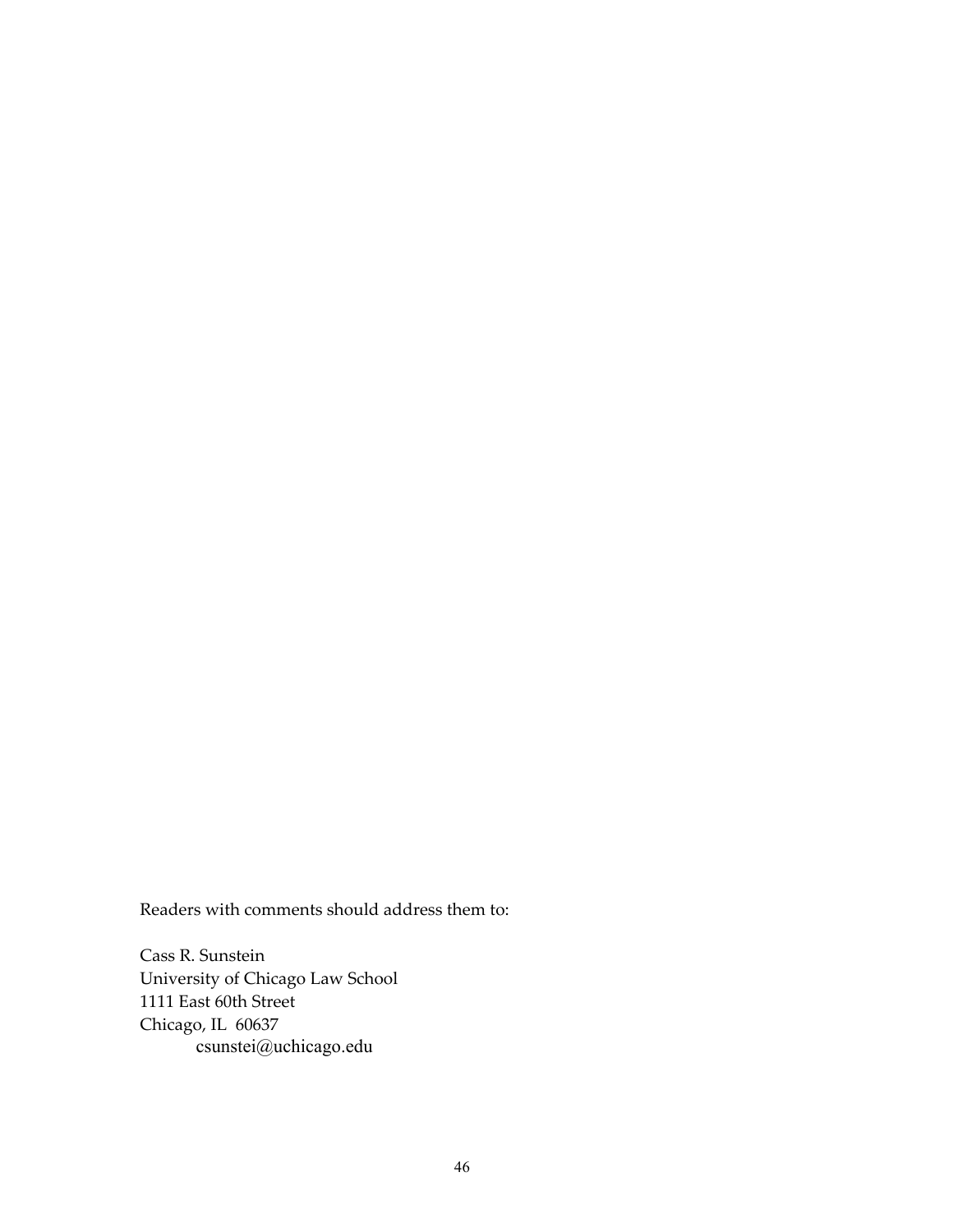# Chicago Working Papers in Law and Economics (Second Series)

- . William M. Landes, Copyright Protection of Letters, Diaries and Other Unpublished Works: An Economic Approach (July 1991) 1
- . Richard A. Epstein, The Path to *The T. J. Hooper*: The Theory and History of Custom in the Law of Tort (August 1991) 2.
- . Cass R. Sunstein, On Property and Constitutionalism (September 1991) 3.
- . Richard A. Posner, Blackmail, Privacy, and Freedom of Contract (February 1992) 4
- . Randal C. Picker, Security Interests, Misbehavior, and Common Pools (February 1992) 5
- . Tomas J. Philipson & Richard A. Posner, Optimal Regulation of AIDS (April 1992) 6
- . Douglas G. Baird, Revisiting Auctions in Chapter 11 (April 1992) 7
- . William M. Landes, Sequential versus Unitary Trials: An Economic Analysis (July 1992) 8.
- . William M. Landes & Richard A. Posner, The Influence of Economics on Law: A Quantitative Study (August 1992) 9
- 0. Alan O. Sykes, The Welfare Economics of Immigration Law: A Theoretical Survey With An Analysis of U.S. Policy (September 1992) 10.
- 1. Douglas G. Baird, 1992 Katz Lecture: Reconstructing Contracts (November 1992) 11.
- 2. Gary S. Becker, The Economic Way of Looking at Life (January 1993) 12.
- 3. J. Mark Ramseyer, Credibly Committing to Efficiency Wages: Cotton Spinning Cartels in Imperial Japan (March 1993) 13.
- 4. Cass R. Sunstein, Endogenous Preferences, Environmental Law (April 1993) 14.
- 5. Richard A. Posner, What Do Judges and Justices Maximize? (The Same Thing Everyone Else Does) (April 1993) 15.
- 6. Lucian Arye Bebchuk and Randal C. Picker, Bankruptcy Rules, Managerial Entrenchment, and Firm-Specific Human Capital (August 1993)  $16.$
- 7. J. Mark Ramseyer, Explicit Reasons for Implicit Contracts: The Legal Logic to the Japanese Main Bank System (August 1993) 17.
- William M. Landes and Richard A. Posner, The Economics of Anticipatory Adjudication (September 1993) 18.
- 9. Kenneth W. Dam, The Economic Underpinnings of Patent Law (September 1993) 19.
- 0. Alan O. Sykes, An Introduction to Regression Analysis (October 1993) 20.
- 21. Richard A. Epstein, The Ubiquity of the Benefit Principle (March 1994)
- 2. Randal C. Picker, An Introduction to Game Theory and the Law (June 1994) 22.
- 23. William M. Landes, Counterclaims: An Economic Analysis (June 1994)
- 24. J. Mark Ramseyer, The Market for Children: Evidence from Early Modern Japan (August 1994)
- 25. Robert H. Gertner and Geoffrey P. Miller, Settlement Escrows (August 1994)
- 26. Kenneth W. Dam, Some Economic Considerations in the Intellectual Property Protection of Software (August 1994)
- 7. Cass R. Sunstein, Rules and Rulelessness, (October 1994) 27.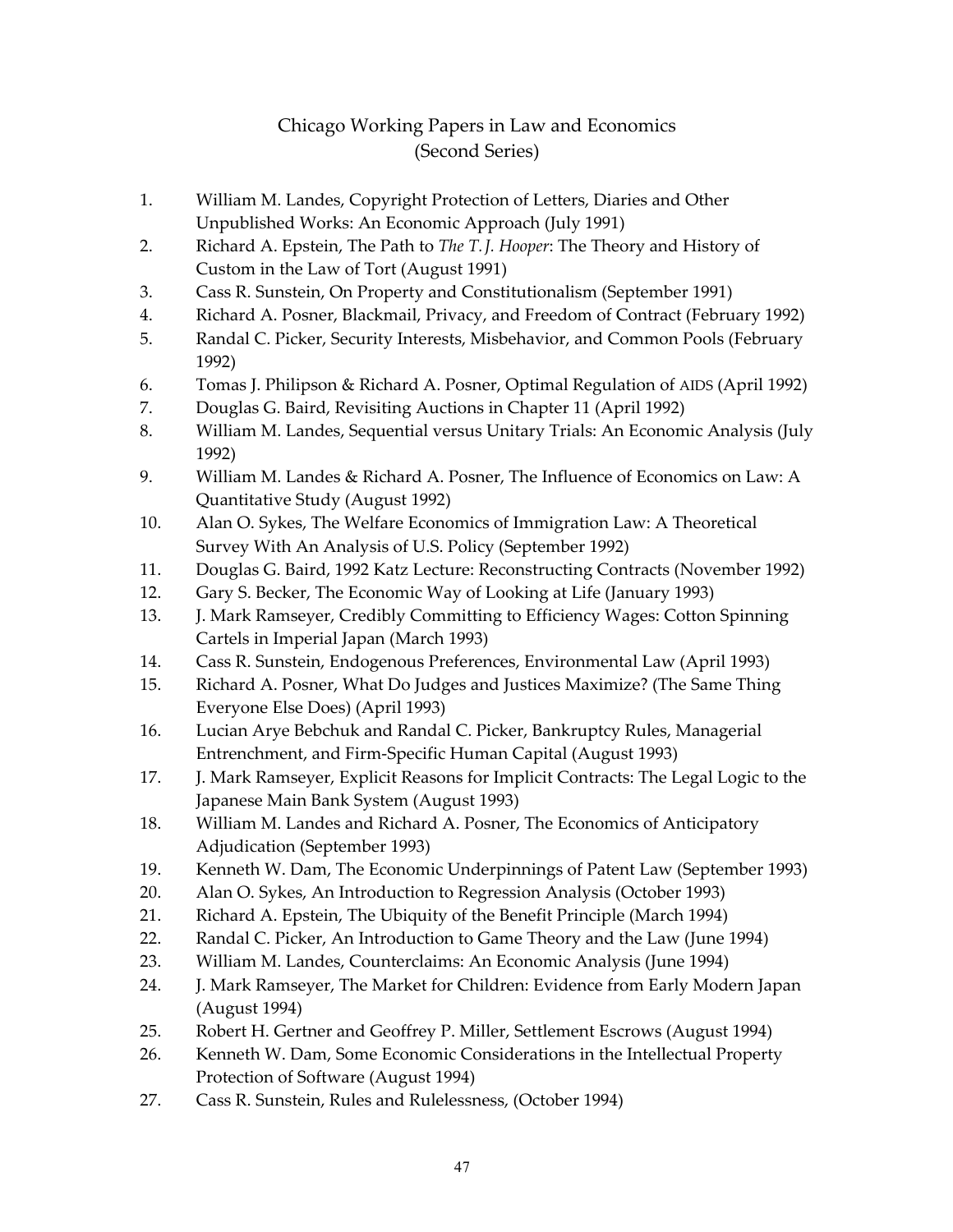- 28. David Friedman, More Justice for Less Money: A Step Beyond *Cimino* (December 1994)
- Daniel Shaviro, Budget Deficits and the Intergenerational Distribution of Lifetime 29. Consumption (January 1995)
- 30. Douglas G. Baird, The Law and Economics of Contract Damages (February 1995)
- 31. Daniel Kessler, Thomas Meites, and Geoffrey P. Miller, Explaining Deviations from the Fifty Percent Rule: A Multimodal Approach to the Selection of Cases for Litigation (March 1995)
- 32. Geoffrey P. Miller, Das Kapital: Solvency Regulation of the American Business Enterprise (April 1995)
- 33. Richard Craswell, Freedom of Contract (August 1995)
- 34. J. Mark Ramseyer, Public Choice (November 1995)
- 35. Kenneth W. Dam, Intellectual Property in an Age of Software and Biotechnology (November 1995)
- 36. Cass R. Sunstein, Social Norms and Social Roles (January 1996)
- Regimes: Econometrics from Japan (January 1996) 37. J. Mark Ramseyer and Eric B. Rasmusen, Judicial Independence in Civil Law
- 38. Richard A. Epstein, Transaction Costs and Property Rights: Or Do Good Fences Make Good Neighbors? (March 1996)
- 39. Cass R. Sunstein, The Cost-Benefit State (May 1996)
- 40. William M. Landes and Richard A. Posner, The Economics of Legal Disputes Over the Ownership of Works of Art and Other Collectibles (July 1996)
- 41. John R. Lott, Jr. and David B. Mustard, Crime, Deterrence, and Right-to-Carry Concealed Handguns (August 1996)
- 42. Cass R. Sunstein, Health-Health Tradeoffs (September 1996)
- 43. G. Baird, The Hidden Virtues of Chapter 11: An Overview of the Law and Economics of Financially Distressed Firms (March 1997)
- 44. Richard A. Posner, Community, Wealth, and Equality (March 1997)
- 45. William M. Landes, The Art of Law and Economics: An Autobiographical Essay (March 1997)
- 46. Cass R. Sunstein, Behavioral Analysis of Law (April 1997)
- 47. John R. Lott, Jr. and Kermit Daniel, Term Limits and Electoral Competitiveness: Evidence from California's State Legislative Races (May 1997)
- 48. Randal C. Picker, Simple Games in a Complex World: A Generative Approach to the Adoption of Norms (June 1997)
- 49. Richard A. Epstein, Contracts Small and Contracts Large: Contract Law through the Lens of Laissez-Faire (August 1997)
- Damages (with Notes on Cognition and Valuation in Law) (December 1997) 50. Cass R. Sunstein, Daniel Kahneman, and David Schkade, Assessing Punitive
- 51. William M. Landes, Lawrence Lessig, and Michael E. Solimine, Judicial Influence: A Citation Analysis of Federal Courts of Appeals Judges (January 1998)
- 52. John R. Lott, Jr., A Simple Explanation for Why Campaign Expenditures are Increasing: The Government is Getting Bigger (February 1998)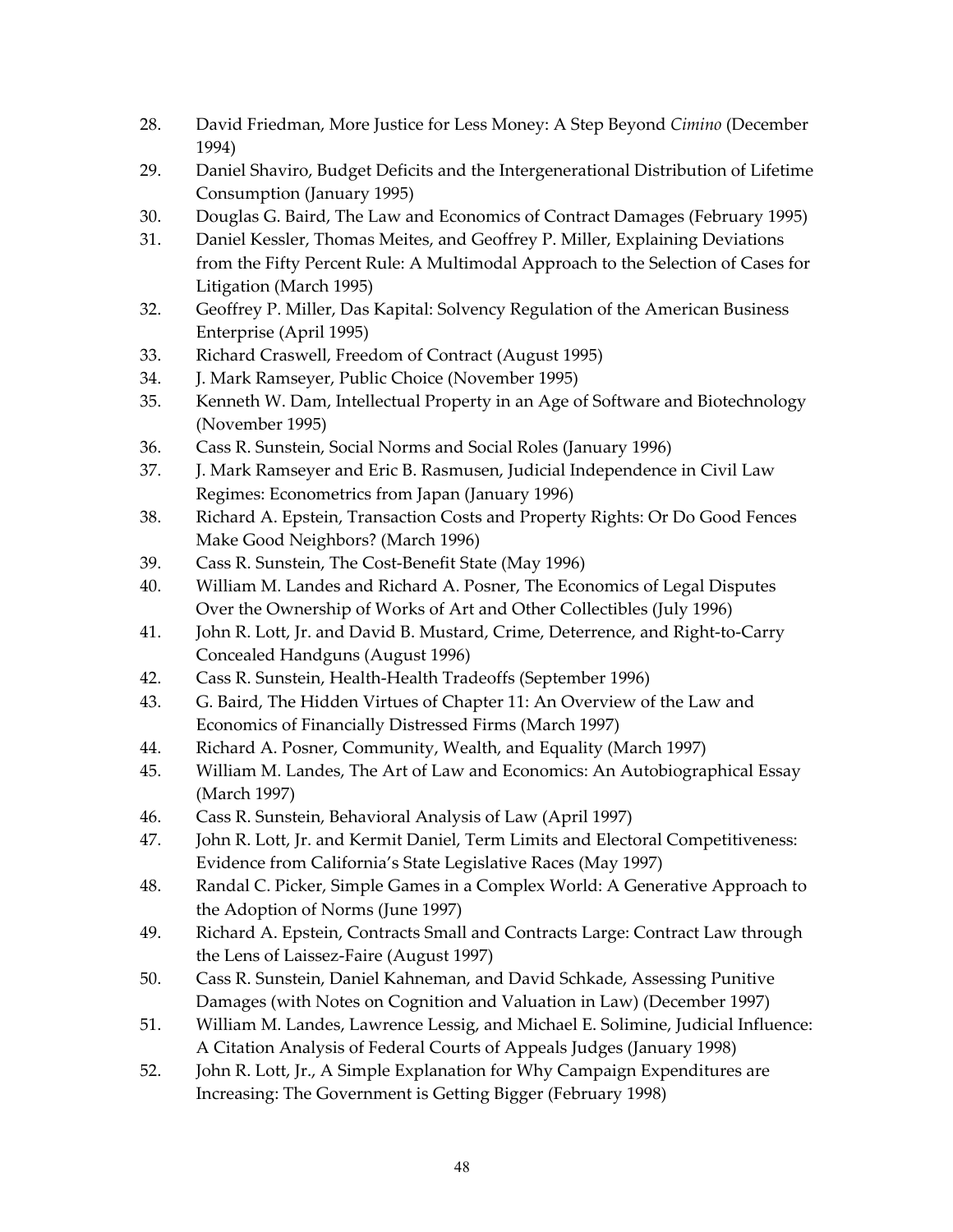- 53. Richard A. Posner, Values and Consequences: An Introduction to Economic Analysis of Law (March 1998)
- (April 1998) Homeowners Better Citizens? 54. Denise DiPasquale and Edward L. Glaeser, Incentives and Social Capital: Are
- 55. Christine Jolls, Cass R. Sunstein, and Richard Thaler, A Behavioral Approach to Law and Economics (May 1998)
- 56. Police Departments, and Crime (May 1998) John R. Lott, Jr., Does a Helping Hand Put Others At Risk?: Affirmative Action,
- 57. Cass R. Sunstein and Edna Ullmann-Margalit, Second-Order Decisions (June 1998)
- 58. Jonathan M. Karpoff and John R. Lott, Jr., Punitive Damages: Their Determinants, Effects on Firm Value, and the Impact of Supreme Court and Congressional Attempts to Limit Awards (July 1998)
- 59. Kenneth W. Dam, Self-Help in the Digital Jungle (August 1998)
- 60. John R. Lott, Jr., How Dramatically Did Women's Suffrage Change the Size and Scope of Government? (September 1998)
- 61. Kevin A. Kordana and Eric A. Posner, A Positive Theory of Chapter 11 (October 1998)
- 62. David A. Weisbach, Line Drawing, Doctrine, and Efficiency in the Tax Law (November 1998)
- 63. Jack L. Goldsmith and Eric A. Posner, A Theory of Customary International Law (November 1998)
- 64. John R. Lott, Jr., Public Schooling, Indoctrination, and Totalitarianism (December 1998)
- 65. Cass R. Sunstein, Private Broadcasters and the Public Interest: Notes Toward A "Third Way" (January 1999)
- 66. Richard A. Posner, An Economic Approach to the Law of Evidence (February 1999)
- ) (February 1999 67. Yannis Bakos, Erik Brynjolfsson, Douglas Lichtman, Shared Information Goods
- 68. Kenneth W. Dam, Intellectual Property and the Academic Enterprise (February 1999)
- 69. Gertrud M. Fremling and Richard A. Posner, Status Signaling and the Law, with Particular Application to Sexual Harassment (March 1999)
- 70. Cass R. Sunstein, Must Formalism Be Defended Empirically? (March 1999)
- Violations, Legal Penalties, and Reputation Costs (March 1999) 71. Jonathan M. Karpoff, John R. Lott, Jr., and Graeme Rankine, Environmental
- 72. Matthew D. Adler and Eric A. Posner, Rethinking Cost-Benefit Analysis (April 1999)
- Bombings, and Right-to-Carry Concealed Handgun Laws: Contrasting Private 73. John R. Lott, Jr. and William M. Landes, Multiple Victim Public Shooting, and Public Law Enforcement (April 1999)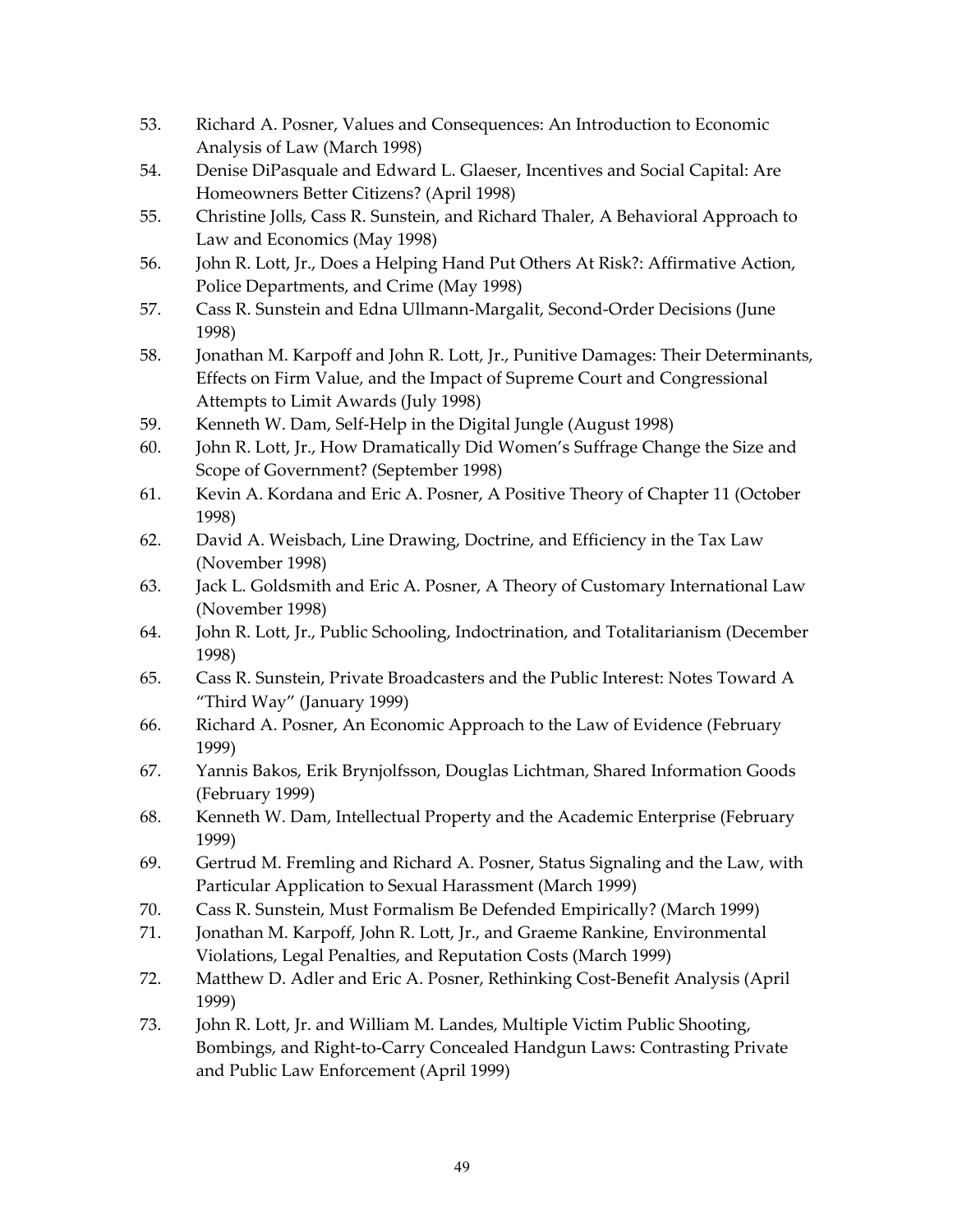- 74. Lisa Bernstein, The Questionable Empirical Basis of Article 2's Incorporation Strategy: A Preliminary Study (May 1999)
- 75. Richard A. Epstein, Deconstructing Privacy: and Putting It Back Together Again (May 1999)
- 76. William M. Landes, Winning the Art Lottery: The Economic Returns to the Ganz Collection (May 1999)
- 77. Cass R. Sunstein, David Schkade, and Daniel Kahneman, Do People Want Optimal Deterrence? (June 1999)
- 78. Tomas J. Philipson and Richard A. Posner, The Long-Run Growth in Obesity as a Function of Technological Change (June 1999)
- 79. David A. Weisbach, Ironing Out the Flat Tax (August 1999)
- 80. Eric A. Posner, A Theory of Contract Law under Conditions of Radical Judicial Error (August 1999)
- 81. David Schkade, Cass R. Sunstein, and Daniel Kahneman, Are Juries Less Erratic than Individuals? Deliberation, Polarization, and Punitive Damages (September 1999)
- 82. Cass R. Sunstein, Nondelegation Canons (September 1999)
- 83. Richard A. Posner, The Theory and Practice of Citations Analysis, with Special Reference to Law and Economics (September 1999)
- 84. Randal C. Picker, Regulating Network Industries: A Look at *Intel* (October 1999)
- 85. Cass R. Sunstein, Cognition and Cost-Benefit Analysis (October 1999)
- 86. Douglas G. Baird and Edward R. Morrison, Optimal Timing and Legal Decisionmaking: The Case of the Liquidation Decision in Bankruptcy (October 1999)
- 99) Characteristics (November 19 87. Gertrud M. Fremling and Richard A. Posner, Market Signaling of Personal
- 88. Matthew D. Adler and Eric A. Posner, Implementing Cost-Benefit Analysis When Preferences Are Distorted (November 1999)
- Satire (November 1999) 89. Richard A. Posner, Orwell versus Huxley: Economics, Technology, Privacy, and
- Derivative Financial Instruments? (December 1999) 90. David A. Weisbach, Should the Tax Law Require Current Accrual of Interest on
- 91. Cass R. Sunstein, The Law of Group Polarization (December 1999)
- 92. Eric A. Posner, Agency Models in Law and Economics (January 2000)
- 93. Karen Eggleston, Eric A. Posner, and Richard Zeckhauser, Simplicity and Complexity in Contracts (January 2000)
- 94. Douglas G. Baird and Robert K. Rasmussen, Boyd's Legacy and Blackstone's Ghost (February 2000)
- 95. David Schkade, Cass R. Sunstein, Daniel Kahneman, Deliberating about Dollars: The Severity Shift (February 2000)
- 96. ) Special Reference to Sanctions (March 2000 Richard A. Posner and Eric B. Rasmusen, Creating and Enforcing Norms, with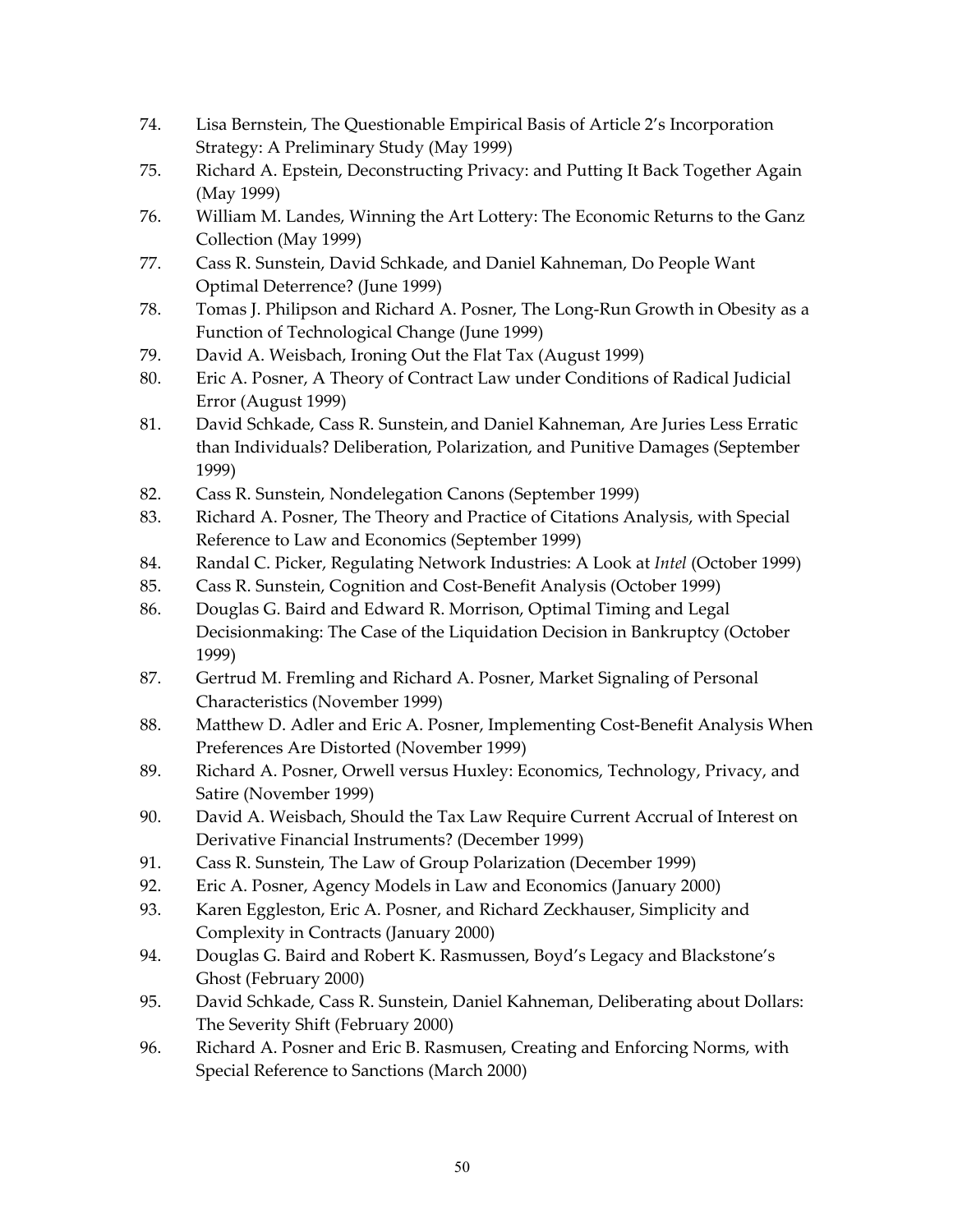- 97. Douglas Lichtman, Property Rights in Emerging Platform Technologies (Apri l 2000)
- 98. Cass R. Sunstein and Edna Ullmann-Margalit, Solidarity in Consumption (May 2000)
- ) 2000, revised May 2002 99. David A. Weisbach, An Economic Analysis of Anti-Tax Avoidance Laws (May
- 100. Cass R. Sunstein, Human Behavior and the Law of Work (June 2000)
- 101. William M. Landes and Richard A. Posner, Harmless Error (June 2000)
- 102. Robert H. Frank and Cass R. Sunstein, Cost-Benefit Analysis and Relative Position (August 2000)
- 103. Eric A. Posner, Law and the Emotions (September 2000)
- 104. Cass R. Sunstein, Cost-Benefit Default Principles (October 2000)
- 105. Jack Goldsmith and Alan Sykes, The Dormant Commerce Clause and the Internet (November 2000)
- 106. Richard A. Posner, Antitrust in the New Economy (November 2000)
- 107. Douglas Lichtman, Scott Baker, and Kate Kraus, Strategic Disclosure in the Patent System (November 2000)
- Relations: A Rational Choice Perspective (November 2000) 108. Jack L. Goldsmith and Eric A. Posner, Moral and Legal Rhetoric in International
- 109. William Meadow and Cass R. Sunstein, Statistics, Not Experts (December 2000)
- 110. Saul Levmore, Conjunction and Aggregation (December 2000)
- 111. Saul Levmore, Puzzling Stock Options and Compensation Norms (December 2000)
- 112. Richard A. Epstein and Alan O. Sykes, The Assault on Managed Care: Vicarious Liability, Class Actions and the Patient's Bill of Rights (December 2000)
- 113. William M. Landes, Copyright, Borrowed Images and Appropriation Art: An Economic Approach (December 2000)
- 114. Cass R. Sunstein, Switching the Default Rule (January 2001)
- 115. George G. Triantis, Financial Contract Design in the World of Venture Capital (January 2001)
- 116. Jack Goldsmith, Statutory Foreign Affairs Preemption (February 2001)
- 117. Richard Hynes and Eric A. Posner, The Law and Economics of Consumer Finance (February 2001)
- 118. Cass R. Sunstein, Academic Fads and Fashions (with Special Reference to Law) (March 2001)
- 119. Eric A. Posner, Controlling Agencies with Cost-Benefit Analysis: A Positive Political Theory Perspective (April 2001)
- 120. Douglas G. Baird, Does Bogart Still Get Scale? Rights of Publicity in the Digital Age (April 2001)
- 121. Douglas G. Baird and Robert K. Rasmussen, Control Rights, Priority Rights and the Conceptual Foundations of Corporate Reorganization (April 2001)
- 122. David A. Weisbach, Ten Truths about Tax Shelters (May 2001)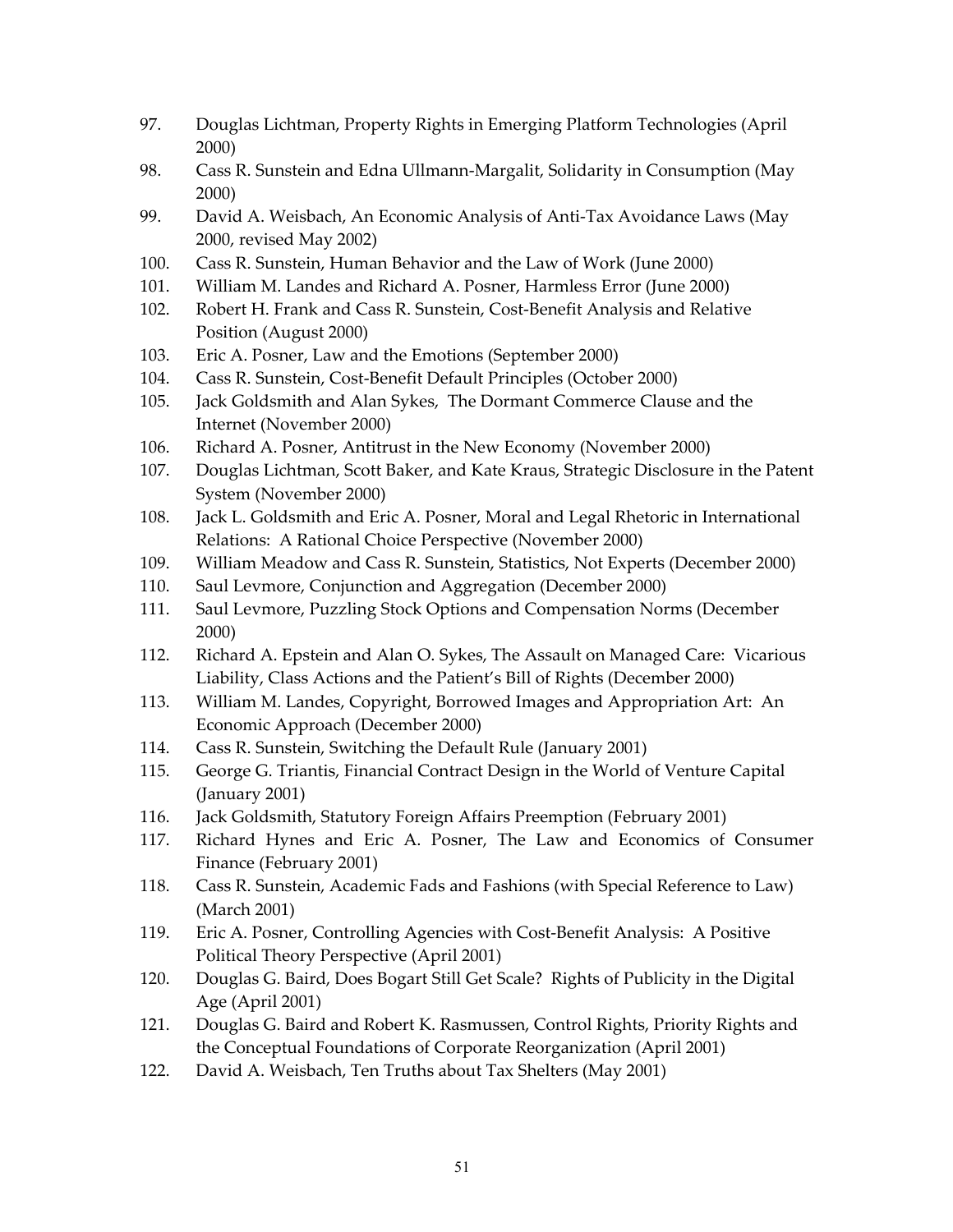- 123. William M. Landes, What Has the Visual Arts Rights Act of 1990 Accomplished ? (May 2 001)
- 124. Cass R. Sunstein, Social and Economic Rights? Lessons from South Africa (May 2001)
- Market for Federal Judicial Law Clerks (June 2001) 125. Christopher Avery, Christine Jolls, Richard A. Posner, and Alvin E. Roth, The
- 126. Douglas G. Baird and Edward R. Morrison, Bankruptcy Decision Making (June 2001)
- 127. Cass R. Sunstein, Regulating Risks after ATA (June 2001)
- 128. Cass R. Sunstein, The Laws of Fear (June 2001)
- 129. Richard A. Epstein, In and Out of Public Solution: The Hidden Perils of Property Transfer (July 2001)
- Centralized Coordination in a Networked World (July 2001) 130. Randal C. Picker, Pursuing a Remedy in *Microsoft*: The Declining Need for
- 131. Cass R. Sunstein, Daniel Kahneman, David Schkade, and Ilana Ritov, Predictably Incoherent Judgments (July 2001)
- 132. Eric A. Posner, Courts Should Not Enforce Government Contracts (August 2001)
- Cooperation through Rules, Norms, and Institutions (August 2001) 133. Lisa Bernstein, Private Commercial Law in the Cotton Industry: Creating
- 134. Richard A. Epstein, The Allocation of the Commons: Parking and Stopping on the Commons (August 2001)
- 135. Cass R. Sunstein, The Arithmetic of Arsenic (September 2001)
- 136. Eric A. Posner, Richard Hynes, and Anup Malani, The Political Economy of Property Exemption Laws (September 2001)
- 137. Eric A. Posner and George G. Triantis, Covenants Not to Compete from an Incomplete Contracts Perspective (September 2001)
- 138. Cass R. Sunstein, Probability Neglect: Emotions, Worst Cases, and Law (November 2001)
- Board Connections and Conflicts in Bank Lending (December 2001) 139. Randall S. Kroszner and Philip E. Strahan, Throwing Good Money after Bad?
- 140. Alan O. Sykes, TRIPs, Pharmaceuticals, Developing Countries, and the Doha "Solution" (February 2002)
- 141. Edna Ullmann-Margalit and Cass R. Sunstein, Inequality and Indignation  $\,$ (February 2002)
- 142. Daniel N. Shaviro and David A. Weisbach, The Fifth Circuit Gets It Wrong in *Compaq v. Commissioner* (February 2002) (Published in *Tax Notes*, January 28, 2002)
- and Dispute Resolution in the WTO/GATT System (March 2002*, Journal of Legal* 143. Warren F. Schwartz and Alan O. Sykes, The Economic Structure of Renegotiation *Studies* 2002)
- 144. Consequences (March 2002, forthcoming *Cato Journal*, summer 2002) Richard A. Epstein, HIPAA on Privacy: Its Unintended and Intended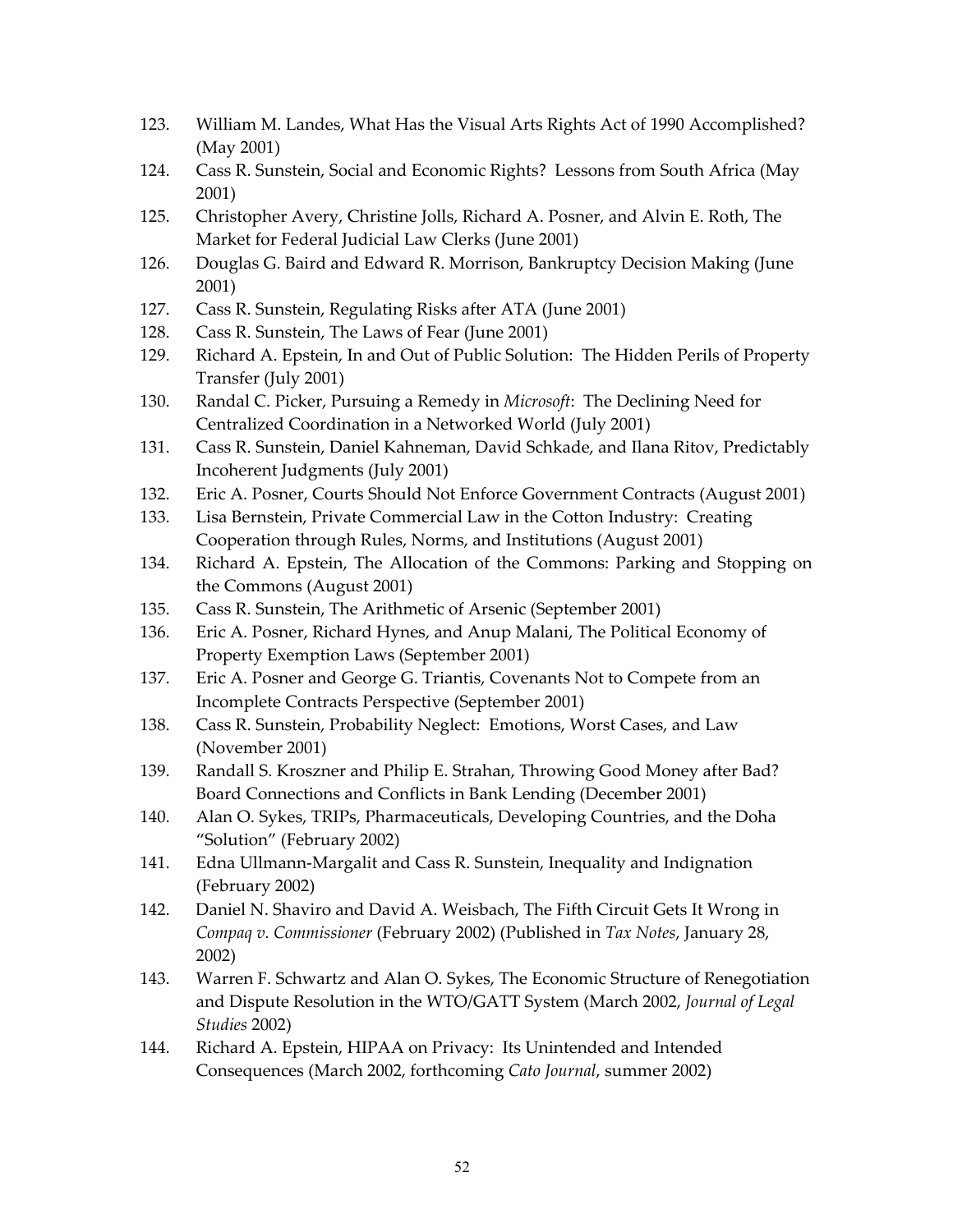- 145. David A. Weisbach, Thinking Outside the Little Boxes (March 2002, *Texas Law Review*)
- 146. Eric A. Posner, Economic Analysis of Contract Law after Three Decades: Success or Failure (March 2002)
- 147. Randal C. Picker, Copyright as Entry Policy: The Case of Digital Distribution (April 2002, The Antitrust Bulletin)
- , 148. David A. Weisbach, Taxes and Torts in the Redistribution of Income (April 2002 Coase Lecture February 2002)
- 149. Cass R. Sunstein, Beyond the Precautionary Principle (April 2002)
- 150. Robert W. Hahn and Cass R. Sunstein, A New Executive Order for Improving Federal Regulation? Deeper and Wider Cost-Benefit Analysis (April 2002)
- 151. Douglas Lichtman, Copyright as a Rule of Evidence (May 2002, updated January 2003)
- 152. Richard A. Epstein, Steady the Course: Property Rights in Genetic Material (May 2002; revised March 2003)
- 153. Jack Goldsmith and Cass R. Sunstein, Military Tribunals and Legal Culture: What a Difference Sixty Years Makes (June 2002)
- 154. William M. Landes and Richard A. Posner, Indefinitely Renewable Copyright (July 2002)
- 2002) Government as Insurer? (July 155. Anne Gron and Alan O. Sykes, Terrorism and Insurance Markets: A Role for the
- 156. Cass R. Sunstein and Adrian Vermeule, Interpretation and Institutions (July 2002)
- 157. Cass R. Sunstein, The Rights of Animals: A Very Short Primer (August 2002)
- 158. Cass R. Sunstein, Avoiding Absurdity? A New Canon in Regulatory Law (with Notes on Interpretive Theory) (August 2002)
- 159. Randal C. Picker, From Edison to the Broadcast Flag: Mechanisms of Consent and Refusal and the Propertization of Copyright (September 2002)
- 160. Eric A. Posner, A Theory of the Laws of War (September 2002)
- 161 Eric A. Posner, Probability Errors: Some Positive and Normative Implications for Tort and Contract Law (September 2002)
- 162. Lior Jacob Strahilevitz, Charismatic Code, Social Norms, and the Emergence of Cooperation on the File-Swapping Networks (September 2002)
- 163. David A. Weisbach, Does the X-Tax Mark the Spot? (September 2002)
- 164. Cass R. Sunstein, Conformity and Dissent (September 2002)
- 165. Cass R. Sunstein, Hazardous Heuristics (October 2002)
- 166. Douglas Lichtman, Uncertainty and the Standard for Preliminary Relief (October 2002)
- 167. Edward T. Swaine, Rational Custom (November 2002)
- 168. (November 2002) Julie Roin, Truth in Government: Beyond the Tax Expenditure Budget
- 169. Avraham D. Tabbach, Criminal Behavior: Sanctions and Income Taxation: An Economic Analysis (November 2002)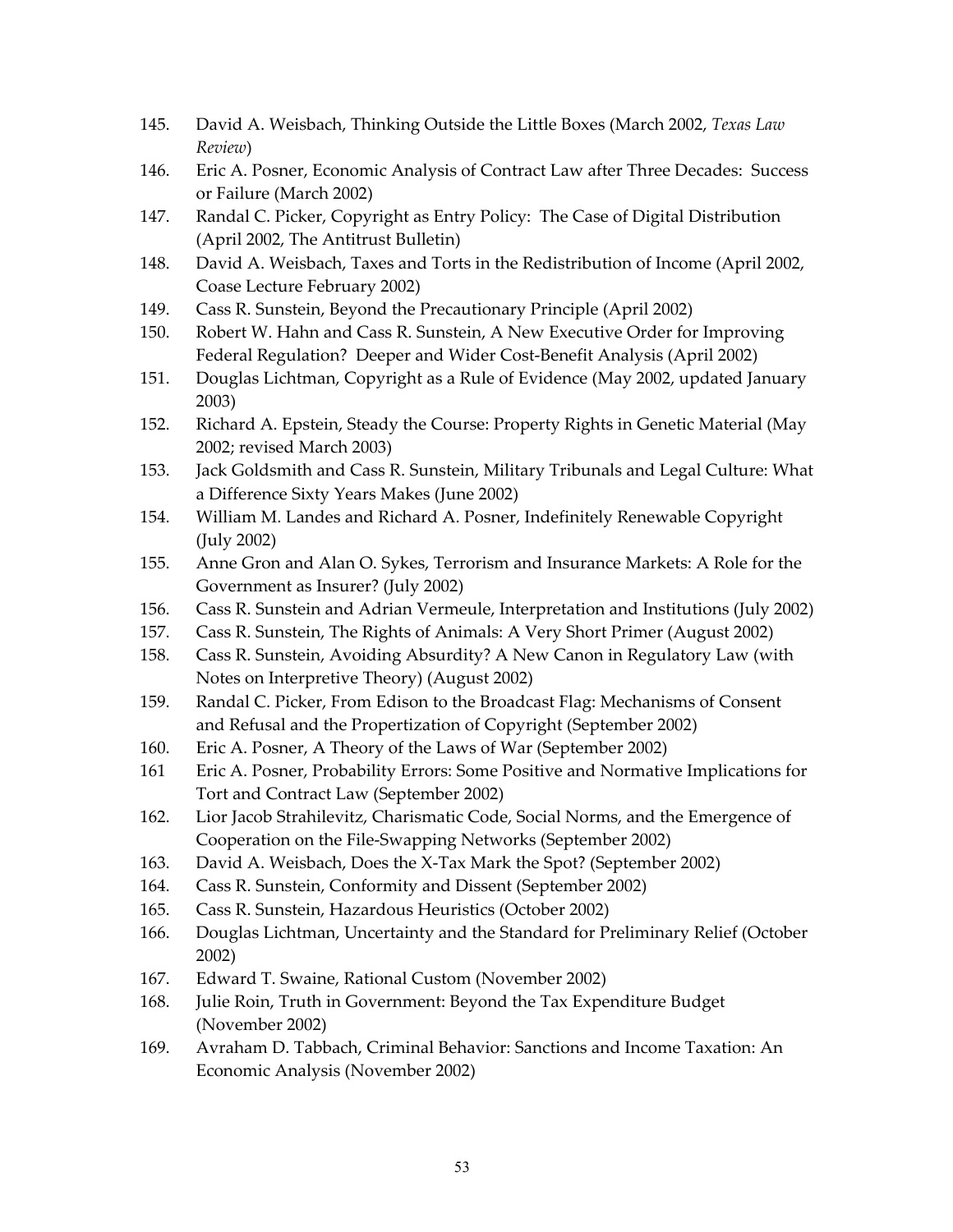- 170. Richard A. Epstein, In Defense of "Old" Public Health: The Legal Framework fo r the Regu lation of Public Health (December 2002)
- 171. Richard A. Epstein, Animals as Objects, or Subjects, of Rights (December 2002)
- 172. David A. Weisbach, Taxation and Risk-Taking with Multiple Tax Rates (December 2002)
- 173. Douglas G. Baird and Robert K. Rasmussen, The End of Bankruptcy (December 2002)
- 174. Richard A. Epstein, Into the Frying Pan: Standing and Privity under the Telecommunications Act of 1996 and Beyond (December 2002)
- 175. Douglas G. Baird, In Coase's Footsteps (January 2003)
- 176. David A. Weisbach, Measurement and Tax Depreciation Policy: The Case of Short-Term Assets (January 2003)
- 177. Randal C. Picker, Understanding Statutory Bundles: Does the Sherman Act Come with the 1996 Telecommunications Act? (January 2003)
- 178. Douglas Lichtman and Randal C. Picker, Entry Policy in Local Telecommunications: *Iowa Utilities* and *Verizon* (January 2003)
- *179. Liability for Copyright Infringement: William Landes and Douglas Lichtman, Indirect An Economic Perspective (February 2003)*
- 180. Cass R. Sunstein, Moral Heuristics (March 2003)
- 181. Amitai Aviram, Regulation by Networks (March 2003)
- 182. Richard A. Epstein, Class Actions: Aggregation, Amplification *and* Distortion (April 2003)
- 183. Richard A. Epstein, The "Necessary" History of Property and Liberty (April 2003)
- 184. Eric A. Posner, Transfer Regulations and Cost-Effectiveness Analysis (April 2003)
- 185. Cass R. Sunstein and Richard H. Thaler, Libertarian Paternalizm Is Not an Oxymoron (May 2003)
- 186. Alan O. Sykes, The Economics of WTO Rules on Subsidies and Countervailing Measures (May 2003)
- 187. Alan O. Sykes, The Safeguards Mess: A Critique of WTO Jurisprudence (May 2003)
- 188. Alan O. Sykes, International Trade and Human Rights: An Economic Perspective (May 2003)
- 189. Saul Levmore and Kyle Logue, Insuring against Terrorism—and Crime (June 2003)
- Protection (June 2003) 190. Richard A. Epstein, Trade Secrets as Private Property: Their Constitutional
- 191. Cass R. Sunstein, Lives, Life-Years, and Willingness to Pay (June 2003)
- 192. Amitai Aviram, The Paradox of Spontaneous Formation of Private Legal Systems (July 2003)
- 193. Robert Cooter and Ariel Porat, Decreasing Liability Contracts (July 2003)
- 194. David A. Weisbach and Jacob Nussim, The Integration of Tax and Spending Programs (September 2003)